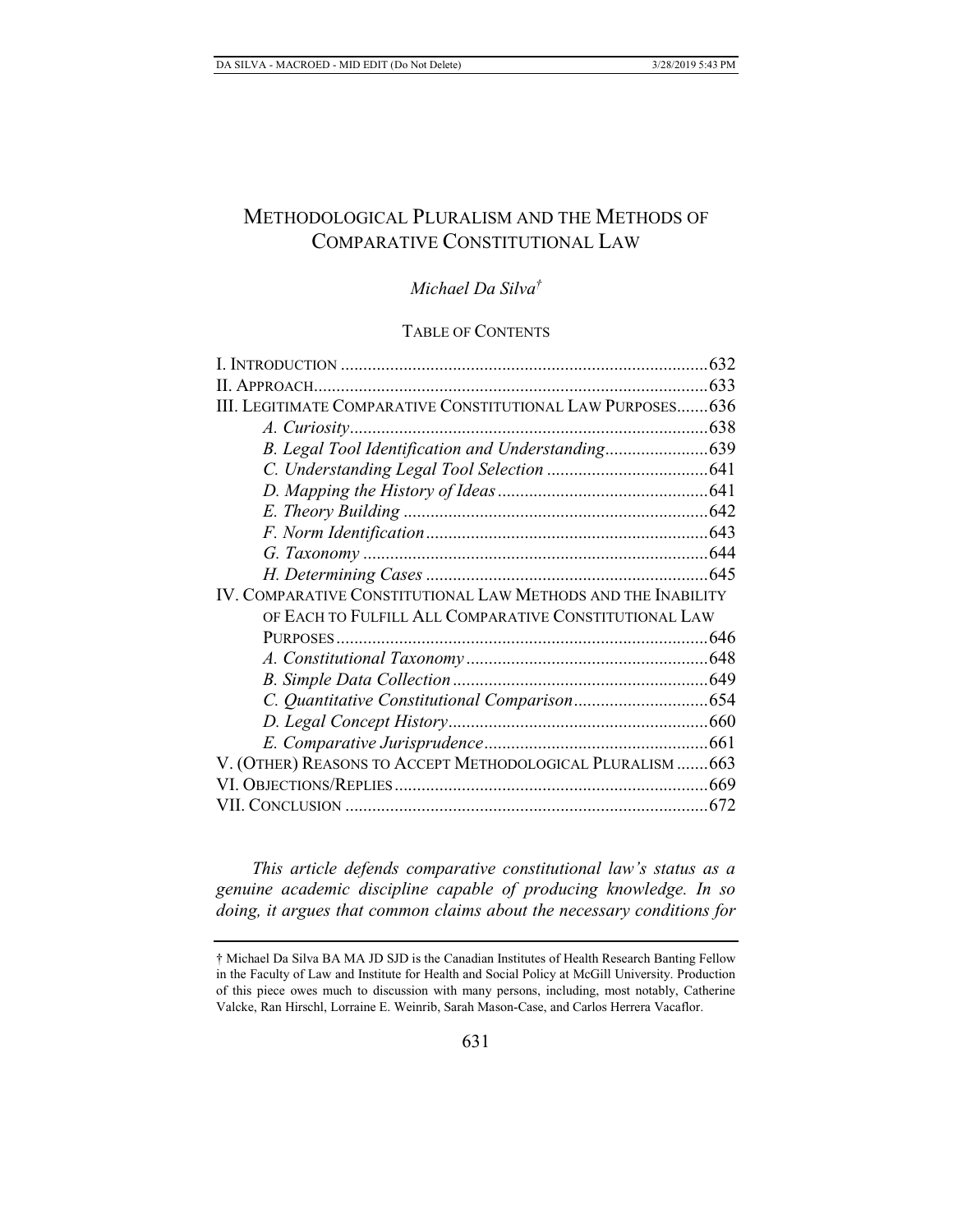*being an academic discipline are false: a field does not need a unique method or set of methods to be an academic discipline. Comparative constitutional law requires multiple methods to produce the valuable knowledge that makes the product of comparative constitutional law research unique, but it remains a discipline. It is not the only example of an academic discipline that does not fulfill the claimed methodological conditions on disciplinarily. A discipline with multiple methods must nonetheless ensure that its practitioners pair methods with purposes that the methods can fulfill. This article thus also provides a new taxonomy of legitimate comparative constitutional law purposes and methods and explains which methods can fulfill which purposes. The taxonomy is itself a contribution to the literature: no other short methodological reference work is currently available.*

#### I. INTRODUCTION

Comparative constitutional law's use and legitimation of multiple methodologies ("methodological pluralism") could be a problem for its status as an independent and self-sustaining academic discipline. As detailed below, many scholars argue that a field requires a unique methodology or set of methodologies to be an academic discipline. No current methodological practice is unique to comparative constitutional law alone and no one method can fulfill all comparative constitutional law's purposes. Proposed conditions on disciplinary status are thus potential objections to comparative constitutional law's disciplinary status: even if comparative constitutional law can produce knowledge, comparative constitutional law cannot produce knowledge that fits into a recognizable whole distinguishable from other disciplines. Purported comparative constitutional law activities may produce knowledge, the objection grants, but the field does not produce a body of knowledge that should be organized under the same disciplinary heading.

This work defends comparative constitutional law's methodological pluralism. First, I explain the potential problem of methodological pluralism. Second, I outline and defend multiple legitimate purposes of comparative constitutional law research. Third, I taxonomize existing comparative constitutional law methods and explain that none fulfill all legitimate comparative constitutional law purposes, but each fulfills some, bolstering pluralism. Regardless of whether my larger argument for methodological pluralism succeeds, this taxonomy should be a standalone contribution to the literature on comparative constitutional law and comparative constitutional law methodologies. I then, fourth,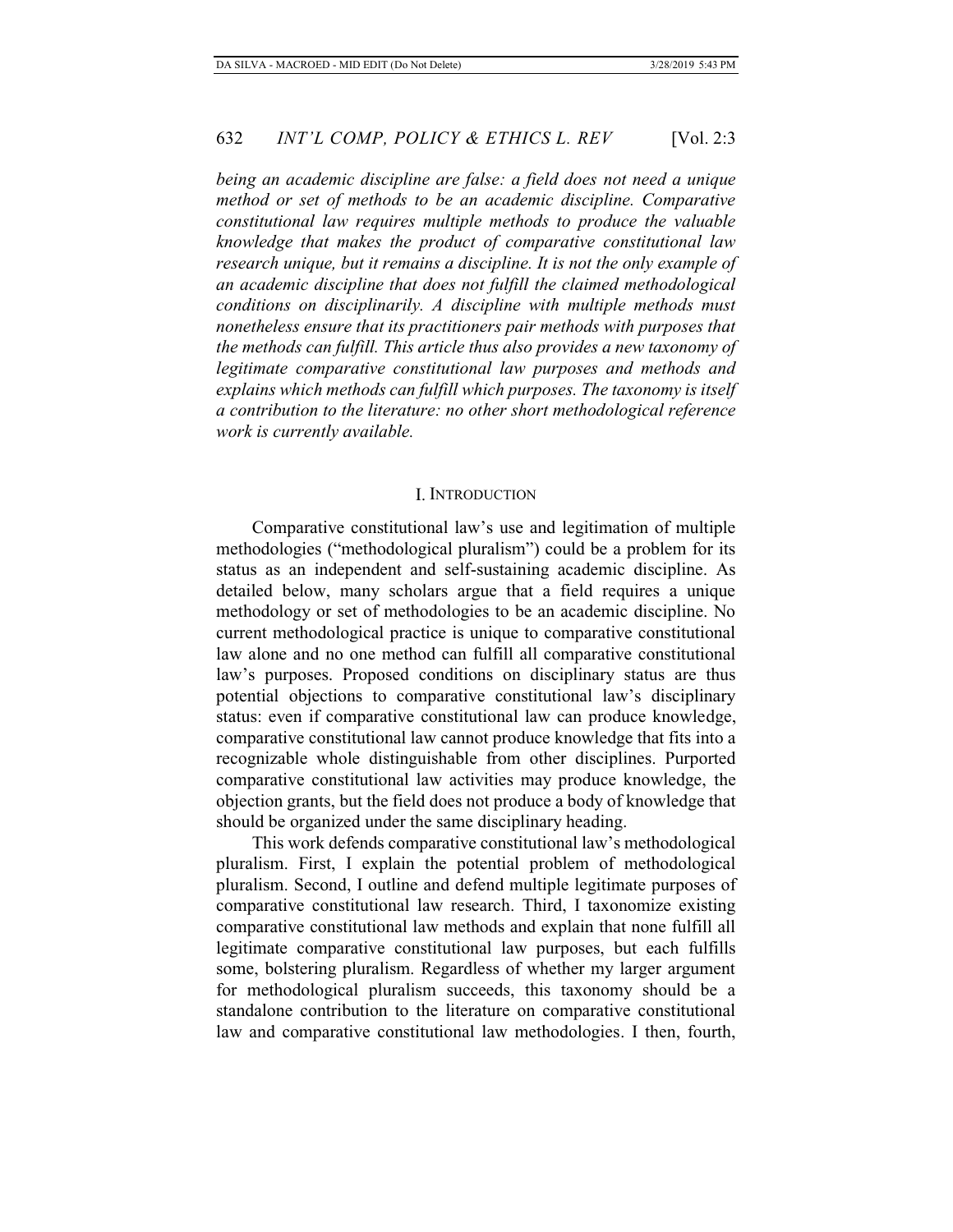provide further reasons to accept comparative constitutional law's methodological pluralism and defend comparative constitutional law scholars' unique contribution to the pursuit of knowledge. After addressing objections, a conclusion follows.<sup>1</sup>

#### II. APPROACH

An account of comparative constitutional law methods should be descriptively and normatively adequate. All else being equal, the project of identifying and taxonomizing comparative constitutional law's methods should not only describe what ought to be done to ensure one conforms to the highest standards of disciplinary rigor, but also what *is* done today. An approach that accounts for current practice takes seriously the idea that there is a body of work that appropriately falls under the label of "comparative constitutional law" and explains intuitions about what constitutes that body of work. Critical reflection may warrant removal of items from a collection of great comparative constitutional law works, but an account that explains intuitions about why the field is valuable, what works are exemplars of excellence in it, and why those works are considered excellent is better than one that ignores considered opinion on the nature of the subject being studied. An account that explains practice also avoids unduly discrediting what could be valuable works of scholarship ex ante. Yet a field that assumes that all projects that fulfill existing purposes of the field are epistemically rigorous is too permissive. Such a field may be less of a discipline and more of a collection of disparate research programs. Another standard for disciplinarily acceptance and excellence is then necessary. To avoid too many theoretical commitments, I stipulate here that a discipline should create genuine knowledge related by common factors that warrants placing the knowledge under one label.<sup>2</sup>

<sup>1</sup> The taxonomy should help scholars/students understand comparative constitutional law's methodological possibilities and thus also serve as a reference work. Where grants are necessary for the continued success of comparative constitutional law, academic study is funded in competitions and this serves as a reference guide for reviewers unfamiliar with comparative constitutional law, the work can also contribute to continued comparative constitutional law study. This is the first *short(er)* outline and analysis of comparative constitutional law's methods that explains modern research and provides guidance on how to improve it by matching comparative constitutional law methods with purposes they are best suited to fulfill. If, however, existing works fulfill that role, my analysis of the methods' merits still contributes to a larger discussion.

<sup>2</sup> Where knowledge requires an "anti-luck" condition (and the search for the anti-luck condition is a central philosophical task see post-Edmund Gettier, *Is Justified True Belief Knowledge?* 23 *ANALYSIS* 121 (1963)), I assume that a discipline must have at least one method. Whether it must have a unique method or set thereof is a further concern.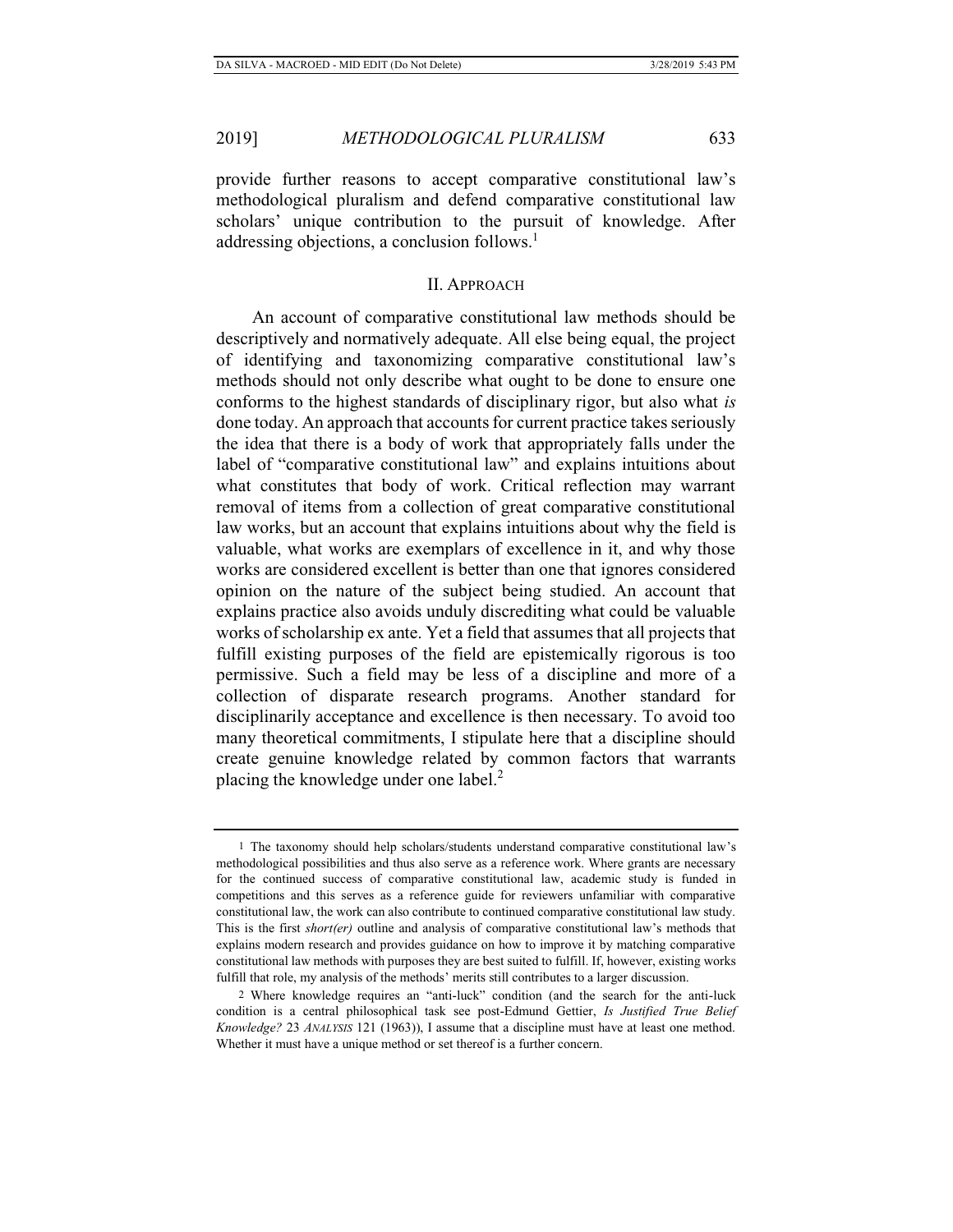To understand why methodological pluralism appears to be, but is not, a problem for comparative constitutional law and recognition of comparative constitutional law as an independent academic discipline, recall three facts. First, comparative constitutional law is now considered a self-sustaining discipline.<sup>3</sup> It no longer depends on historical changes or the whims of idiosyncratic professors to raise interest.<sup>4</sup> Scholarship and practice (at, for example, the Supreme Court of Israel or the Constitutional Court of South Africa) continue in the absence of triggering events (for example, World War II or the Arab Spring) that demand comparative study. For brevity's sake, call the claim that comparative constitutional law is a self-standing academic discipline (i). Second, some scholars think that disciplines require their own unique methods. Call the claim that a discipline must have its own unique methods (ii). Comparative law scholars commonly raise the concern that their field fails the criterion in  $(ii)$ .<sup>5</sup> Similar concerns that the field lacks a methodology altogether could plague comparative constitutional law.<sup>6</sup> There is reason to think that comparative constitutional law too fails to meet the criteria in (ii) even if it is distinct from comparative law.

Comparative constitutional law scholars use many methods and many, if not all, of them are also used by other legal and non-legal scholars.<sup>7</sup> If (ii) is true, this is a potential problem for comparative constitutional law. Third, many scholars similarly claim that a discipline should provide a single unique method, which will be labeled (iii). Many comparative law scholars subscribe to (iii) and worry that comparative law fails to fulfill it.<sup>8</sup> Comparative constitutional law's ability to fulfill the demands of (iii)

7 See Part III below.

<sup>3</sup> *See* MARK TUSHNET, ADVANCED INTRODUCTION TO COMPARATIVE CONSTITUTIONAL LAW 1, 117 (2014).

<sup>4</sup> *Id.*

<sup>5</sup> *See, e.g.*, Gunter Frankenberg, *Critical Comparisons: Re-thinking Comparative Law*, 26(2) HARV. INT'L. L.J. 411, 416 (1985); Mathias M. Siems, *The End of Comparative Law*, 2 J. COMP. L. 133 (2007).

<sup>6</sup> Comparative constitutional law is sometimes understood as a species of comparative law and they share purposes. *See, e.g.*, JAAKO HUSA, A NEW INTRODUCTION TO COMPARATIVE LAW 14 (2015). It is thus natural to extend the criticisms to comparative constitutional law. This concern generalizes to other disciplines. Recall, for example, Anglo-American philosophy's commitment to conceptual analysis as the unique philosophical method prior to the publication of WILLARD VAN ORMAN QUINE, WORD AND OBJECT (1960). This demonstrates the persistence of the general problem and suggests that my argument has broader implications.

<sup>8</sup> *See, e.g.*, ALAN WATSON, LEGAL TRANSPLANTS: AN APPROACH TO COMPARATIVE LAW 10-13 (2d ed. 1974); Mathias Reimann, *The Progress and Failure of Comparative Law in the Second Half of the Twentieth Century*, 50 AM. J. COMP. L. 671, 689 (2002); Catherine Valcke, *Comparative Law as Comparative Jurisprudence—The Comparability of Legal Systems*, 52 AM.J. COMP. L. 713 (2004); Catherine Valcke & Matthew Grellette, *Three Functions of Function in*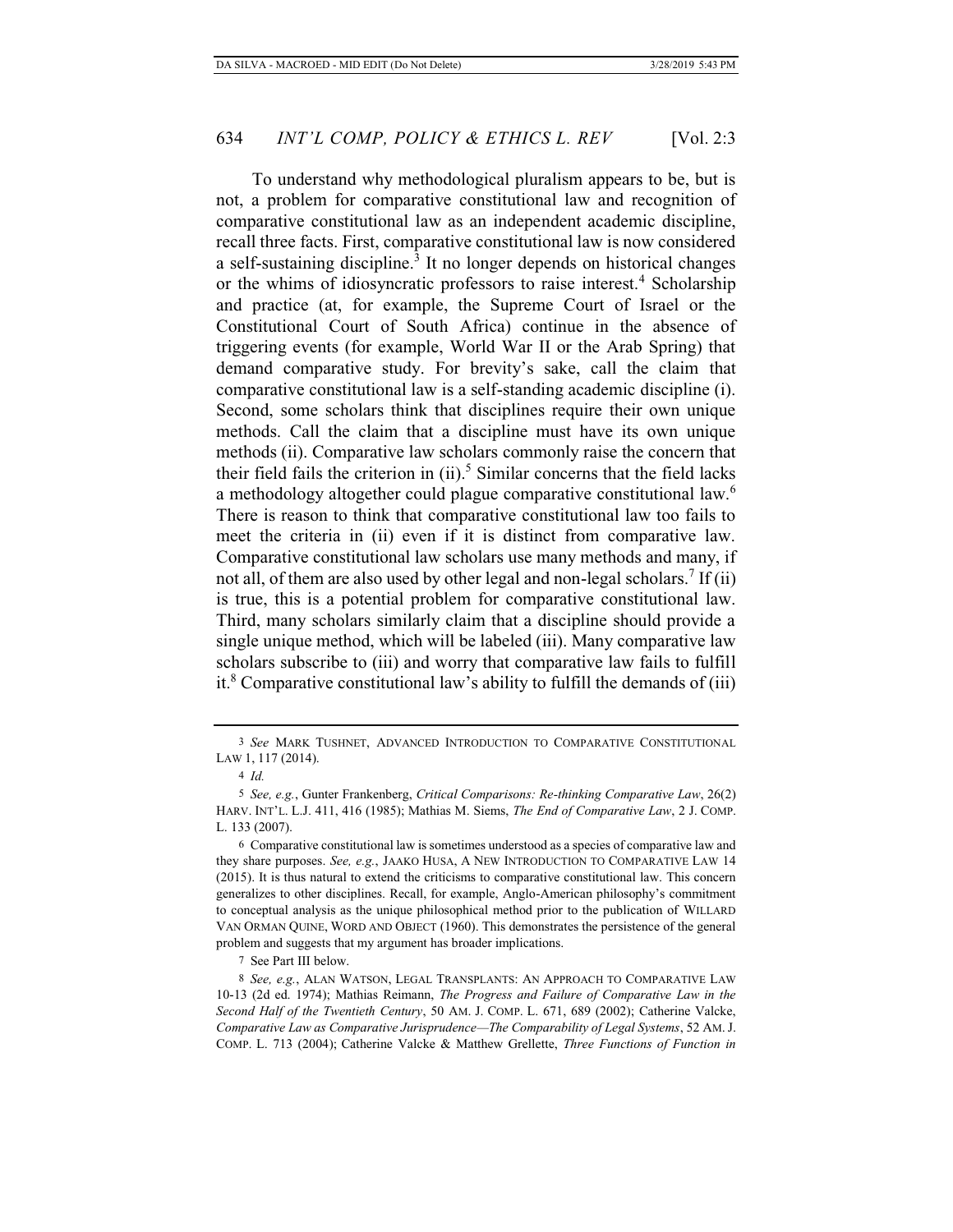can be challenged for the same reasons comparative constitutional law appears inconsistent with (ii). Some comparative constitutional law scholars thus worry about (ii) and (iii). $9$ 

The problem of methodological pluralism addressed here is that the practice of comparative constitutional law, combined with (ii) and (iii), arguably undermine (i). Many comparative constitutional law methods are also used by scholars from other disciplines. Historical scholarship is primarily the work of historians, economists and social scientists conduct so-called "functionalist" studies, and philosophers and political theorists do normative work on constitutions.<sup>10</sup> (i) should not be true if (ii) or (iii) is true. Yet comparative constitutional law's inability to develop a unique method or set of methods has not stopped (i) from being true. Comparative constitutional law developed without much attention to methodology. Calls for more precise methods in comparative constitutional law date back at least as far as  $1900$ .<sup>11</sup> While they were often seen as necessary precursors to the development of the field, comparative constitutional law developed absent wide agreement on which method or sets of methods count as "precise" or "acceptable." Arguments about proper comparative constitutional law methods of comparative constitutional law research are more recent. The lack of considered agreement thereon is thus unsurprising. Important comparative constitutional law works forgo discussion, let alone defense, of methodology.<sup>12</sup>

*Comparative Legal Studies*, *in* THE METHOD AND CULTURE OF COMPARATIVE LAW: ESSAYS IN HONOUR OF MARK VAN HOECKE 99 (Maurice Adams & Dirk Heirbaut eds., 2014). Most forcefully, perhaps, John C. Reitz, *How to Do Comparative Law*, 46 AM. J. COMP. L. 617 (1998), seeks consensus on "the" comparative method. Notably, (i)/(ii) concerns also arise in international law. *See* Harold Hongju Koh, *Transnational Legal Process*, 75 NEB. L. REV. 181 (1996). The discussion below should thus be of wider interest.

<sup>9</sup> *See* Katharine G. Young, *On What Matters in Comparative Constitutional Law: A Comment on Hirschl*, 96 *Boston U. L. REV.* 1375 (2016) (though Young arguably ultimately supports a version of pluralism).

<sup>10</sup> *See* Vicki C. Jackson, *Comparative Constitutional Law: Methodologies*, *in* THE OXFORD HANDBOOK OF COMPARATIVE CONSTITUTIONAL LAW 54, 55 (Michel Rosenfeld & András Sajó eds., 2012); For similar categories, see Taavi Annus, *Comparative Constitutional Reasoning: The Law and Strategy of Selecting the Right Arguments*, 14 DUKE J. COMP. & INT'L. L. 301 (2004); Francesca Bignami, *Formal versus Functional Method in Comparative Constitutional Law*, 53 OSGOODE HALL L. J. 442 (2016).

<sup>11</sup> RAN HIRSCHL, COMPARATIVE MATTERS: THE RENAISSANCE OF COMPARATIVE CONSTITUTIONAL LAW 5, 195 (2014).

<sup>12</sup> *See, e.g.*, TUSHNET, *supra* note 3; Jackson, *supra* note 10; NORMAN DORSEN, MICHEL ROSENELD, ANDRÁS SAJÓ & SUSANNE BAER, COMPARATIVE CONSTITUTIONALISM: CASES AND MATERIALS (2003); VICKI C. JACKSON & MARK TUSHNET, COMPARATIVE CONSTITUTIONAL LAW (2d ed. 2006); THE OXFORD HANDBOOK OF COMPARATIVE LAW (Mathias Reimann &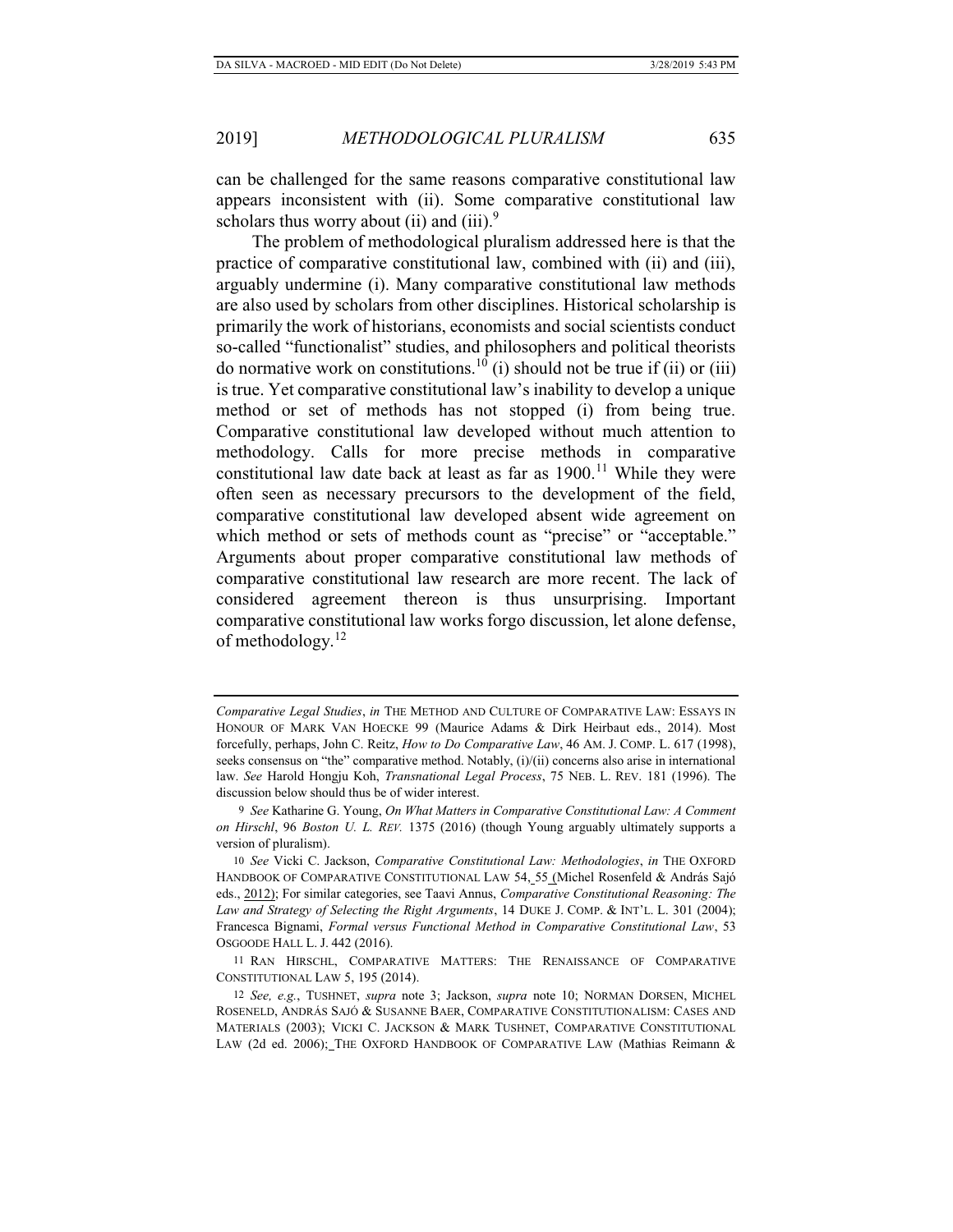A justification-based variation of the problem of methodological pluralism nevertheless lingers. While comparative constitutional law can, as a sociological fact, continue as a standalone discipline, fulfilling (i), these facts suggest that comparative constitutional law cannot fulfill (ii) and (iii) and thus cannot conform to the demands of a *genuine* discipline, undermining the justification for (i). If warranted, the motivating worries could undermine comparative constitutional law's independence and sustenance. The lack of a unique method in comparative law led scholars in that discipline to identify its "malaise."13 The malaise led to theoretical questions about whether the field deserved the title of an academic discipline and practical concerns about whether it could continue to produce valuable knowledge distinctive of an academic discipline that would warrant further study and institutional support in universities. Thus, (i) could be normatively undesirable and, eventually, factually inaccurate if comparative constitutional law requires methodological pluralism and (ii) and/or (iii) are true.

In the following, I thus provide reason to reject (iii) and argue that (ii) is too strong. I show that disciplines can and do create genuine knowledge despite not fulfilling (ii) and (iii). Rejecting (ii) and (iii) may even be *necessary* for scholars to fulfill various related purposes that can and should be properly labelled as part of the same discipline. This does not make comparative constitutional law unique. Even philosophy uses multiple methods, from conceptual analysis to surveys to experiments, used by scholars in other disciplines.<sup>14</sup> I further demonstrate that pluralism is necessary to *explain* comparative constitutional law. I then provide further reason to accept (i) even if, counterfactually, it conflicts with (ii) and (iii).

### III. LEGITIMATE COMPARATIVE CONSTITUTIONAL LAW PURPOSES

One should acknowledge the legitimacy of multiple comparative constitutional law purposes to (A) further creation of intrinsically valuable knowledge (viz., true belief that is not the product of luck)<sup>15</sup> and (B) explain actual comparative constitutional law practices. I demonstrate

Richard Zimmermann eds., 2008); COMPARATIVE CONSTITUTIONAL LAW (Tom Ginsburg & Rosalind Dixon eds., 2011).

<sup>13</sup> William Ewald, *Comparative Jurisprudence (I): What Was It Like to Try a Rat?* 143 U. PA L. Rev. 1889, 1961 (1995).

<sup>14</sup> *See* THE CAMBRIDGE COMPANION TO PHILOSOPHICAL METHODOLOGY (Giuseppina D'Oro & Soren Overgaard eds., 2017).

<sup>15</sup> *See supra* note 2. Knowledge is an intrinsic (non-instrumental) good. *See, e.g.*, W.D. ROSS, THE RIGHT AND THE GOOD 138-141 (rev. ed. 2002). *Contra, e.g.*, G.E. MOORE, PRINCIPIA ETHICA 199 (repr. 1959).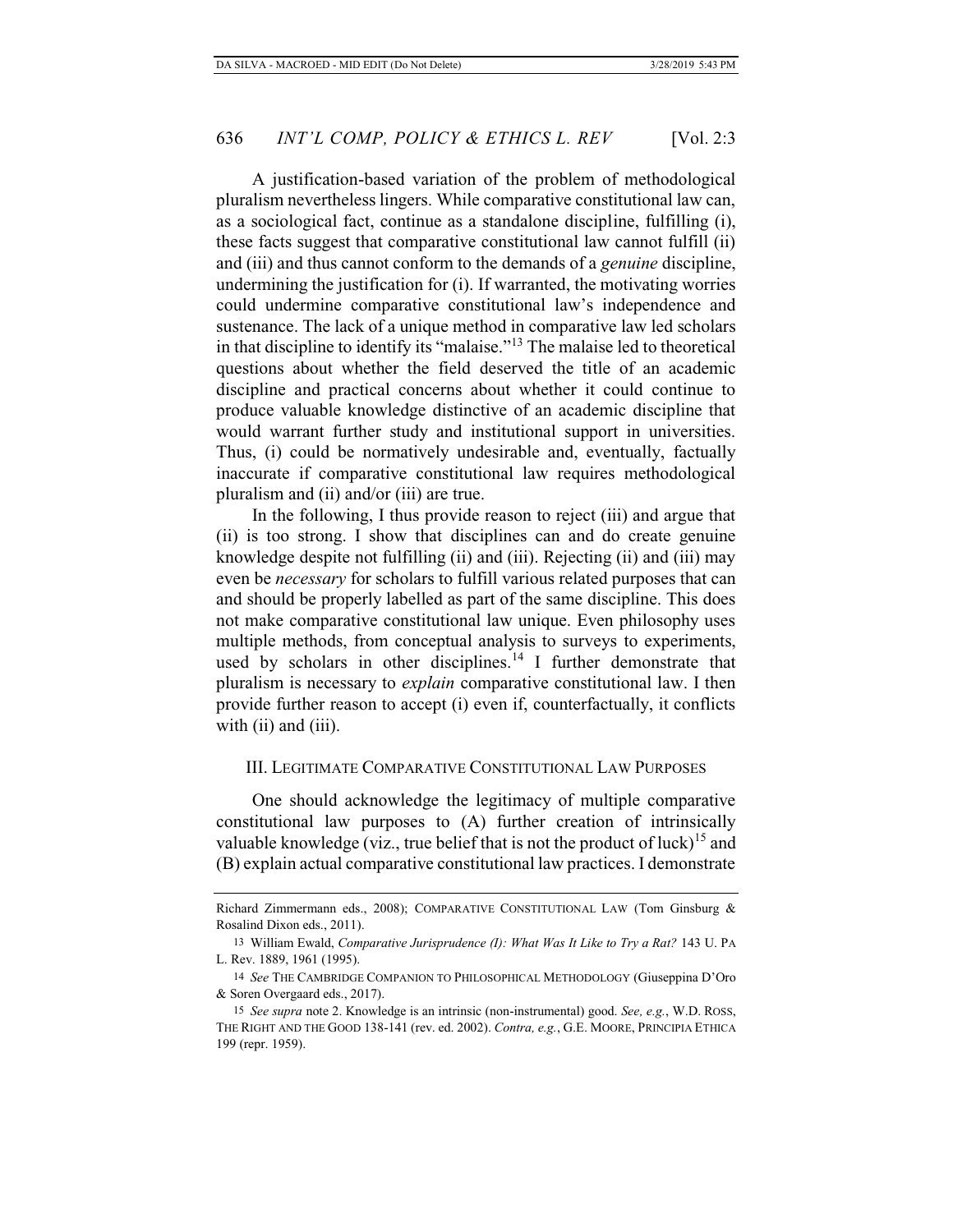below that each legitimate purpose of comparative constitutional law as currently practiced can produce the intrinsic good of knowledge and is thus valuable.16 Making room for all the purposes is also explanatory as all appear in practice. Comparative constitutional law has many stakeholders, each of whom has a distinct role to play in the discipline and the larger legal arena. These stakeholders fulfill different purposes (especially when performing different parts of their roles).<sup>17</sup> I provide examples of works trying to fulfill each purpose in references below.

This study requires something that we can at least provisionally identify as "comparative constitutional law." All justifiable comparative constitutional law purposes are linked by common pursuit of knowledge about a shared subject matter: constitutional phenomena, potentially (non-exhaustively) including constitutional rules, processes, decisions, and institutions. A view that accounts for the practice of well-regarded persons is, ceteris paribus, preferable to alternatives. All academic disciplines produce knowledge about related subject matter and include people who are socially linked in some way (if only in recognition of others as being engaged in similar projects) and desire to be part of *an*  academic discipline (if not the one of which they are commonly viewed as being a part, as in the case where one seeks to be a philosopher and is viewed as a legitimate practitioner of legal theory). Comparative constitutional law generally has these characteristics, which entail that a purpose whose fulfillment does not produce genuine knowledge is illegitimate. I assume that people engaged in comparative constitutional law want to be recognized as being part of a standalone discipline and recognize themselves as being engaged in the same sort of projects as

<sup>16</sup> Further instrumental value would make a piece or set of knowledge and any purpose that can create it more valuable. But requiring that legal knowledge be instrumentally valuable at the time it is created is too strong of a condition on purpose legitimacy to capture the full value of knowledge as such or the long-term value of legal research. It is difficult to determine in advance what type of knowledge will be action-guiding on a large scale in the long term. Particularly where law and policy deal with largescale issues and aim to solve problems over time, a condition on knowledge that its action-guiding potential be immediately determinable is too strong. Knowledge's intrinsic value sufficiently grounds that of methodologies producing it.

<sup>17</sup> For example, judges may need to use quantitative methods and methods that identify nations' or constitutions' underlying values/norms to decide cases. Where such analyses are strictly interpretive, they need not introduce odd ontological posits such as an actual spirit of the nation, though judges sometimes refer to national spirits in obiter and comparative constitutional law research can be useful for making those claims seem plausible too. *See* GARY JEFFREY JACOBSOHN, APPLE OF GOLD: CONSTITUTIONALISM IN ISRAEL AND THE UNITED STATES (1993). But note skepticism in, e.g., Mark Tushnet, *The Possibilities of Comparative Constitutional Law*, 108 YALE L.J. 1225, 1230 (1999). Different methods still may be necessary when they write speeches or articles.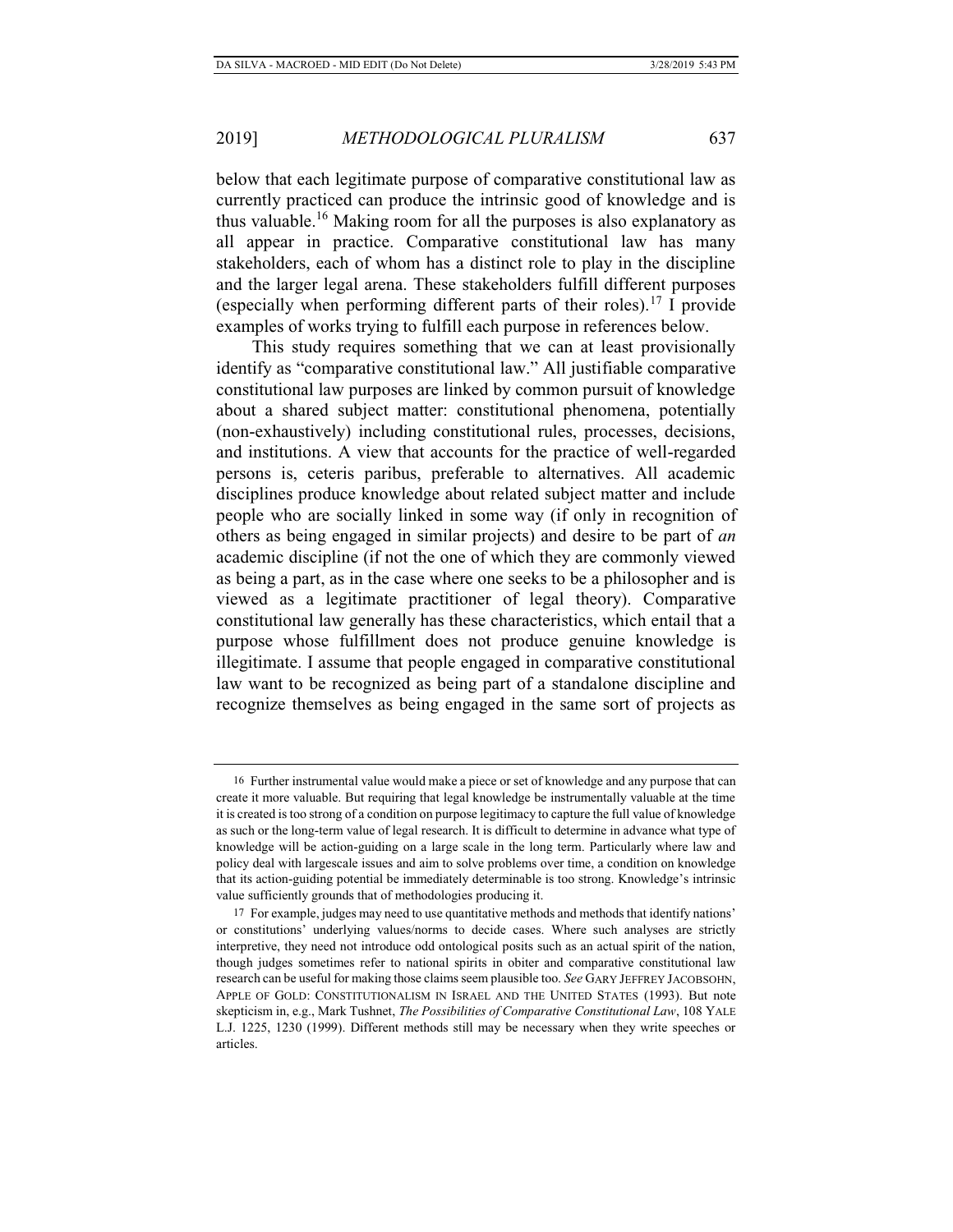others.18 I do not seek to set further necessary and sufficient conditions for disciplinarity. I seek to show that (ii) and (iii) are not necessary conditions.

Existing legitimate comparative constitutional law purposes include: (1) curiosity; (2) legal tool identification and understanding; (3) understanding legal tool selection; (4) mapping the history of ideas; (5) theory building; (6) norm identification; (7) taxonomy; and (8) determining cases.19 Each is also put towards functional ends such that theories, for example, about legal harmonization are often put in the service of trying to bring about harmonization.<sup>20</sup> Most of my purposes thus have functionalist variants. There is admittedly some overlap between my purposes. For instance, many of the purposes could be redescribed as forms of curiosity and methods of fulfilling variants of several purposes could also be methods for winning cases in some nations. Yet I do not think that they can be collapsed into a single comparative constitutional law purpose on any plausible understanding. There are different kinds of curiosity achieved by the different purposes and many seek to do more than just sate curiosity. Many purposes are also legitimate even when not used to decide specific cases. Notwithstanding overlap, the purposes accurately describe those of comparative constitutional law practice.<sup>21</sup>

# *A. Curiosity*

Curiosity played an important role in the development of comparative constitutional law.<sup>22</sup> Curiosity is missing in many current

<sup>18</sup> Disciplines can also arise organically*. See, e.g.*, Koh, *supra* note 8; LOUIS MENAND, THE METAPHYSICAL CLUB (2001).

<sup>19</sup> Some purposes are often described as comparative law purposes but can be and are comparative constitutional law purposes even if there are discontinuities between comparative law and comparative constitutional law. The fact that the fields share purposes and no method can produce them suggests that comparative law too may be unable to fulfill (ii) and (iii). Whether this means there is a discontinuity between comparative constitutional law and comparative law (such that for example, comparative lawyers should stop following some purposes that comparative constitutional law tries to fulfill so it can maintain its status as a discipline consistent with (ii) and (iii) or should stop worrying about (ii) and (iii) is interesting. Future scholars should address this.

<sup>20</sup> For a work critical of harmonization that also provides a good overview of its claims and practices, see Martin Boodman, *The Myth of Harmonization of Laws*, 39 AM. J. COMP. L. 699 (1991).

<sup>21</sup> A more detailed and thus more accurate description may be possible. But these purposes suffice for our purposes. More fine-grained purposes may make (ii) and (iii) *harder* to prove.

<sup>22</sup> Scholars often raise this point to note that it is the *sole* purpose of comparative constitutional law. *see* Monica Claes, *Constitutional Law*, in ELGAR ENCYCLOPEDIA OF COMPARATIVE LAW 223 (Jan M. Smits ed., 2nd ed. 2012).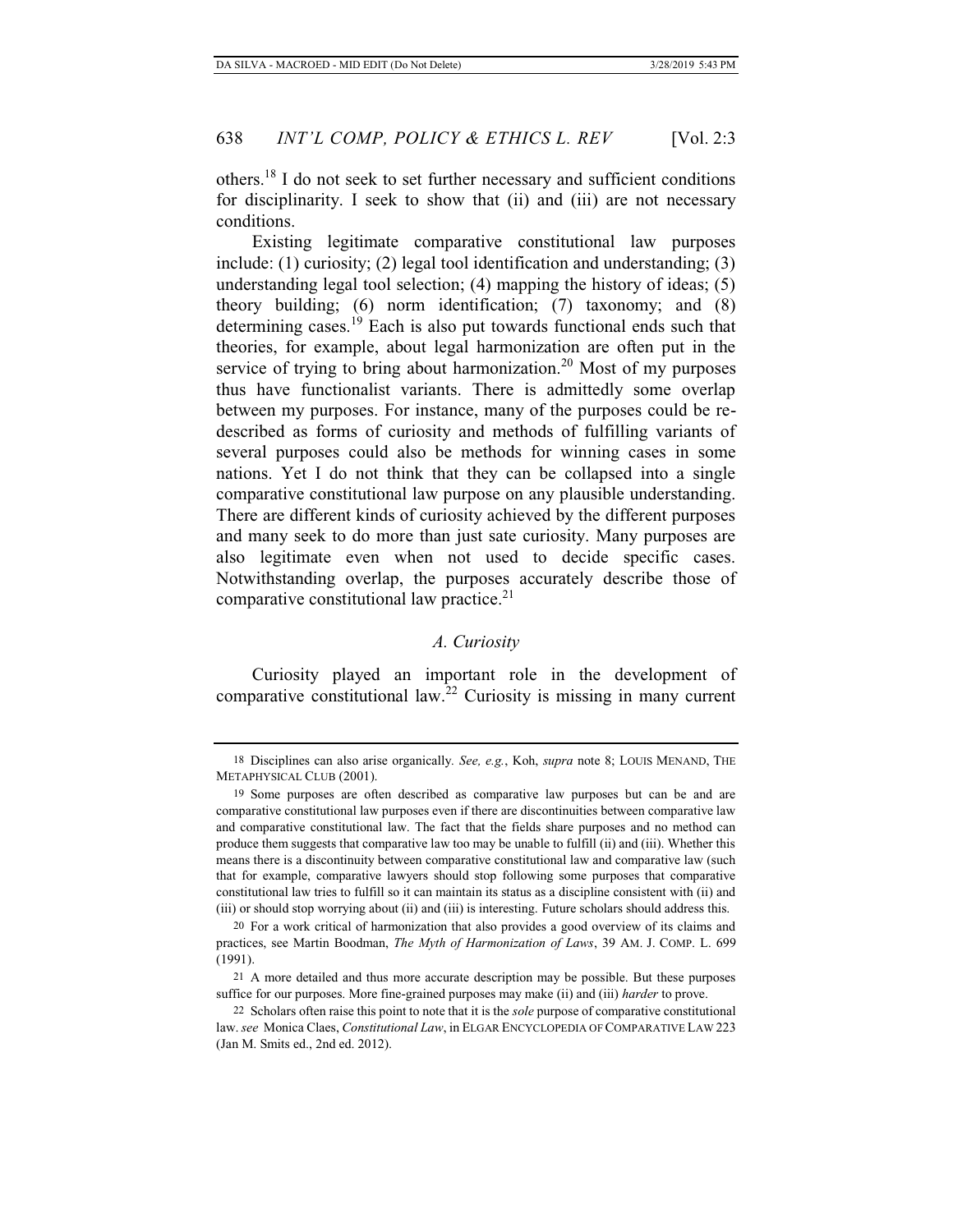accounts of comparative constitutional law purposes,  $2<sup>3</sup>$  but it inspires many projects and entry into the field. Sating curiosity can produce intrinsically valuable knowledge.<sup>24</sup> Instrumentally valuable findings are beside the point, but intrinsically valuable knowledge can be instrumentally valuable long-term. Outputs of curiosity-based comparison can have sociological and moral implications, but one may simply wish to understand commonalities and differences between states.<sup>25</sup>

# *B. Legal Tool Identification and Understanding*

One may wish to identify and understand legal tools in different jurisdictions. This purpose takes multiple forms. Law reform/statebuilding was *the* traditional purpose of comparative law.<sup>26</sup> Legal tool identification describes traditional comparative constitutional law research conducted to identify the policies and/or legal tools one can use in one's own jurisdiction.<sup>27</sup> Projects with this purpose attempt to answer questions such as, "what features of constitutional law do other countries use to try to improve access to healthcare for vulnerable populations?"<sup>28</sup> Most try to answer the further (functionalist) domestic question, "can we use them here?" Countries without constitutions or considering new ones may look to the broader form of foreign constitutions to see if they should be adopted. Constitution-making is a traditional comparative constitutional law purpose.29 Constitutions can be legal tools.

26 Maurice Adams & Dirk Heirbaut, *Prolegomena to the Method and Culture of Comparative Law*, *in* THE METHOD AND CULTURE OF COMPARATIVE LAW: ESSAYS IN HONOUR OF MARK VAN HOECKE 1, 10 (Maurice Adams & Dirk Heirbaut eds., 2014); *cf.* H. Patrick Glenn, *Against Method?*, *in* THE METHOD AND CULTURE OF COMPARATIVE LAW: ESSAYS IN HONOUR OF MARK VAN HOECKE 177 (Maurice Adams & Dirk Heirbaut eds., 2014).

27 Frankenberg, *supra* note 5, at 412 (lists reform as an "ultimate" aim of all comparative law).

28 *See, e.g.,* COURTING SOCIAL JUSTICE: JUDICIAL ENFORCEMENT OF SOCIAL AND ECONOMIC RIGHTS IN THE DEVELOPING WORLD (Varun Gauri & Daniel M. Brinks eds., 2008); SOCIAL RIGHTS JURISPRUDENCE: EMERGING TRENDS IN INTERNATIONAL AND COMPARATIVE LAW (Malcolm Langford ed., 2008). In the health rights jurisprudence literature, see LITIGATING HEALTH RIGHTS: CAN COURTS BRING MORE JUSTICE TO HEALTH? (Alicia E. Yamin & Siri Gloppen eds., 2011).

29 Claude Klein & András Sajó, *Constitution-Making: Process and Substance*, *in* THE OXFORD HANDBOOK OF COMPARATIVE CONSTITUTIONAL LAW, *supra* note 10, at 419.

<sup>23</sup> *See, e.g.*, Jackson, *supra* note 10.

<sup>24</sup> *See, e.g.*, Tom Ginsburg, *Studying Japanese Law Because It's There*, 58 AM. J. COMP. L. 15 (2010).

<sup>25</sup> *Compare* KONRAD ZWEIGERT & HEIN KÖTZ, AN INTRODUCTION TO COMPARATIVE LAW *(Tony Weir trans., 1977) with* Pierre Legrand, *The Same and The Different*, *in* COMPARATIVE LEGAL STUDIES: TRADITIONS AND TRANSITIONS 250 (Pierre Legrand & Roderick Munday eds., 2003) (for a discussion on similarity and difference).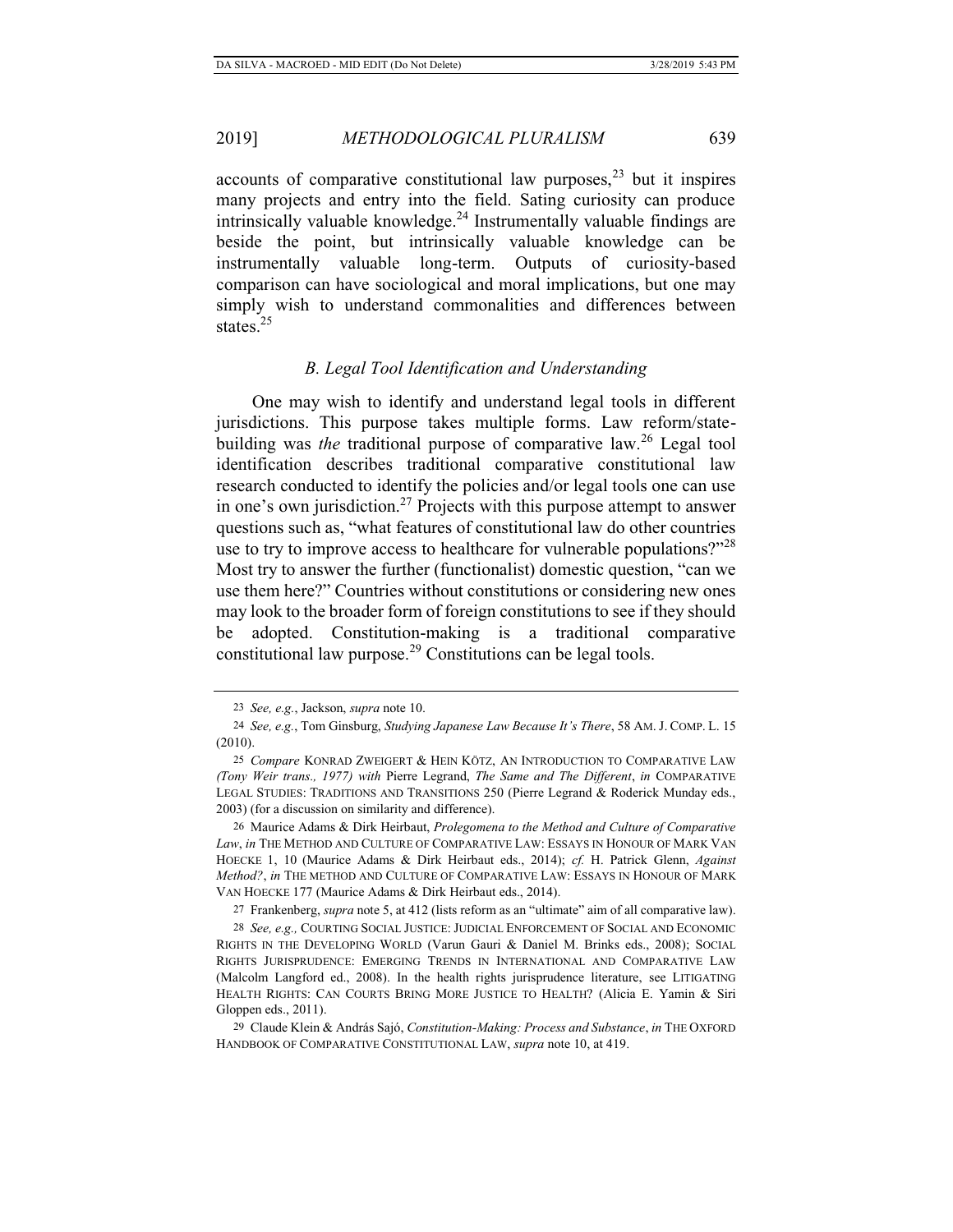Just knowing what options exist elsewhere does not answer the question of whether one *should* use the legal tools one has identified in one's own jurisdiction. Consequently, one may conduct comparative constitutional law to understand how the policies and/or legal constructs in another jurisdiction work. One can answer questions like "How do health rights work in South Africa" where "How do they work?" is shorthand for "What are their mechanics of operation?"<sup>30</sup> When used for the end of importing legal tools into a new jurisdiction, comparison is necessary to understand if a tool could work the same way there: answering questions about whether one should adopt legal tools from elsewhere *requires* that one understand the effects of policy options and/or the introduction of legal constructs elsewhere. This requires understanding the *effects* of foreign legal tools. A research project in this vein tries to answer questions like "What happened when South Africa introduced a right to healthcare services?"31 Alternatively, rather than focusing on a nation's legal tools, one may focus on a more common legal tool. One who seeks to understand the effects of legal constructs may ask questions like "What do constitutions do?" and "How do constitutions change countries?"32 Both understanding projects are primarily functionalist in nature but may have historical import. They could also be used for conceptual purposes, undermining claims about the nature of law. Empirically-focused comparative constitutional law scholarship focused on law and society often takes this approach.

Understanding is epistemically valuable. It may be more valuable than knowledge. Regardless of whether this is true, it is often viewed as a form of knowledge, so it is easy to see how fulfilling the variety of understanding-based purposes here can produce genuinely epistemically valuable products, likely including knowledge.<sup>33</sup> Knowledge of what

<sup>30</sup> *See, e.g.*, Carole Cooper, *South Africa: Human Rights Litigation: Cautious Constitutionalism*, *in* LITIGATING HEALTH RIGHTS: CAN COURTS BRING MORE JUSTICE TO HEALTH? 190 (Alicia E. Yamin & Siri Gloppen eds., 2011).

<sup>31</sup> *See generally* Lisa Forman, *Justice and Justiciability: Evaluating Right to Health Jurisprudence in South Africa*, 27 J. MED. & L. 661 (2008); Lisa Forman & Jerome Amir Singh, *The Role of Rights and Litigation in Assuring More Equitable Access to Health Care in South Africa*, *in* THE RIGHT TO HEALTH AT THE PUBLIC-PRIVATE DIVIDE: A GLOBAL COMPARATIVE STUDY 288 (Colleen M. Flood & Aeyal Gross eds., 2014). This is a form of the question "How do health rights work in South Africa?" in which "How do they work?" is shorthand for "How do they result in certain outcomes (if they do)?"

<sup>32</sup> See Frederick Schauer, *Comparative Constitutional Compliance: Notes Towards a Research Agenda*, *in* PRACTICE AND THEORY IN COMPARATIVE LAW 212, 213, 217, 222-223 (Maurice Adams & Jacco Bomhoff eds., 2012).

<sup>33</sup> See Stephen R. Grimm, *Understanding*, *in THE ROUTLEDGE COMPANION TO EPISTEMOLOGY* 84 (Sven Berneker & Duncan Pritchard eds., 2010).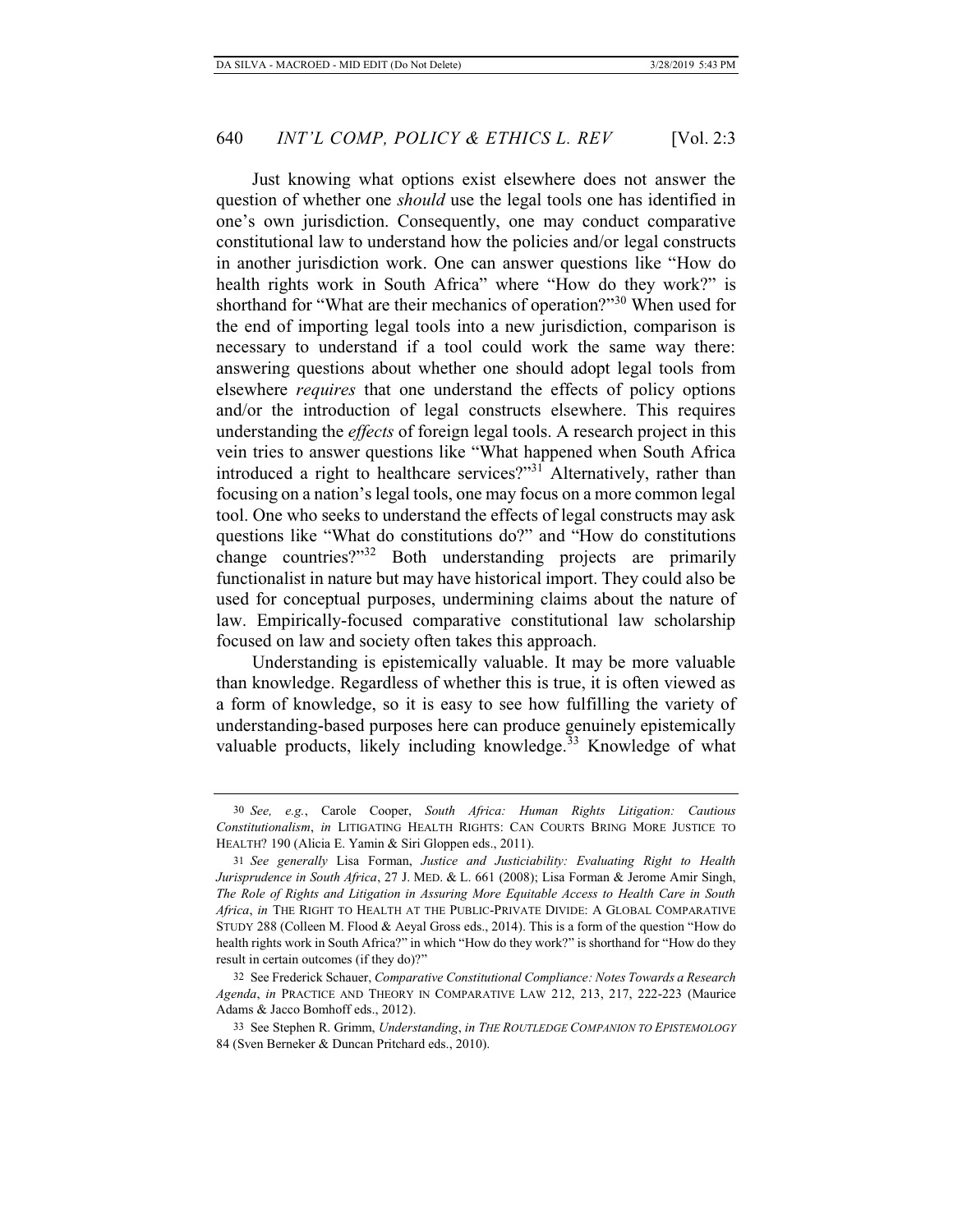tools are available is valuable. It could be instrumentally valuable when paired with understanding.

#### *C. Understanding Legal Tool Selection*

One may wish to understand how and why legal tools are created. Rather than tracing the history of the idea of a right to healthcare services and how it got to South Africa, one may ask "What underlying causal factors led to South Africa's adoption of a right to healthcare services that are not featured in its official account of that process?" This could include attention to wider phenomena like "Are there common features of nations who recognize health rights?"

Answering these questions too produces understanding, which is epistemically valuable. It has the same benefits as the purposes in (B) and is closely related to, but severable from, that purpose. This purpose too can be put to functionalist ends by identifying whether the reasons for decisions in other countries were justified and/or justify similar changes in one's own nation.

#### *D. Mapping the History of Ideas*

One can also map the history of ideas. One may conduct comparative constitutional law research to trace the history of a concept and/or its movement across jurisdictions. Traditional comparative law attempts to answer questions like "Where did the idea of efficient breach originate?" and "How did it make it to system Y?" Comparative constitutional law scholars ask similar questions about ideas like judicial review, originalist interpretation, and the right to healthcare. This is the quintessential historical project.<sup>34</sup> Yet comparative constitutional law scholars in this vein, perhaps unlike their traditional comparative law counterparts focusing on, for example, legal transplants,  $35$  often go on to make normative claims about the implications of these historical findings.36 Comparative constitutional law scholars are not only interested in how legal ideas or tool develop over time, but are also interested in how they could be developed and/or how they could solve

<sup>34</sup> Jackson, *supra* note 10, at 58-60. One famous project is THE MIGRATION OF CONSTITUTIONAL IDEAS (Sujit Choudhry ed., 2006).

<sup>35</sup> *See* WATSON, *supra* note 8.

<sup>36</sup> *See, e.g.*, Oren Gross, *'Control Systems' and the Migration of Constitutional Anomalies*, *in* THE MIGRATION OF CONSTITUTIONAL IDEAS 430 (Sujit Choudhry ed., 2006).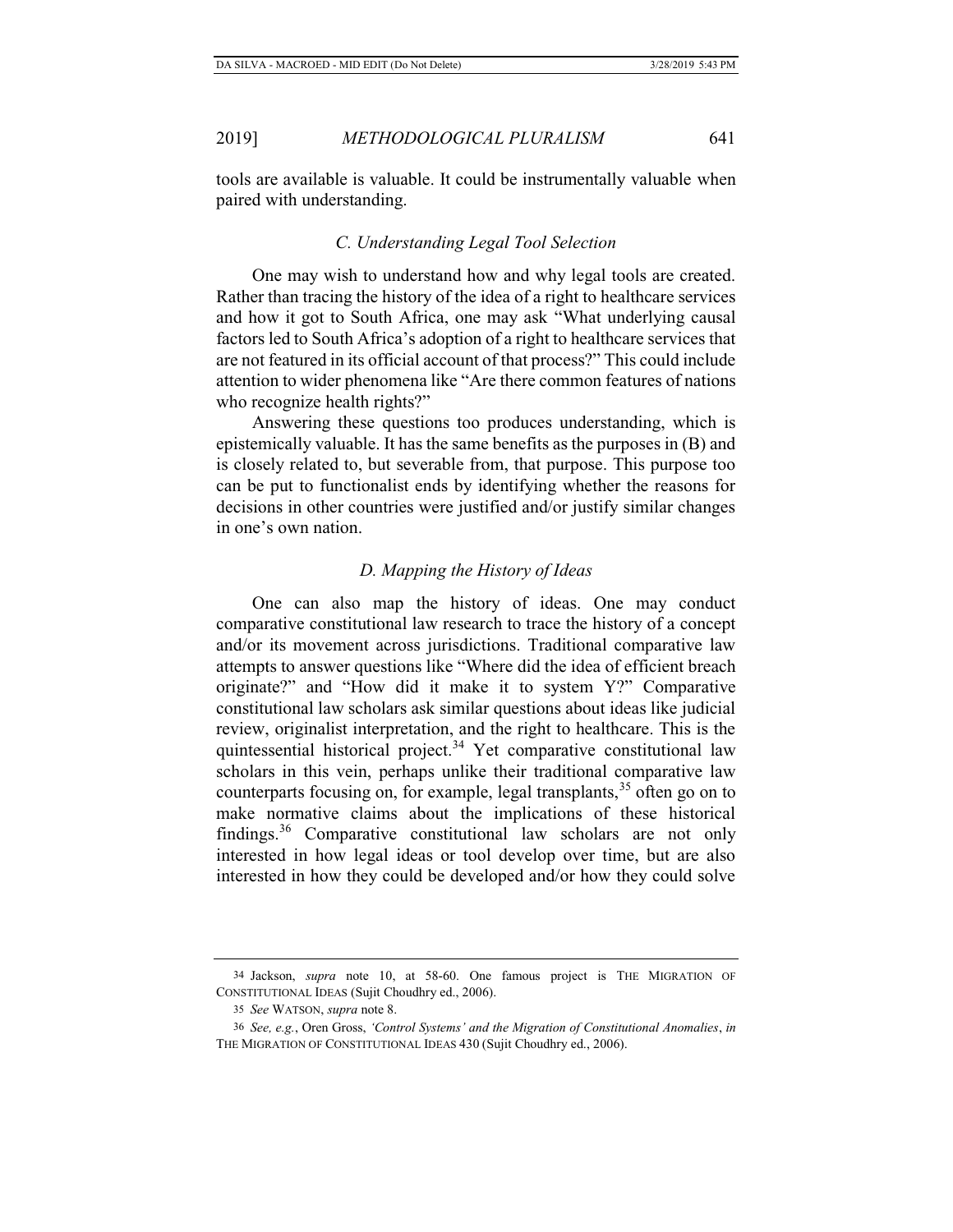modern problems in nations with similar constitutional structures.<sup>37</sup> Relatedly, they may seek to explain the conditions under which an idea will move from one jurisdiction to another and/or taxonomize the types of movements of ideas.<sup>38</sup>

Fulfilling this purpose produces historical knowledge. This knowledge must be intrinsically valuable if we are to accept history's status as a standalone discipline in a way that accounts for its practice. Scholars who apply this knowledge demonstrate its further instrumental value.<sup>39</sup>

#### *E. Theory Building*

One can conduct comparative research to build theories about the nature of law, constitutions, the relationships between legal concepts, and a variety of other theoretical posits. For example, Stephen Gardbaum seeks to identify a new model of constitutionalism in the English commonwealth.40 Gardbaum's project is largely descriptive, but also contains a normative element, analyzing whether the model is normatively desirable in the abstract<sup>41</sup> and whether it meets its stated goals in practice.42 The result is a theory of the nature of modern constitutionalism and the reasons for it. Building a theory that explains modern practice requires that one fulfill the descriptive purposes of comparative constitutional law research. Building a normative theory then requires attentiveness to the norms of modern constitutionalism. Gary Jeffrey Jacobsohn thus spends a whole comparative constitutional law book clarifying and elaborating "the concept of constitutional identity."43 Such projects are primarily classificatory but can be put towards normative ends.

<sup>37</sup> *See e.g*., Anne-Marie Slaughter, *A Typology of Transjudicial Communication*, 29 U. RICH. L. REV. 99 (1994).

<sup>38</sup> Tushnet, *supra* note 17, at 1282 (noting that comparative constitutional law can be used to show how functional differences between nations should bar transplant).

<sup>39</sup> *Id*.

<sup>40</sup> Stephen Gardbaum, *The New Commonwealth Model of Constitutionalism*, 49 AM. J. COMP. L. 707 (2001) [hereinafter Gardbaum, *New Commonwealth*]; Stephen Gardbaum, *Reassessing the New Commonwealth Model of Constitutionalism*, 8 INT'L J. CONST. L. 167 (2010) [hereinafter Gardbaum, *Reassessing*]; STEPHEN GARDBAUM, THE NEW COMMONWEALTH MODEL OF CONSTITUTIONALISM: THEORY AND PRACTICE (2013) [hereinafter GARDBAUM, THEORY AND PRACTICE].

<sup>41</sup> *See, e.g.*, GARDBAUM, THEORY AND PRACTICE, *supra* note 40, at 47-76.

<sup>42</sup> *See id.* at 16.

<sup>43</sup> GARY JEFFREY JACOBSOHN, CONSTITUTIONAL IDENTITY 33 (2010).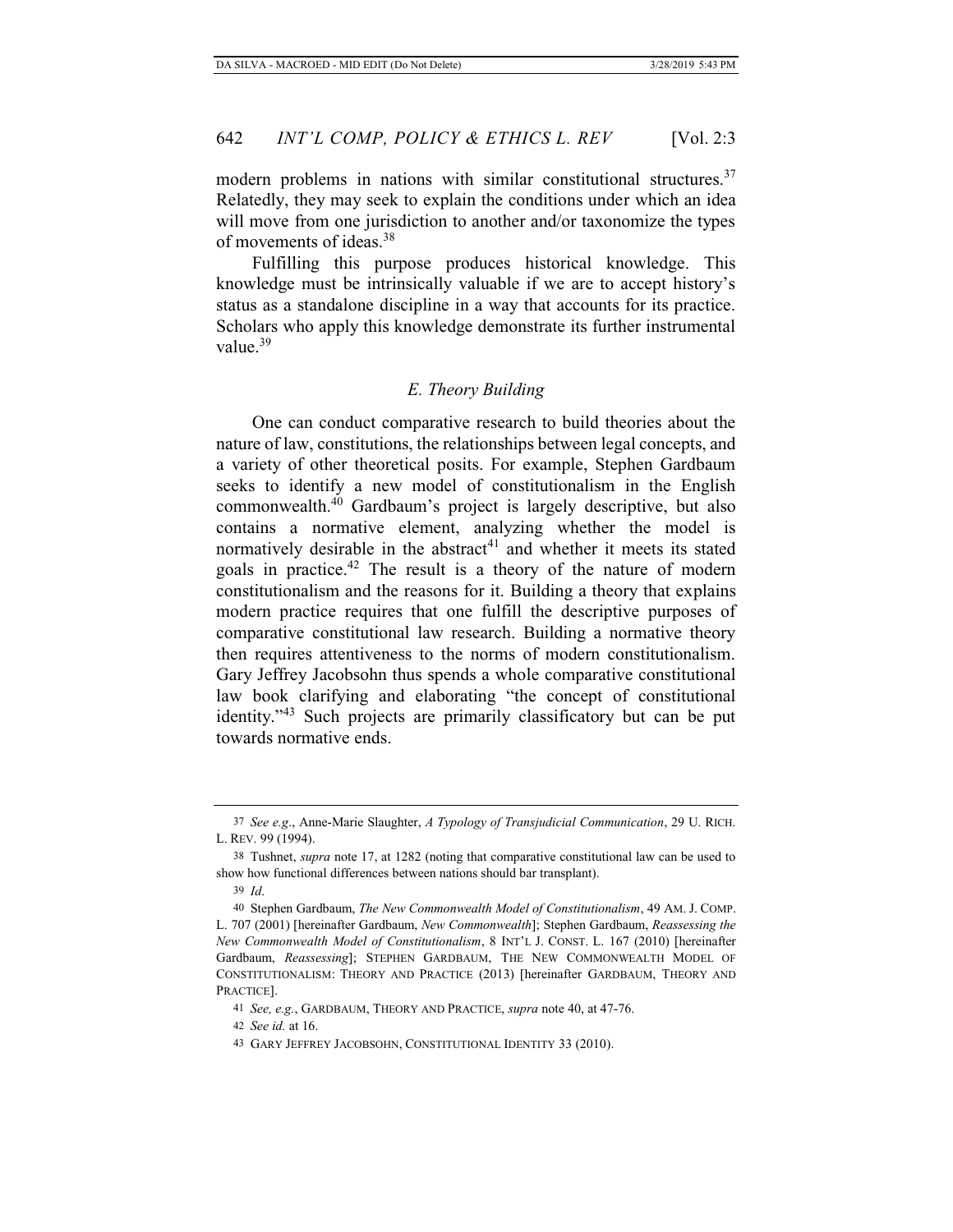Theory building not only produces theoretical knowledge but can have practical consequences and produce practical theories. For example, Mattias Wendel's account of comparative constitutional law research use in the narrow context of European Union (EU)-related decisions by European constitutional courts notes that "an EU-related decision of a national court can be perceived not only as a judgment on national constitutional law, but also as a proposition of common constitutional standards."44 Some theories even *try* to bring about certain ends – recall the point about harmonization above.<sup>45</sup>

# *F. Norm Identification*

One may attempt to identify or debunk purported norms. This can take at least two forms. One may seek to identify common/universal norms or undermine that project. Call this universal (or transcendent) norm identification. The legal formalist, for one, seeks to understand the essential features of legal constructs. S/he seeks to identify features common to all constitutions by examining world constitutions. Answering basic questions like "What is a constitution?" merges historical and normative "approaches" to comparative constitutional law research.<sup>46</sup> Alternatively, one may examine world constitutions to make a universal moral point. A positive answer to "Do all world constitutions aim to protect human dignity?" would support the use of dignity as a moral ground-norm.

Comparative constitutional law can also undermine the idea that there is an essential feature or core of a concept through counterexample.47 One counterexample can show that a norm is transcendent, rather than universal. Many counterexamples would question whether the purported norm is transcendent or local. These projects seek to undermine normative-historical projects by showing that contextual analysis negates those projects' key claims.

<sup>44</sup> Mattias Wendel, *Comparative Reasoning and the Making of a Common Constitutional Law: EU-related Decisions of National Constitutional Courts in a Transnational Perspective*, 11 INT'L J. CONST. L. 981, 995 (2013).

<sup>45</sup> See *supra* note 20 and accompanying text.

<sup>46</sup> Jackson, *supra*, note 10.

<sup>47</sup> Rodolfo Sacco champions this in comparative law. *See* Rodolfo Sacco, *Legal Formants: A Dynamic Approach to Comparative Law (I)*, 39 AM. J. COMP. L. 1 (1991). In comparative constitutional law, see, e.g., JACCO BOMHOFF, BALANCING CONSTITUTIONAL RIGHTS: THE ORIGINS AND MEANINGS OF POSTWAR LEGAL DISCOURSE (2013) (undermines the claim that "balancing" has a unique meaning across constitutional jurisdictions and can serve as the shared basis for a global, post-World War II constitutional model).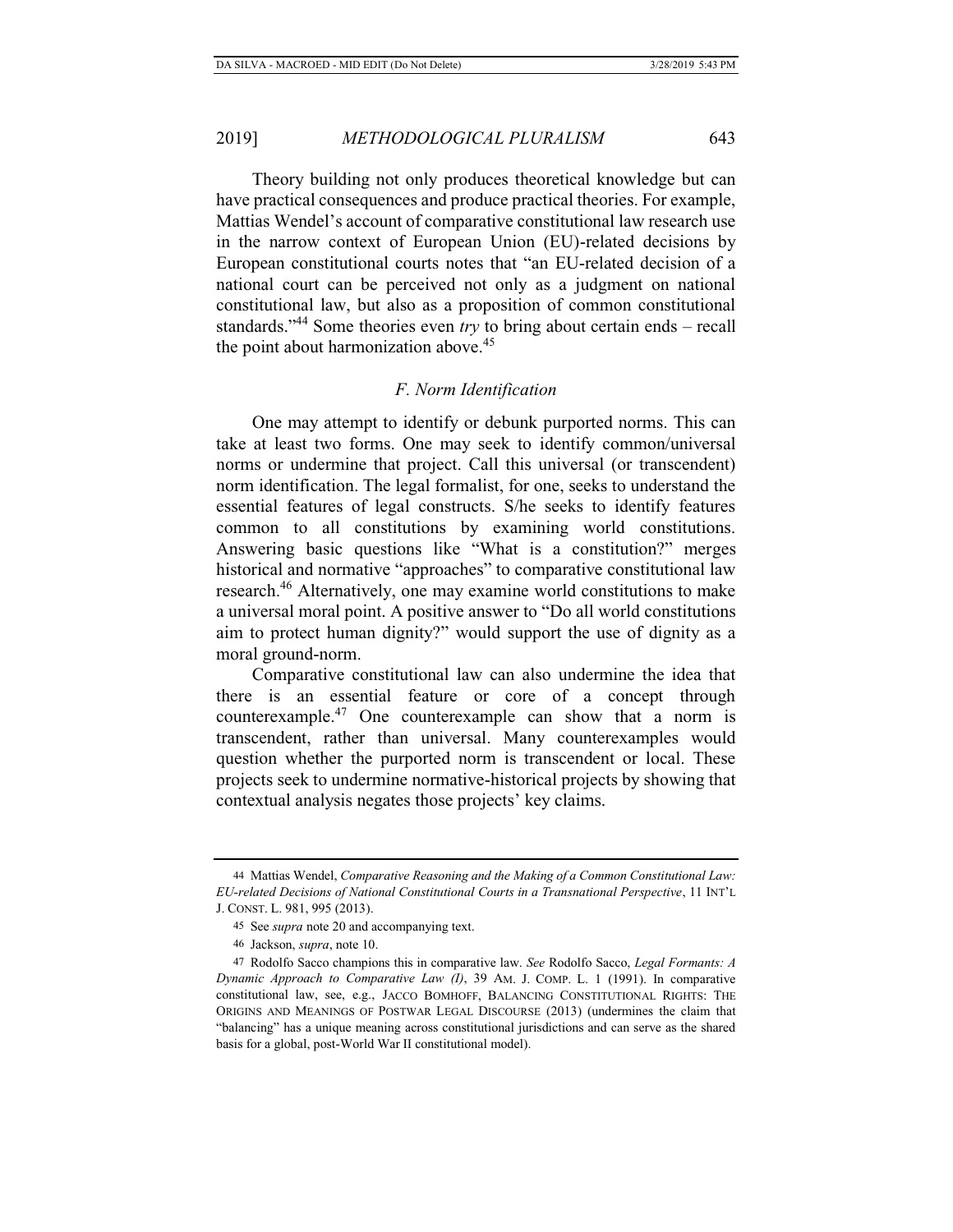One may also be interested in ideas that operate in particular nations. Rather than looking at ideas conceptually or as transnational historical phenomena, one may examine a nation's commitments. If constitutions are normative documents, comparative constitutional law can help identify and explain a country's (explicit and/or implicit) norms and help one understand how they work in action.<sup>48</sup> Such projects seek to answer questions like, "How does Israel's foundational constitutional commitment to human dignity work in action?" and, "How do Israeli legal actors understand human dignity?" Answering these questions requires an "internal" approach, taking on the perspective of local legal actors.49 One can alternatively apply "external" standards, built on perspectives of non-Israeli legal actors, to answer questions like, "What are the fundamental values of the Israeli legal system?" Both internal and external approaches can answer questions like, "What does that say about Israel?" Knowledge could also be gained about one's own system through contrast. Identifying differences between one's legal systems and that of another jurisdiction can elucidate the underlying norms of one's system.<sup>50</sup>

Norm identification produces theoretical knowledge, which can have practical consequences. Fulfilling this purpose can also provide insight into some causal relationships. For example, Marxism influenced Soviet law. But not all relevant comparative constitutional law-related phenomena that comparative constitutional law scholars do and should be interested in studying can be explained by ideas made flesh alone.

#### *G. Taxonomy*

Taxonomy is a valuable comparative constitutional law purpose. Work fulfilling other purposes may presuppose a taxonomy. For example, an understanding of what counts as property law is necessary for comparing British and Chinese property law. A taxonomy of relevant similarities and differences for comparative analysis may also be necessary to determine whether such a comparison has any value beyond

<sup>48</sup> Both can fall under the heading national norm identification, though the bifurcated nature of this purpose may mean that projects seeking to fulfill it will take a wider variety of forms than other purposes.

<sup>49</sup> On internal approaches, *see e.g.*, Catherine Valcke, *Reflections on Comparative Law Methodology: Getting Inside Contract Law, in* PRACTICE AND THEORY IN COMPARATIVE LAW 22 (Maurice Adams & Jacco Bomhoff eds., 2012).

<sup>50</sup> *See* Nora V. Demleitner, *Combating Legal Ethnocentrism: Comparative Law Sets Boundaries,* 31 ARIZ. ST. L.J. 737 (1999) (arguing that comparative law helps nations self-construct their identities, but can be used to deconstruct self-identifications); James Q. Whitman, *The Two Western Cultures of Privacy: Dignity Versus Liberty*, 113 YALE L.J. 1151 (2004) (attempting to create self-understanding in this vein).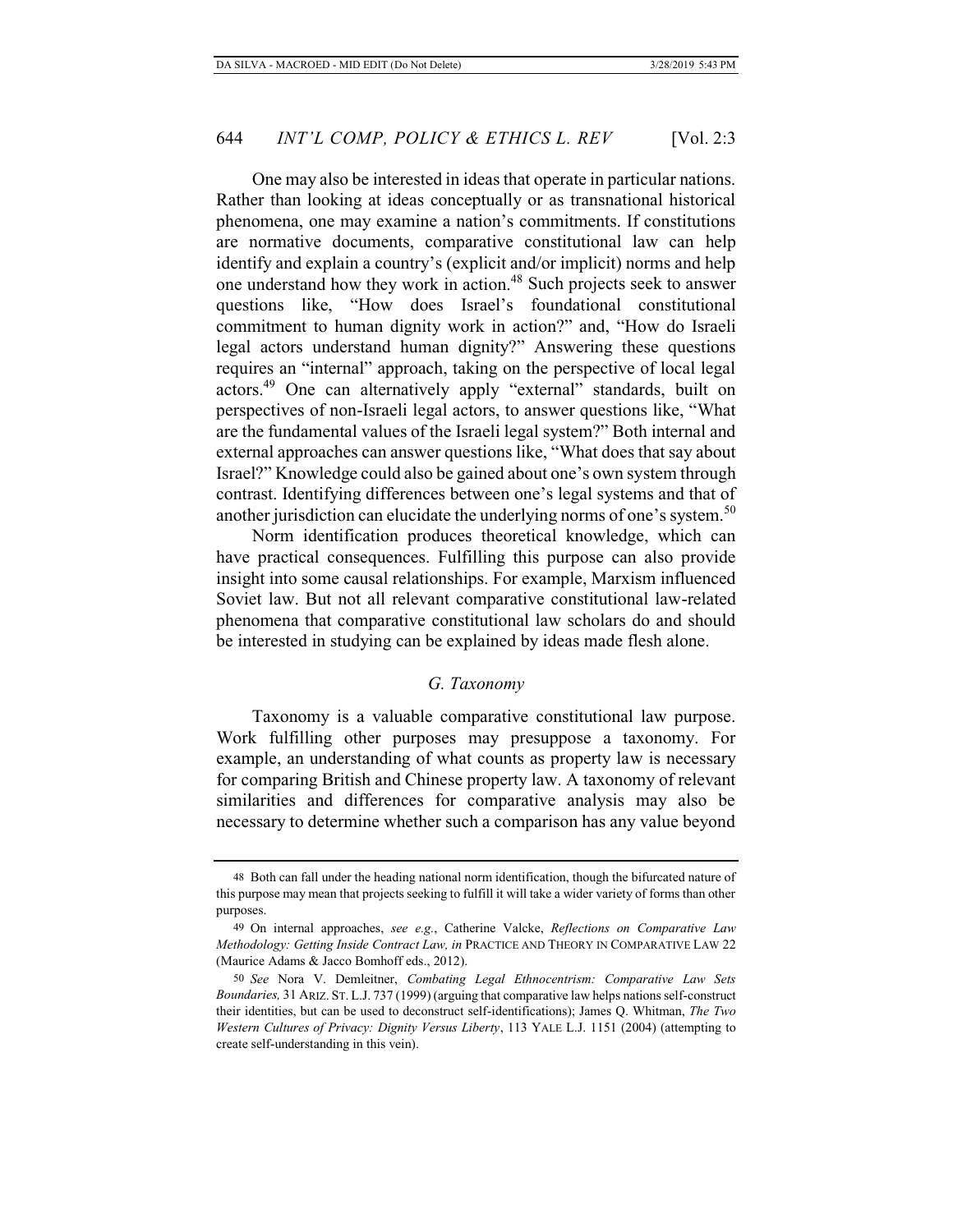sating curiosity. One may taxonomize (non-exclusively) legal concepts, tools, or systems. Taxonomy moves outside functionalism and into the classificatory domain.

Classification can be useful for functionalist ends. One who answers, "What is the common law world?" could then examine whether common law nations are more likely to (constitutionally) recognize social rights.<sup>51</sup> Alternatively, taxonomic projects can aid conceptual analysis. Theories are often built on the backs of a taxonomy. Gardbaum again provides a good example.<sup>52</sup> His commonwealth model of constitutionalism is built on analysis of Canada, New Zealand, the United Kingdom, and two Australian states; the examples were selected due to their similar constitutional reforms by left-of-center governments and their shared "legal family."<sup>53</sup>

Knowledge of how legal concepts, ideas, and decisions relate to one another is knowledge. It can be instrumentally valuable for a variety of other ends, including other comparative constitutional law purposes. The connection between taxonomy, which doubles as a method, and other methods also suggests a connection between methods that should count in favor of pluralism. The relationship between constitutional taxonomy and other methods is not unidirectional. Taxonomies risk assuming the conclusion of their analysis ex ante by assuming that the set of distinguishing features that they "map" reflect reality. Recognizing that other methods exist helps negate this risk. Constitutional taxonomy must be open to the results of other studies and revise its results accordingly to be properly scientific. This could be revision based on other taxonomies but is more likely to be revision based on the application of other methods.

# *H. Determining Cases*

Finally, one may seek to understand how legal reasoning works in a jurisdiction. Some general comparative lawyers answer questions like, "How do French legal actors argue for particular results when trying to win particular cases?"<sup>54</sup> This highlights general, primary purposes that motivate many others: deciding cases, which is a task for judges, and

<sup>51</sup> Courtney Jung, Ran Hirschl & Evan Rosevear, *Economic and Social Rights in National Constitutions*, 62 AM. J. COMP. L. 1043 (2014).

<sup>52</sup> *See generally* GARDBAUM, THEORY AND PRACTICE, *supra* note 40.

<sup>53</sup> *Id.* at 1, 7-9, 13.

<sup>54</sup> This is the approach of Catherine Valcke to private law. *See, e.g.,* Valcke, *supra* note 8, at 740; Catherine Valcke, *"Precedent" and "Legal System" in Comparative Law: A Canadian Perspective*, *in* PRECEDENT AND THE LAW 85 (Ewoud Hondius ed., 2007).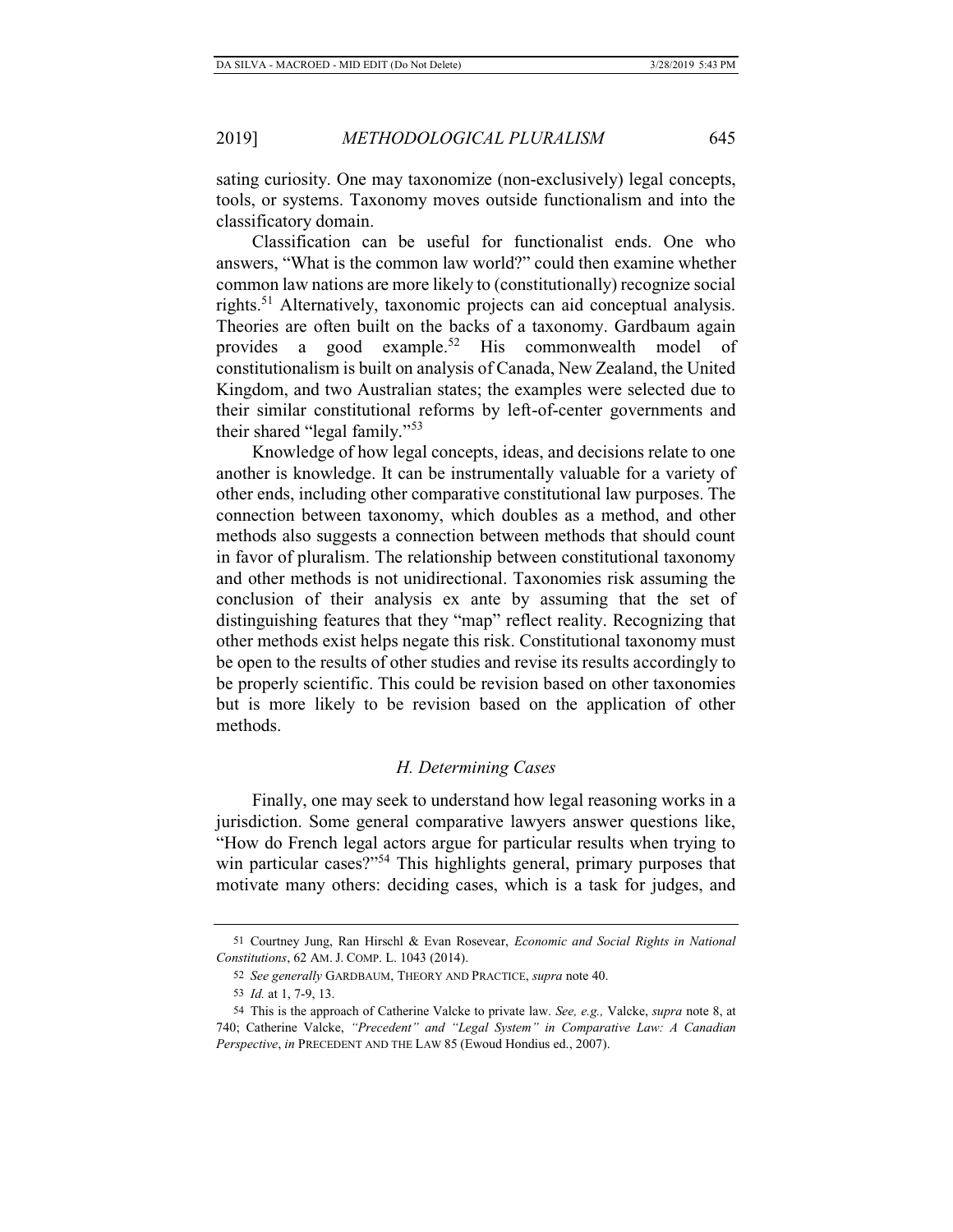winning cases, which is a task for other stakeholders. Judges use many methods to decide cases.<sup>55</sup>

Understanding the internal view that judges use when deciding cases is supposed to help stakeholders win cases by giving them an understanding of what makes for a successful legal argument in the jurisdiction. Yet one may seek to understand how legal reasoning works in a jurisdiction for other purposes. Academics are interested in questions like "How does France think about law, legal argumentation, and/or an area of law?" Some comparative lawyers think that these questions are best answered by looking at patterns of legal reasoning.<sup>56</sup> This comparative law purpose could be a comparative constitutional law purpose. Determining cases is clearly valuable. It is arguably the primary purpose of law.

# IV. COMPARATIVE CONSTITUTIONAL LAW METHODS AND THE INABILITY OF EACH TO FULFILL ALL COMPARATIVE CONSTITUTIONAL LAW **PURPOSES**

No method can fulfill all legitimate comparative constitutional law purposes, but several fulfill one (or more) well. This provides support for methodological pluralism as a fact of comparative constitutional law practice. Where comparative constitutional law operates as a selfsustaining discipline that produces genuine knowledge, it also challenges (ii) and (iii).

To make this clear, I now identify the legitimate methods of comparative constitutional law research, providing a new taxonomy of comparative constitutional law methods, and briefly explain which purposes each can fulfill. Other taxonomies of comparative constitutional law methods exist, but I adopt my own here. Part of the reason for this is pedagogical and practical. Existing taxonomies of comparative constitutional law and comparative law methods do not all use uniform language. Translating the terms from these different works should make it easier to understand the relationships between the terms, limiting the barriers to entry for new scholars in the field. Another, more substantial part of the reason for adopting a new taxonomy is that few scholars even attempt to identify and classify all the methods of comparative constitutional law. Many taxonomies of methods used in comparative constitutional law are offered as taxonomies of comparative law in

<sup>55</sup> *See* Annus, *supra* note 10, at 343 (explaining comparative reasoning as one method of judicial interpretation); *see also* Tushnet, *supra* note 17, at 1236-37.

<sup>56</sup> *See, e.g.,* Valcke, *supra* note 8; Valcke, *supra* note 54.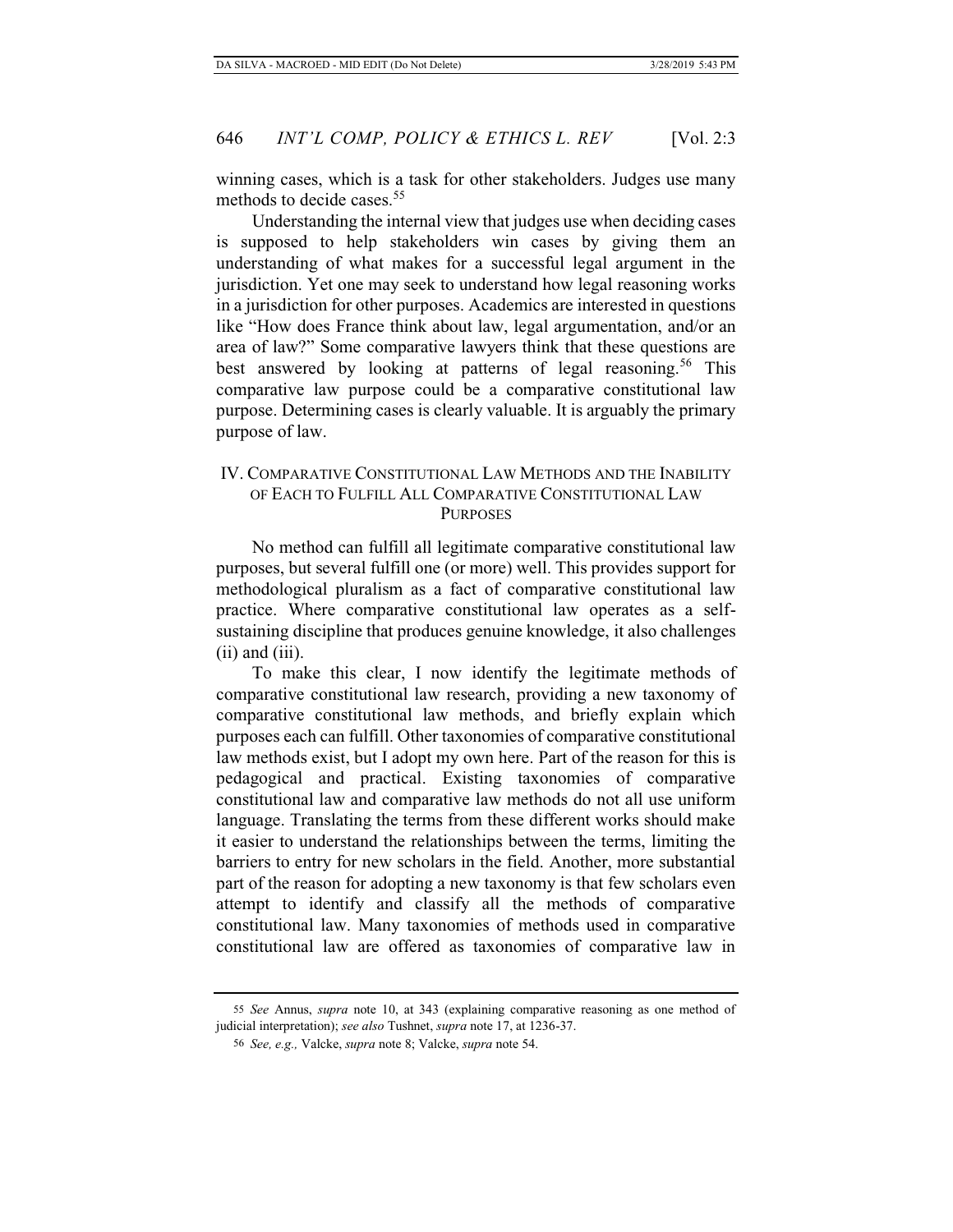general.57 More is needed to establish their relevance for comparative constitutional law. I demonstrate the methods that are used in comparative constitutional law and how they can be used in that field without adopting a substantive view on how comparative constitutional law and comparative law relate to one another. Even among these taxonomies, many do not claim to be exhaustive.<sup>58</sup> Vicki C. Jackson and Ran Hirschl notwithstanding,<sup>59</sup> existing taxonomies of comparative constitutional law research are few and potentially incomplete.<sup>60</sup> My new taxonomy nonetheless synthesizes, translates, and builds on a literature on the methods of comparative law and comparative constitutional law. This work thus continues a tradition of methodological research. It identifies the methods used in comparative constitutional law and critically engages with them to determine which ones properly fulfill comparative constitutional law purposes and are properly identified as legitimate comparative constitutional law methods. This project would not be possible without other excellent works as an analytical starting point.<sup>61</sup>

In developing this taxonomy, I make a case against (ii) and (iii). The fact that comparative constitutional law developed without sustained

60 Annus, *supra* note 10, at 303, 309 (promises to "systematically" distinguish "uses of comparative law"); *see id.* at 304-306 (identifies five "areas" or "strands" of comparative constitutional law research, the fifth of which is not a category of comparative constitutional law research proper, but a kind of meta-analysis of which the present article is one example); *see id.* at 308-09 (provides a list of ways of classifying the uses of comparative constitutional law). However, Annus does not extensively describe them or systematize them. His description of comparative constitutional law methods does not pair types of research with methods or explain which methods are appropriate to each. I develop key insights in Annus's work below. For a taxonomy of uses of comparative constitutional law in judicial interpretation, see JEFFREY GOLDSWORTHY, *Conclusions*, *in* INTERPRETING CONSTITUTIONS: A COMPARATIVE STUDY 321, 323-324 (2006).

61 Even an uncharitable reader who does not view the new taxonomy as necessary and/or original should note that the pairing of purposes and methodologies is new and that the discussion of methodological pluralism here is relevant for establishing comparative constitutional law's inability to fulfill (ii) and (iii), which is relevant to the broader theoretical questions concerning the criteria for being an academic discipline and relationships between comparative constitutional law and comparative law. All studies must make some comparisons to qualify as comparative constitutional law by definition. Works can shift from foreign law research to comparative constitutional law research based on context. One of the best collections on comparative constitutional interpretation, the Goldsworthy book in *id*.*,* is structured as a series of countryspecific analyses that feature little comparative analysis. The introduction and conclusion draw relevant comparisons and turn the work into excellent comparative constitutional law.

<sup>57</sup> *See, e.g.*, WATSON, *supra* note 8, at 3; Frankenberg, *supra* note 5, at 427-28; Legrand, *supra* note 25; JAAKKO HUSA, *Research Designs of Comparative Law – Methodology or Heuristics?*, in THE METHOD AND CULTURE OF COMPARATIVE LAW, *supra* note 8, at 53, 60; GEOFFREY SAMUEL, AN INTRODUCTION TO COMPARATIVE LAW THEORY AND METHOD (2014).

<sup>58</sup> *See, e.g.*, Tushnet, *supra* note 17, at 1227 n.7, 1238.

<sup>59</sup> Jackson, *supra* note 10; HIRSCHL, *supra* note 11.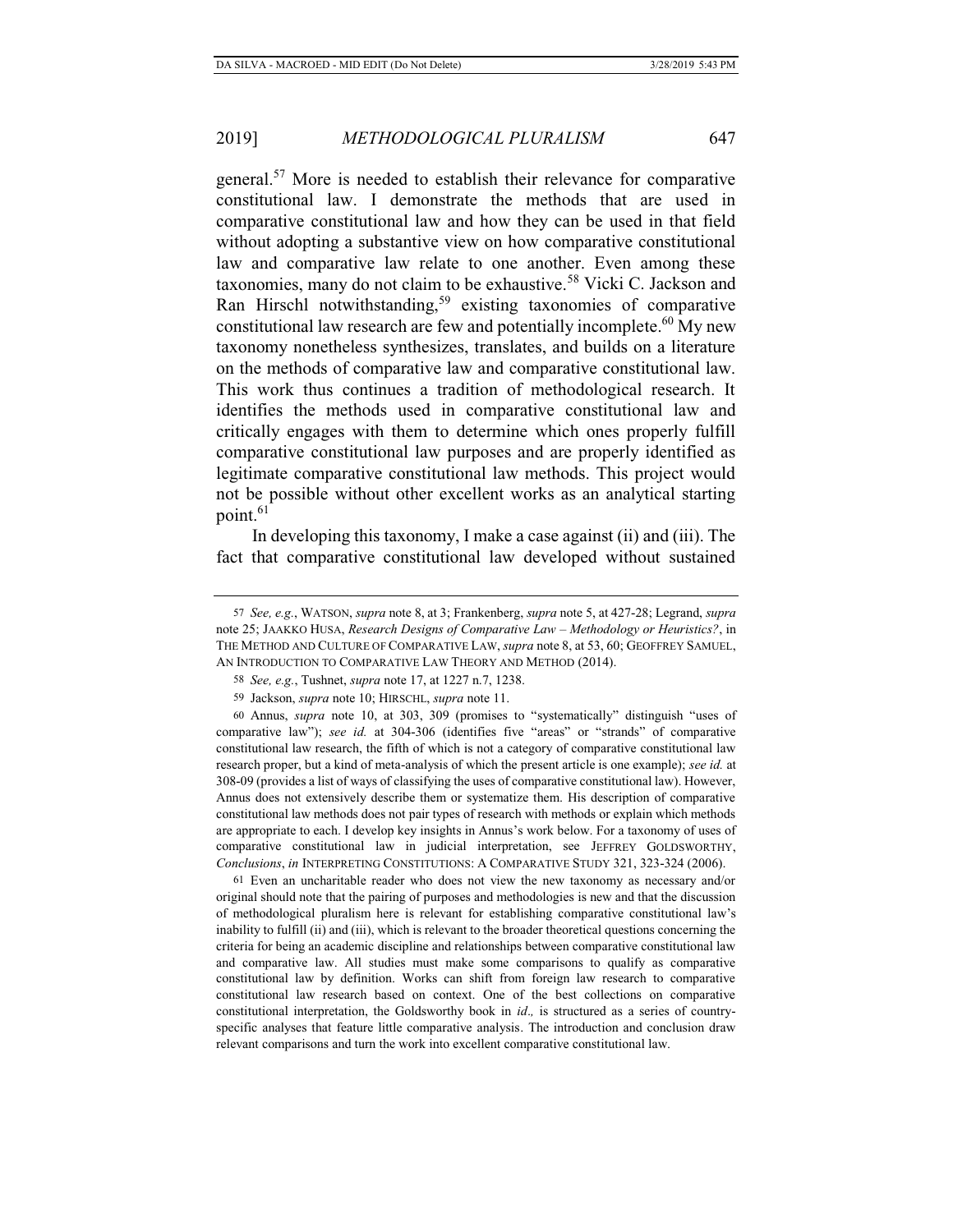analysis of methods counts against the necessity of (ii) or (iii) on its own. Further demonstrating that the legitimate comparative constitutional law purposes can only be fulfilled by a variety of methods further undermines (iii). It is difficult to see the product of fulfilling those purposes as less than a body of knowledge connected by the same subject matter. If a valuable connected body of knowledge does not count as an academic discipline, that is a problem with (iii), not the body of knowledge. Yet, if the following is true, the body of knowledge can only be produced by numerous methods. The fact that many are not unique to comparative constitutional law undermines (ii).

I will ultimately examine (A) Constitutional Taxonomy, (B) Simple Data Collection, (C) Quantitative Constitutional Comparison, (D) Legal Concept History, and (E) Comparative Jurisprudence.<sup>62</sup> Some categories are coarse-grained and include variations that could be standalone methods. I am open to an alternative taxonomy that treats these variations as separate methods. I place them together here when they share common features, benefits, and drawbacks. While the categories may overlap, the list is accurate and suffices for present purposes.

#### *A. Constitutional Taxonomy*

Taxonomy is a comparative constitutional law purpose *and* a comparative constitutional law method.<sup>63</sup> Constitutional taxonomy as method is the classification of constitutional phenomena into groups

<sup>62</sup> Other methodologies in development are not yet established in comparative constitutional law's mainstream. *See* David S. Law, *Constitutions*, *in* THE OXFORD HANDBOOK OF EMPIRICAL LEGAL RESEARCH 376, 390-395 (Peter Cane & Herbert M. Kritzer eds., 2010) (suggests that computer simulations could be a fruitful method for future research). Accounting for comparative constitutional law's best practices does not yet require analysis of computer simulations. Law also promotes the use of experiments; they are not likely to be practically feasible for reasons discussed in the main text. I will not address self-consciously setting out to do a project in statistics, behavioral economics, anthropology, or another discipline that takes the law as its subject here. Some traditional comparative constitutional law projects, from studies comparing how people react to certain legal phenomena to large-N studies on the effects of constitutions, could be conducted in other disciplines and adopt methods from those fields. There is bound to be some overlap between this group of methods and others outlined below. There are times when a comparative constitutional law scholar must consult the methods of another discipline to complete her project. Most other fields have short reference works that can serve this function. Yet even if external methods can fulfill many comparative constitutional law purposes, examining methods that are commonly employed by those who self-identify as doing comparative constitutional law research remains worthwhile. When frequently employed by comparative constitutional law scholars for comparative constitutional law purposes, these methods can become part of comparative constitutional law and double as comparative constitutional law methods.

<sup>63</sup> This section discusses taxonomy as a method. For discussion of taxonomy as a purpose, see II(g) above.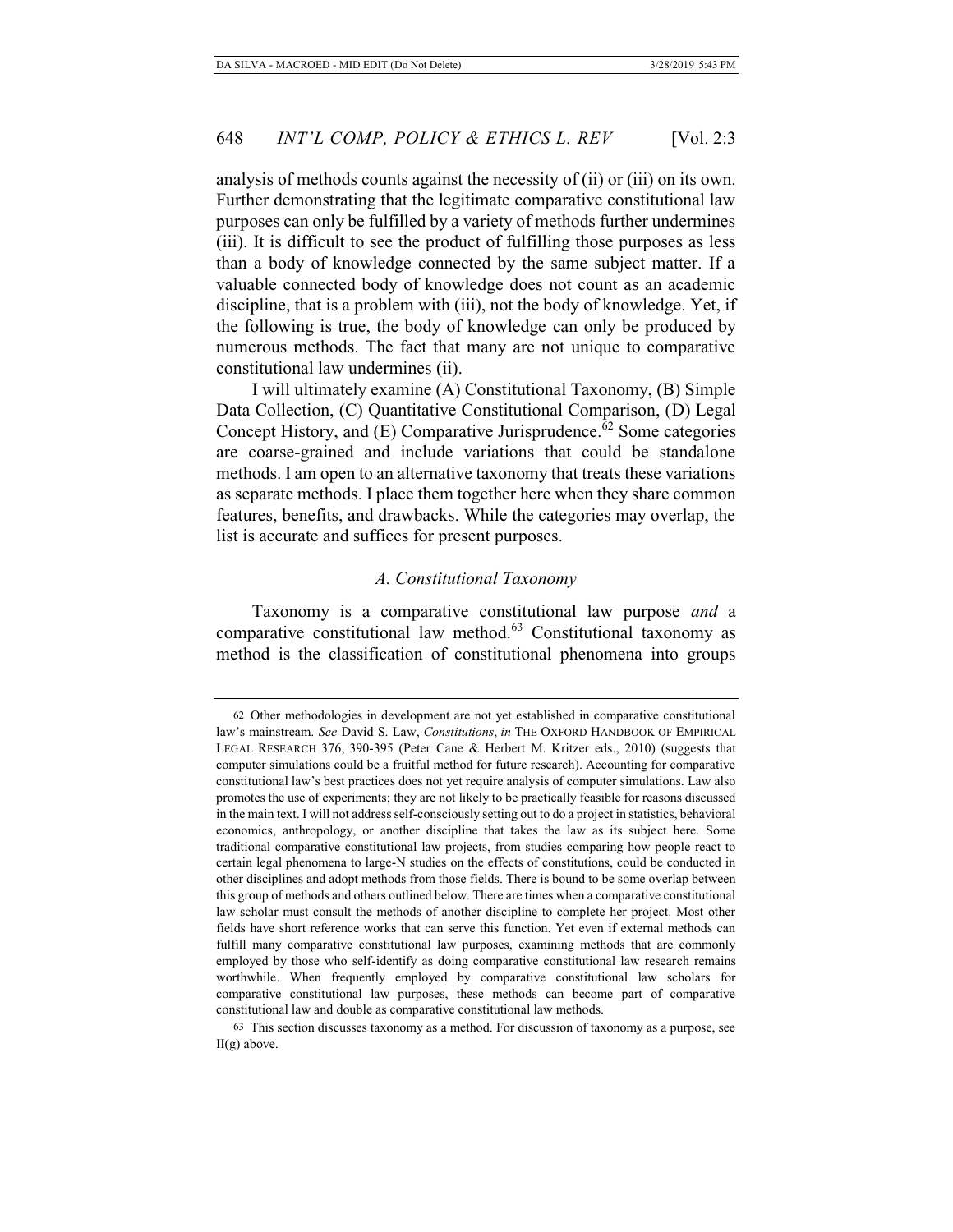based on shared features. It has system-, rule- and process-based variants. Classifications take place along a variety of axes, including family (civil/common law, written/unwritten constitutions), area (Western/non-Western constitutions), or temporal (modern/classical constitutions) axes.<sup>64</sup> Categories may mix.<sup>65</sup>

Applying the taxonomic method is necessary to fulfill the taxonomic purpose, which is required to fulfill other purposes. Other methods presuppose prior use of the taxonomic method.66 It is thus necessary to fulfill purposes that can only be fulfilled by those methods. Taxonomy can also provide some insight into norms by classifying their commitments. A complete taxonomy across time and space, while practically infeasible, could map the history of ideas.

Constitutional taxonomy cannot, however, fulfill many functionalist purposes on its own. It tells us very little about how things operate and whether we should adopt them. Likewise, even knowing that, for example, other Communist nations decide a case in a certain way is not (or should not be) determinative of whether a Communist court should decide a case in the same way. Taxonomy produces a great deal of knowledge, but it may produce little understanding and other methods will often be required to produce knowledge that is valuable for functional purposes. Furthermore, while valuable for comparative constitutional law purposes, taxonomy is not unique to comparative constitutional law. It can be conducted by those outside legal arenas, including social and political scientists.

# *B. Simple Data Collection*

Simple data collection comes in three main forms: case study analysis, surveys, and fact pattern solutions.<sup>67</sup> None can fulfill all comparative constitutional law purposes. None are unique to comparative constitutional law. Case study analysis is the comparison of representative approaches to an issue to identify similarities and differences. This may require a normative (and perhaps causal) account of the similarities and differences to produce knowledge.<sup>68</sup> Yet many

<sup>64</sup> Jackson, *supra* note 10, at 55-57.

<sup>65</sup> For an examination of a legal family over time, see, e.g., GARDBAUM, *Reassessing*, *supra* note 40.

<sup>66</sup> *Id.*

<sup>67</sup> They are simple insofar as they do not require advanced quantitative analysis. They can be valuable.

<sup>68</sup> *See* David Kennedy, *The Methods and the Politics*, *in* COMPARATIVE LEGAL STUDIES: TRADITIONS AND TRANSITIONS 345 (Pierre Legrand & Roderick Munday eds., 2003) (offering a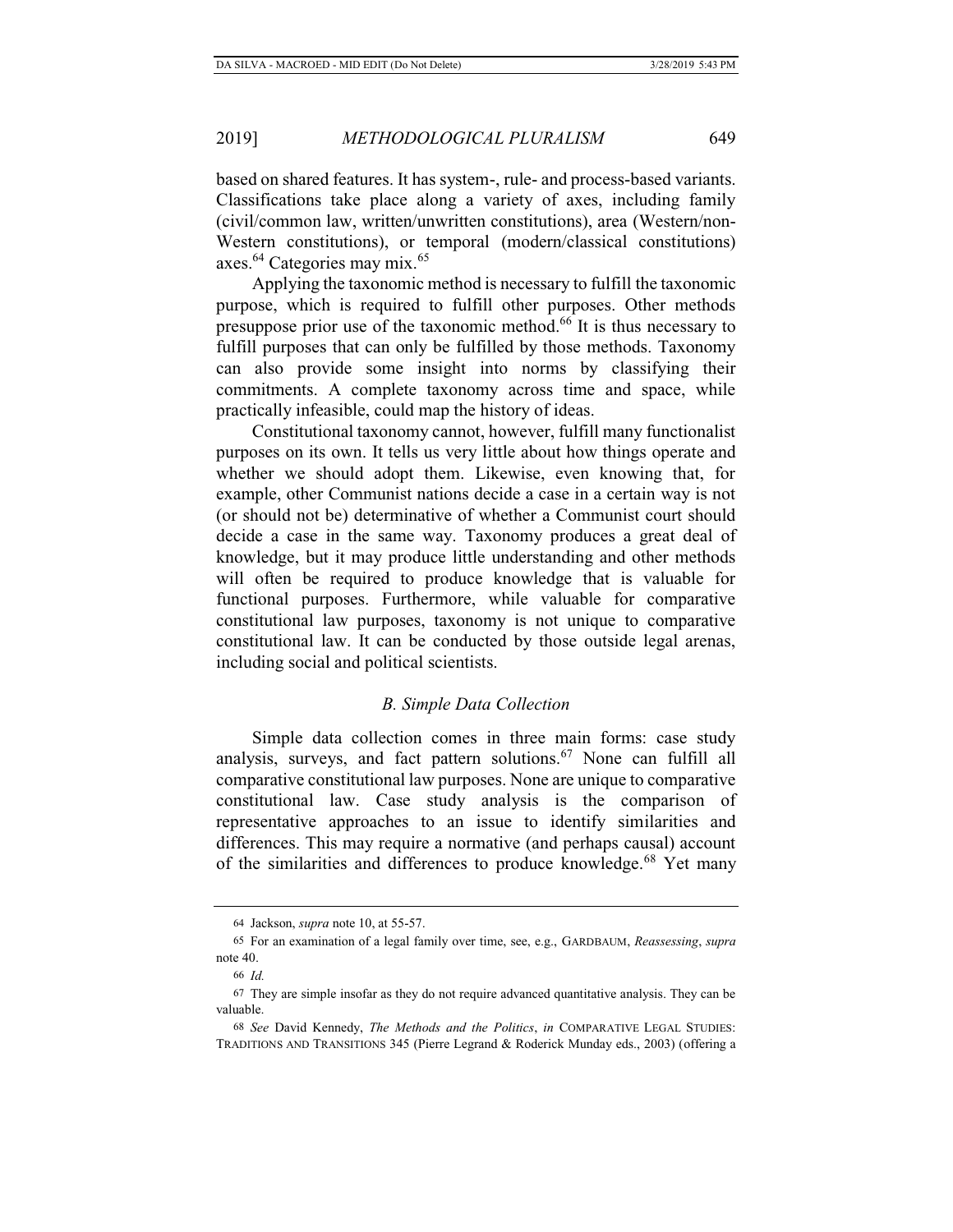comparisons can help fulfill the normative purposes above and demonstrate the universality of or counterexamples to a norm.

Case studies do not fulfill the demands of (ii) and (iii). They probably cannot sate curiosity about causation. As Hirschl makes clear, the sample sizes involved in case study analyses do not allow for complete causal stories.<sup>69</sup> Case study analysis thus cannot provide complete understanding of how legal tools will impact society. This may limit the extent to which case studies provide information about what legal tools we should adopt and how we should determine cases. Case studies can provide some minimal theoretical insights in national and universal norms. Some will require assessing national commitments, and case studies can provide counterexamples to, if not proofs of, claims to universalism. But it is unlikely that case studies can map the history of ideas. Lawyers' unique knowledge of the laws of different nations place them well to conduct case studies, but the method is not unique to law.

Surveys are the collection of legal materials on a topic from different jurisdictions to understand possible solutions to issues in a jurisdiction.<sup>70</sup> Further knowledge about the effects of these surveys is necessary for the functionalist to complete her task. But surveys are not descriptively inadequate if their causal stories are incomplete. If one wants to understand the formal mechanisms available in constitutional law and does not want to understand how they may impact a problem, surveys may be sufficient for such legal tool identification. Surveys can sate curiosity and/or demonstrate the ubiquity of, for instance, judicial review among modern constitutions or provide counterexamples thereto, helping with norm identification.

Fact patterns solutions are closely related. They are the creation of factual scenarios that are representative of legal problems that may arise in any jurisdiction and of jurisdiction-by-jurisdiction analyses of how the problem would be resolved in different localities. One may structure

four-part approach that attempts to solve this problem and a general method for all comparative methods.).

<sup>69</sup> *See* HIRSCHL, *supra* note 11, at 193.

<sup>70</sup> I adopt the language of 'surveys' common in the scientific community (and thus discussed in *e.g.*, Ann Bowling, RESEARCH METHODS IN HEALTH: INVESTIGATING HEALTH AND HEALTH SERVICES (2d ed. 2007) at 358 for my own ends here. The use of 'survey' language in comparative law has a long pedigree. *See e.g.*, F.C. Auld, *Methods of Comparative Jurisprudence* 8(1) UNIV. OF TORONTO L. J. 83, 84 (1949) (discussing the Society for Comparative Legislation's annual 'survey' of commonwealth and American laws in the context of an article that explains that comparison is needed to solve public law issues through law reform). The language is admittedly not only used to describe attempts to solve potential problems. It is sometimes instead used to refer to the collection of materials generally. However, I take it that the intended output is a set of constitutional forms in any instance.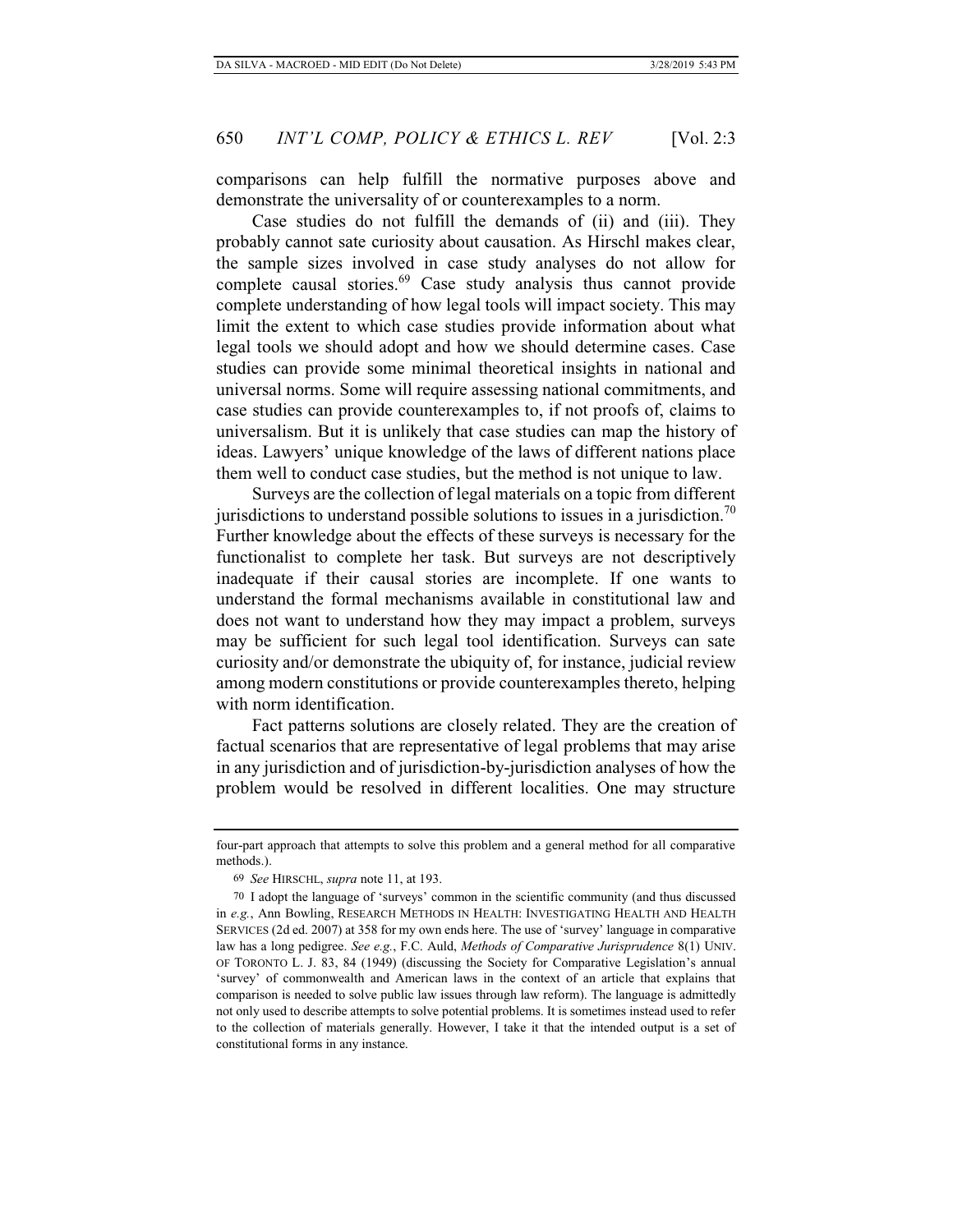one's chapters around the fact pattern<sup>71</sup> or use a set problem-based template for each chapter that will focus on a particular nation.<sup>72</sup> Such works often make law reform recommendations without complete causal stories.

Simple data collection is an imperfect way of getting causal data, but even proponents of quantitative "large-N studies" as the best comparative constitutional law method grant that it is problematic if "inevitably imperfect or flawed empirical investigation is taken to be inferior to the intuitions and hunches of law professors. The best can be the enemy of the good in research on law as much as anywhere else."<sup>73</sup> Having insufficient data to make causal claims does not mean having incomplete data to make any claims. More modestly, fact pattern solutions can be used for universal norm identification. It is the dominant method used by scholars who attempt to demonstrate the harmonization of approaches to a topic and those who seek to undermine it.<sup>74</sup>

Simple data collection can easily identify legal tools and allows for in-depth study thereof, providing insight into how they work and their implications. The level of nuance allowed in case studies and surveys makes simple data collection ideal for nuance-dependent purposes. Where legal reasoning is context-sensitive, these methods can also be helpful for understanding how legal reasoning works in contexts. More basic forms of comparison allow for greater depth of study and are better suited to ends that cannot afford to elide details.

Simple data collection cannot fulfill all purposes. It draws inferences, but not all inferences therefrom are epistemically warranted. It is particularly difficult to draw strong causal conclusions from simple data collection, limiting its value for fulfilling other functionalist purposes. Simple data collection is often criticized for being unable to overcome the causal complexity. To determine whether it is wise to use a given legal tool from a given jurisdiction or decide a case based on how it operated elsewhere, one must first draw causal conclusions about how it operated elsewhere and whether the factors that led to the foreign

<sup>71</sup> For an example from comparative private law, see THE ENFORCEABILITY OF PROMISES IN EUROPEAN CONTRACT LAW (James Gordley ed., 2007). Final examinations in comparative constitutional law classes (and some casebooks used therein) also use generic fact patterns to explore differences between jurisdictions.

<sup>72</sup> For example, each chapter in THE RIGHT TO HEALTH AT THE PUBLIC-PRIVATE DIVIDE: A GLOBAL COMPARATIVE STUDY, *supra* note 31, includes a discussion of whether the nations include constitutional health rights.

<sup>73</sup> Schauer, *supra* note 32, at 229; *see also* Law, *supra* note 62, at 394-95.

<sup>74</sup> *Compare* Sacco, *supra* note 47, *with* THE ENFORCEABILITY OF PROMISES IN EUROPEAN CONTRACT LAW, *supra* note 71. *See also* Boodman, *supra* note 20.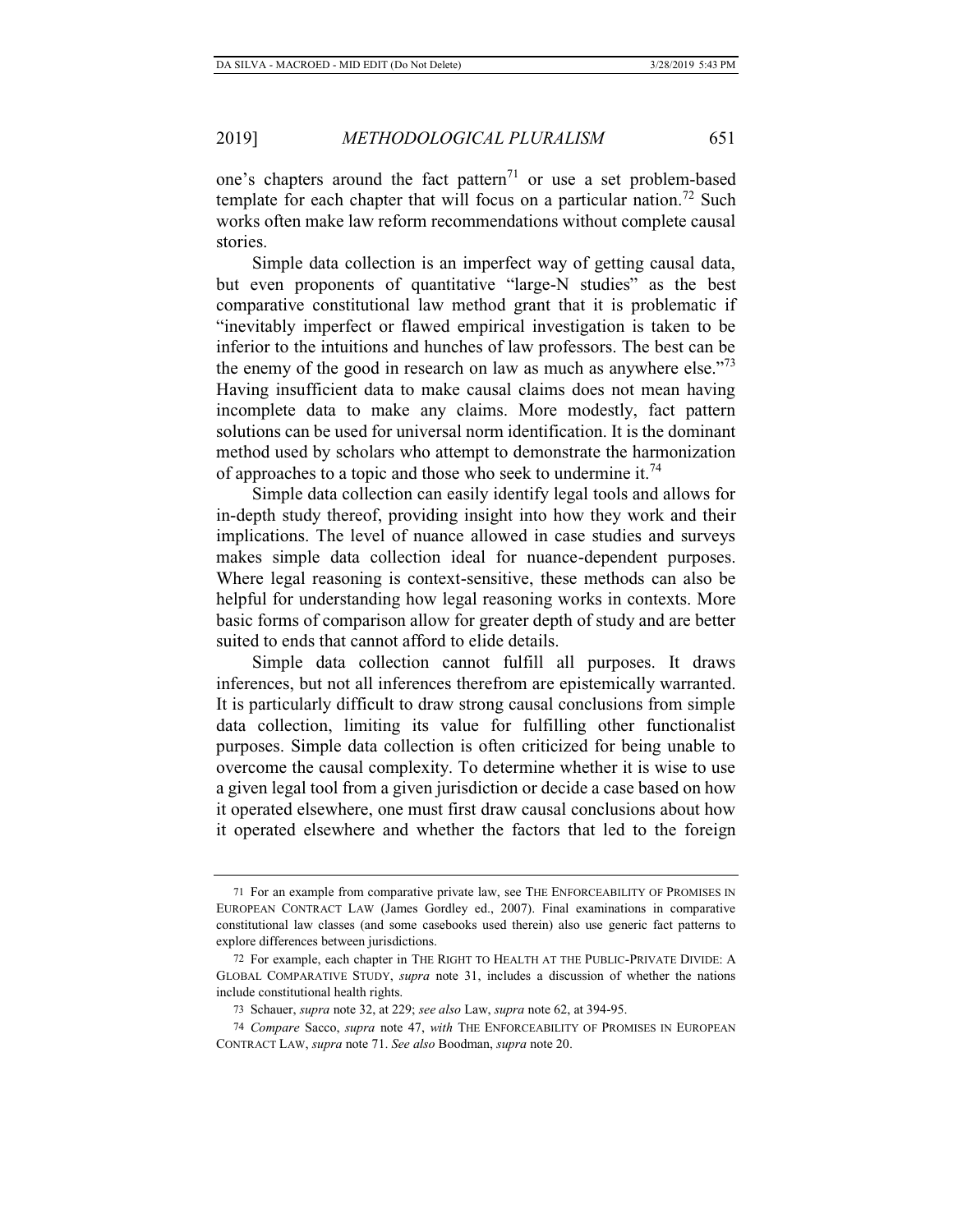outcome apply in the jurisdiction. Even the best cases may not allow one to tell a reasonably complete causal story. Any causal story that one wishes to tell will require similarity or difference along many taxonomic lines. It is difficult to identify the relevant similarities and/or differences between jurisdictions. Similarity or difference along multiple taxonomic axes thus appears necessary for causal confidence. Researchers may find it hard to construct this large dataset and control for variables, creating a tendency for researchers "to find what they were looking for."75 Focus on

a few nations makes it difficult to make causal claims, which is problematic where many comparative constitutional law purposes seem to address causal concerns.<sup>76</sup> The many variables in any causal story suggest that case studies and other forms of quantitative analysis may not be able to tell a complete story.<sup>77</sup> Researchers may "cherry-pick" examples and draw conclusions too quickly.<sup>78</sup>

Despite these worries, case studies, surveys, and fact pattern solutions provide *some* evidence of how certain phenomena fair. If one takes the view that one can act on an incomplete evidence set, people may be able to act on data collected in this way for functionalist purposes. Epistemic norms for action may require less than statistical certainty. Where non-scholars need to act quickly, this data may license action. Less controversially, cherry-picking may be appropriate for certain purposes. One can still identify and understand the workings of legal tools through most well-designed simple data collections. Case studies, at least, can also serve as foundations for theories. Lorraine Weinrib's post-World War II model of constitutions characterized by bills of rights is instructive; she builds (and tests) her model through case studies.<sup>79</sup>

Simple data selection is valuable for normative comparative constitutional law purposes. A single comparison with a counterexample can negate claimed universal norm identification. Positive results require a global (or at least representative) survey of nations. This result may seem to be best achieved through large-N studies, but that approach cannot solve the problem of identifying whether a legal phenomenon exists in another nation. Many internalist case studies may be required to produce a positive result. If so, case study analysis and surveys may best fulfill the positive conceptual purposes of comparative constitutional

<sup>75</sup> Schauer, *supra* note 32, at 228.

<sup>76</sup> HIRSCHL, *supra* note 11, at 193-94.

<sup>77</sup> Schauer, *supra* note 32, at 228.

<sup>78</sup> HIRSCHL, *supra* note 11, at 187.

<sup>79</sup> Lorraine E. Weinrib, *The Postwar Paradigm and American Exceptionalism*, *in* THE MIGRATION OF CONSTITUTIONAL IDEAS 84 (Sujit Choudhry ed., 2006).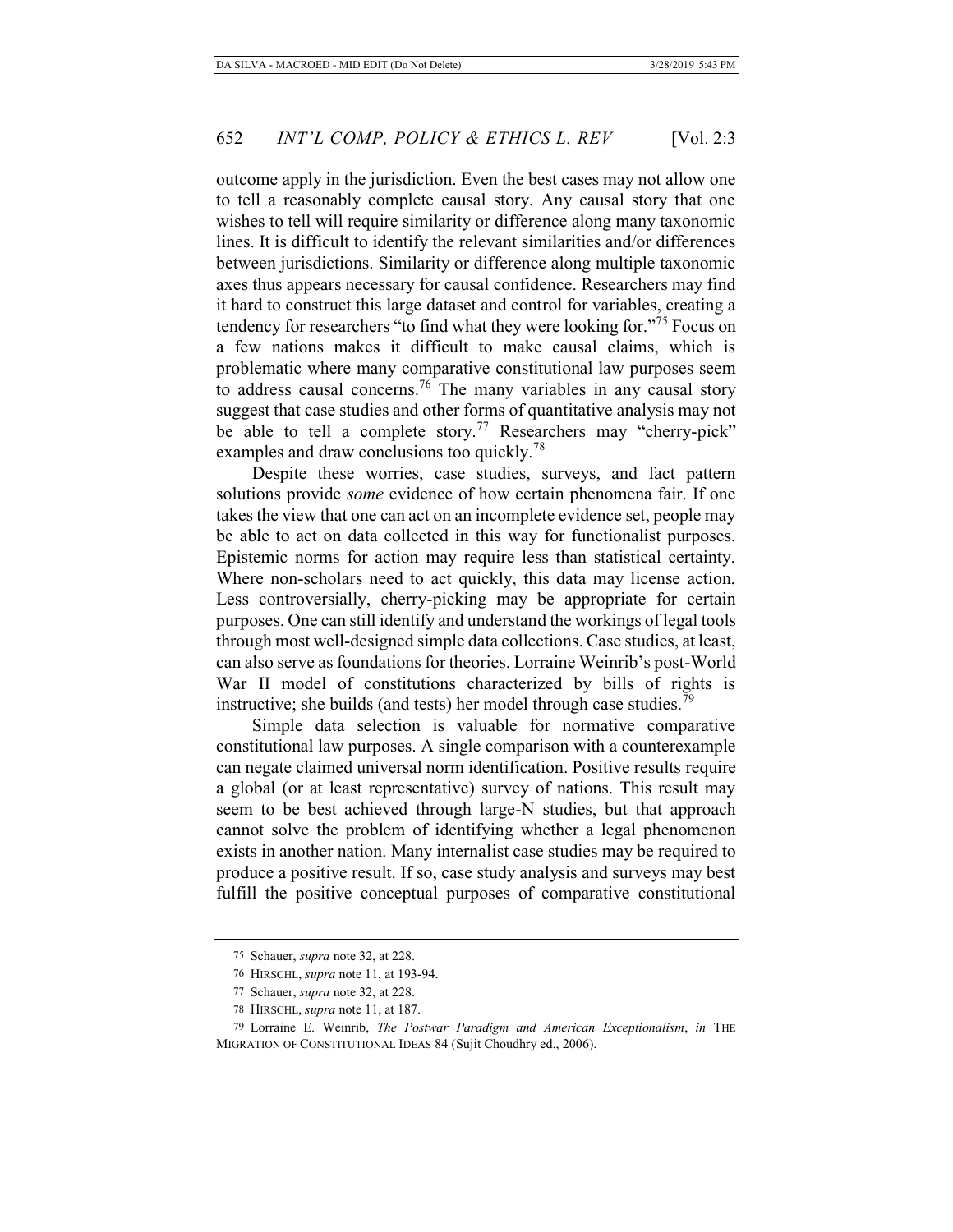law.<sup>80</sup> No one can conduct such an analysis in full.<sup>81</sup> Simple data collection-focused comparative constitutional law will be a necessarily collaborative field. Case studies and surveys are still legitimate, if nonideal, methods for some normative ends. Simple data collection may also be used to understand how the tools works. These methods, combined with reasonable assumptions about possible outcomes, may be all that policymakers, including legislators, require to make decisions on how to reform constitutional law. Yet more work is needed to understand the effects of these tools. Repeated case study analysis may provide some causal data on the effects of legal tools, but may not produce evidence required to make causal claims. It can also support conceptual claims like those in universal norm identification.<sup>82</sup> Case studies focused on legal reasoning can also help one understand how legal reasoning works in a jurisdiction.

Fact pattern solutions in particular are relevant to many comparative constitutional law purposes. They are the dominant method for identifying or negating claims that there are universal or transcendent norms. They are also useful for identifying legal tools, though their use for many functionalist ends that usually follow identifying legal tools is constrained by many of the same factors as other forms of simple data collection. Fact pattern solutions can help one understand legal reasoning in a jurisdiction. By outlining the solutions to problems and explanations of the reasoning used to reach them, fact pattern solutions present data that is applicable for deciding or winning cases. To win a case, one must establish that the court will accept the other nation's solution as an apt comparison and that it uses legal reasoning in a manner similar to your own jurisdiction. Fact pattern solutions' focus on particular situations may elide some nuances about legal reasoning in a jurisdiction. Yet many fact pattern solutions can indirectly provide information on how legal reasoning generally operates in the jurisdiction. Fact pattern solutions are not taxonomic but provide data for taxonomies.

<sup>80</sup> *See* HIRSCHL, *supra* note 11, at 226. Even Hirschl grants that this traditional approach is good for concept formation.

<sup>81</sup> This does not exhaust the problems one may face when designing a comparative constitutional law project. For example, one should not study the "usual suspects" that have already been studied and compared with one another in-depth unless one has a unique take on them. *See id.* at 267. Yet the problems above sufficiently identify the strengths and weaknesses of different methods.

<sup>82</sup> This appears to be the aim of "conceptual functionalism," a variant discussed by Jackson, *supra* note 10, at 63-64. Conceptual functionalism may bring the underlying values of the comparator nations to light, fulfilling the aims of national norm identification. Some question how easy it will be to identify them. *See, e.g.*, Annus, *supra* note 10, at 336.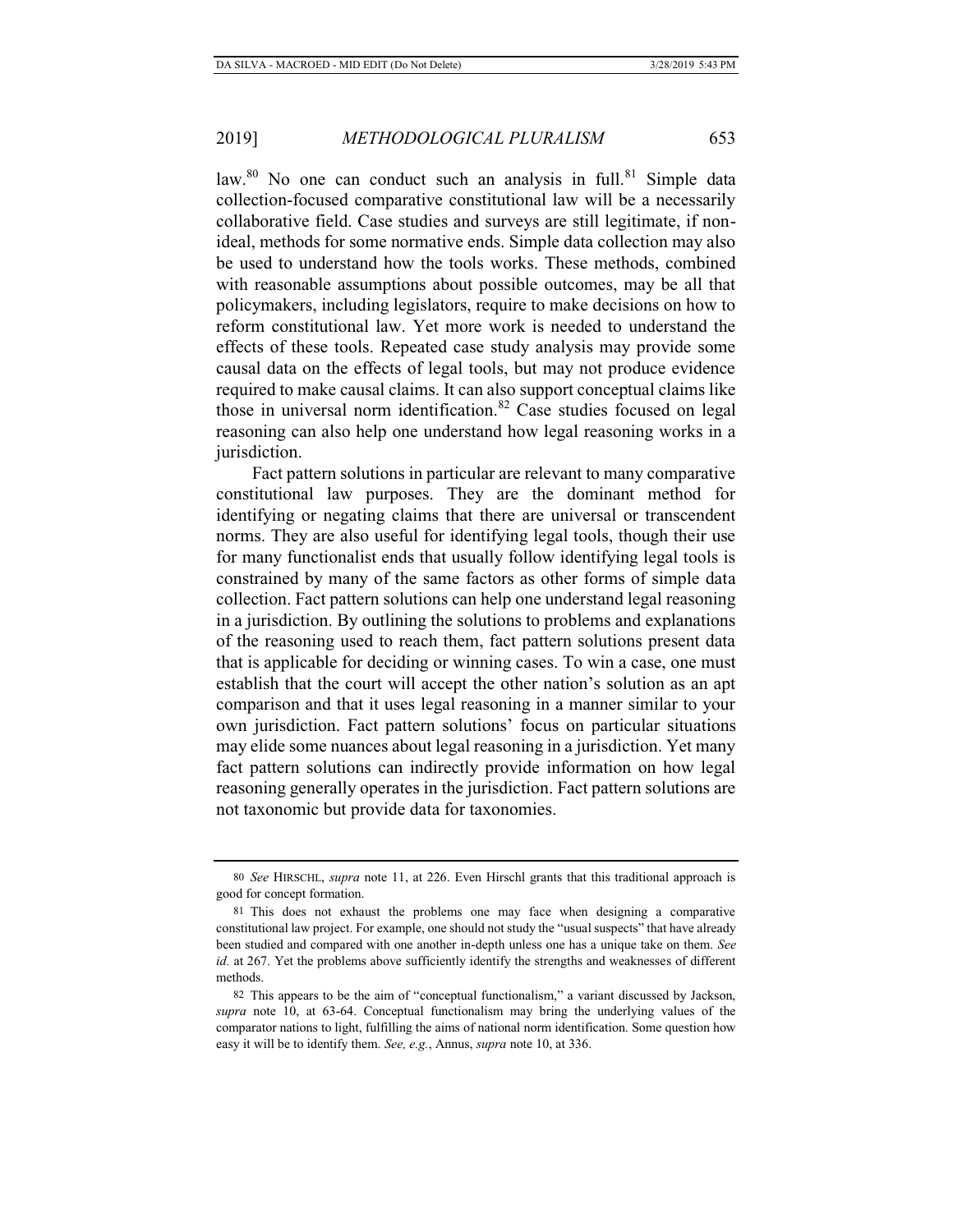Yet one may question whether comparative constitutional law scholars (let alone readers) draw proper conclusions from case study analysis, surveys, and fact pattern solutions. Many challenge simple data collection's ability to fulfill all comparative constitutional law purposes. Comparative constitutional law is often said to be unable to address causal complexity in the field. The issue stems from the difficulty of identifying "all of the variables that are relevant to . . . [for instance] respect for human rights, much less to determine what importance to assign to each of them. The underlying causal mechanisms and chains of causation are also difficult to parse."83 Where several comparative constitutional law purposes require study of the effects of constitutional interventions or predictions about the effects of potential interventions, it would be problematic if comparative constitutional law was unable to overcome the complex causality concern. Focus on case studies is thus "not entirely healthy" for the discipline.<sup>84</sup> Surveys and fact pattern solutions too seem unable to address causation concerns.

The concerns and limitations above suggest that simple data collection cannot be the sole method of comparative constitutional law. This provides reason to recognize other methods and to use this method less. It does not undermine the case for properly-used simple data collection as a source of genuine knowledge.

# *C. Quantitative Constitutional Comparison*

Quantitative constitutional comparison is specifically designed to address causal concerns. Anne Meuwese and Mila Versteeg define it as "the systematic comparison of constitutional materials through the use of statistical methods."85 This approach requires translation of legal materials into quantitative data. $86$  Statistical tools, such as regressions, account for many variables that are present in any study. The most common form of quantitative study that is championed in the comparative constitutional law literature is the "large-N study." Studies with a larger

<sup>83</sup> Law, *supra* note 62, at 387. Law adds that path dependence and bidirectional causation/endogeneity makes this issue acute. *See id.* at 388.

<sup>84</sup> *Id.* at 389. Law's concern also stems from his sense that case studies are not meeting their potential as they are not properly constructed to fulfill their stated purposes. *See id.* I address this concern here.

<sup>85</sup> Anne Meuwese & Mila Versteeg, *Quantitative Methods for Comparative Constitutional Law*, *in* THE METHOD AND CULTURE OF COMPARATIVE LAW: ESSAYS IN HONOUR OF MARK VAN HOECKE 230 (Maurice Adams & Dirk Heirbaut eds., 2014).

<sup>86</sup> It is also called "numerical comparative law." *See* Siems, *supra* note 5, at 148.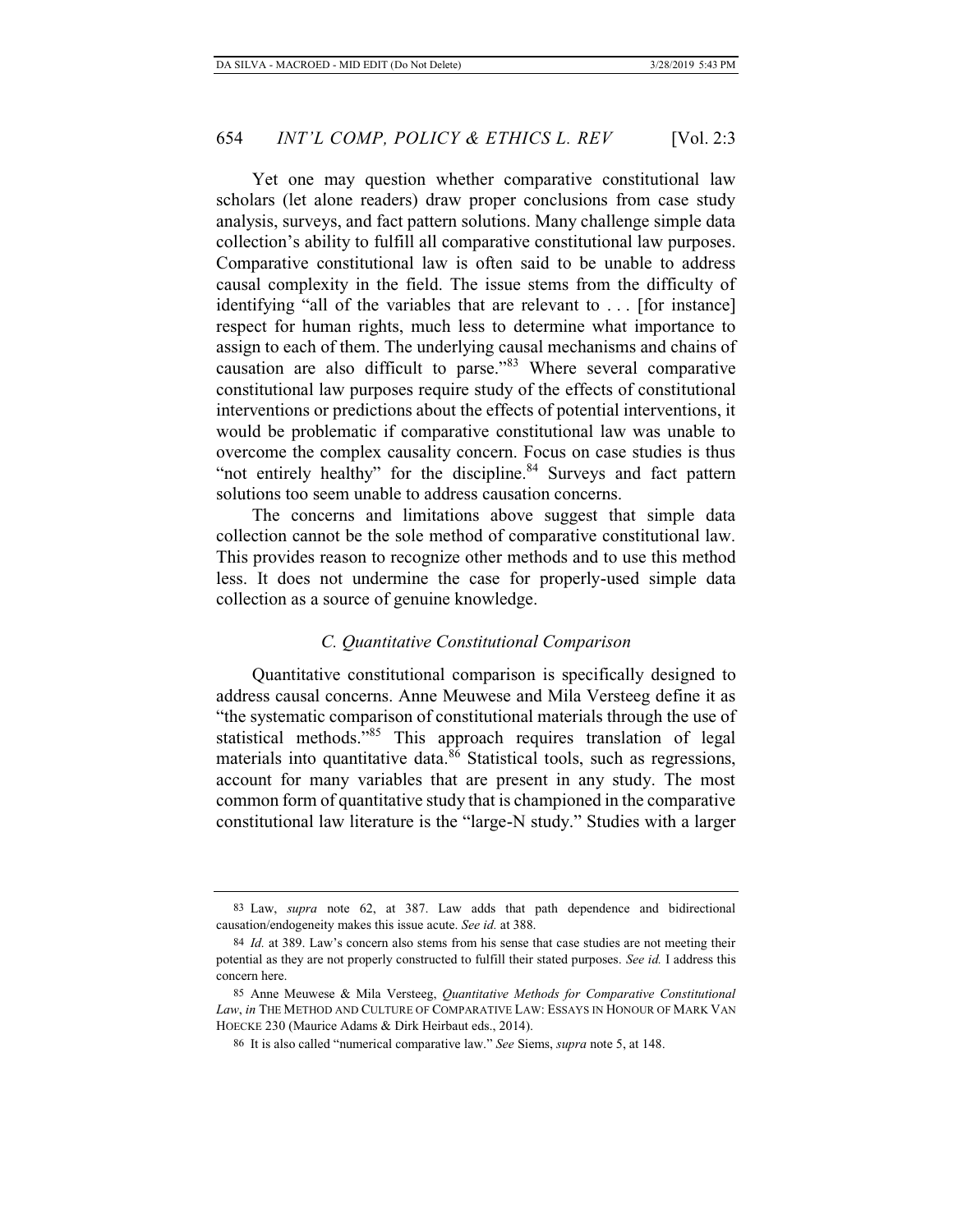number of subjects, "N" can use quantitative tools to produce more sophisticated statistical models.<sup>87</sup>

Quantitative constitutional comparison is the top candidate for comparative constitutional law's response to (ii) and (iii), yet those who promote it acknowledge that it may not leave a unique role for the lawyer and do not fully subscribe to (i). Hirschl, for one, champions comparative constitutional studies as an *alternative* to comparative constitutional law.<sup>88</sup> Yet quantitative constitutional comparison cannot fulfill (ii) and (iii) in a normatively and descriptively adequate fashion and that there is no need to deny (i) to account for quantitative constitutional comparison's seeming inability to fulfill (ii) and (iii). Quantitative constitutional comparison is best understood as one valuable method among others under the larger comparative constitutional law disciplinary tent.

A large-N study, the most common form of quantitative constitutional comparison, can be defined as the repeated comparison of many jurisdictions over many variables in an attempt to eliminate irrelevant variables and make causal claims. It is helpful but imperfect. The difficulties of identifying a unique functionalist method are welldocumented.89 Where functionalism aims to account for all causal factors that could impact an outcome, large-N studies' use of multiple regressions is well-suited to this end.<sup>90</sup> Others suggest these studies are uniquely positioned to explain "when and why constitutions matter"<sup>91</sup> and, more practically, are useful because they can avail themselves of existing datasets.<sup>92</sup> Yet even proponents of large-N studies admit that they favor breadth over depth and may elide important details.<sup>93</sup> Proponents also inadequately explain what methods fall under this broad category. While all my categories are coarse-grained, the issue is particularly acute here. One may be left applying external methods to law. Her trip outside comparative constitutional law may then lead her to find

90 ZWEIGERT & KÖTZ, *supra* note 25.

91 Meuwese & Versteeg, *supra* note 85, at 230.

<sup>87</sup> For a nuanced discussion of these studies in the CCL context, *see* HIRSCHL, *supra* note 11 at 267-277.

<sup>88</sup> *Id.*

<sup>89</sup> *See, e.g.*, James Gordley, *The Functional Method*, *in* METHODS OF COMPARATIVE LAW 107, 107 (Pier Giuseppe Monateri ed., 2012) (notes that it is hard to identify the theoretical underpinning of functionalism or its methodological contribution, "[y]et many comparative lawyers accept some form of the functional method," perhaps due to its ability to reach good results).

<sup>92</sup> *Id.* at 237. A broad enough definition of "large-N study" allows for the theoretical existence of qualitative large-N studies, but qualitative studies require nuanced interactions that are practically nearly impossible on a largescale, so actual large-N studies are best described as a species of quantitative (here constitutional) comparison.

<sup>93</sup> *Id.* at 239.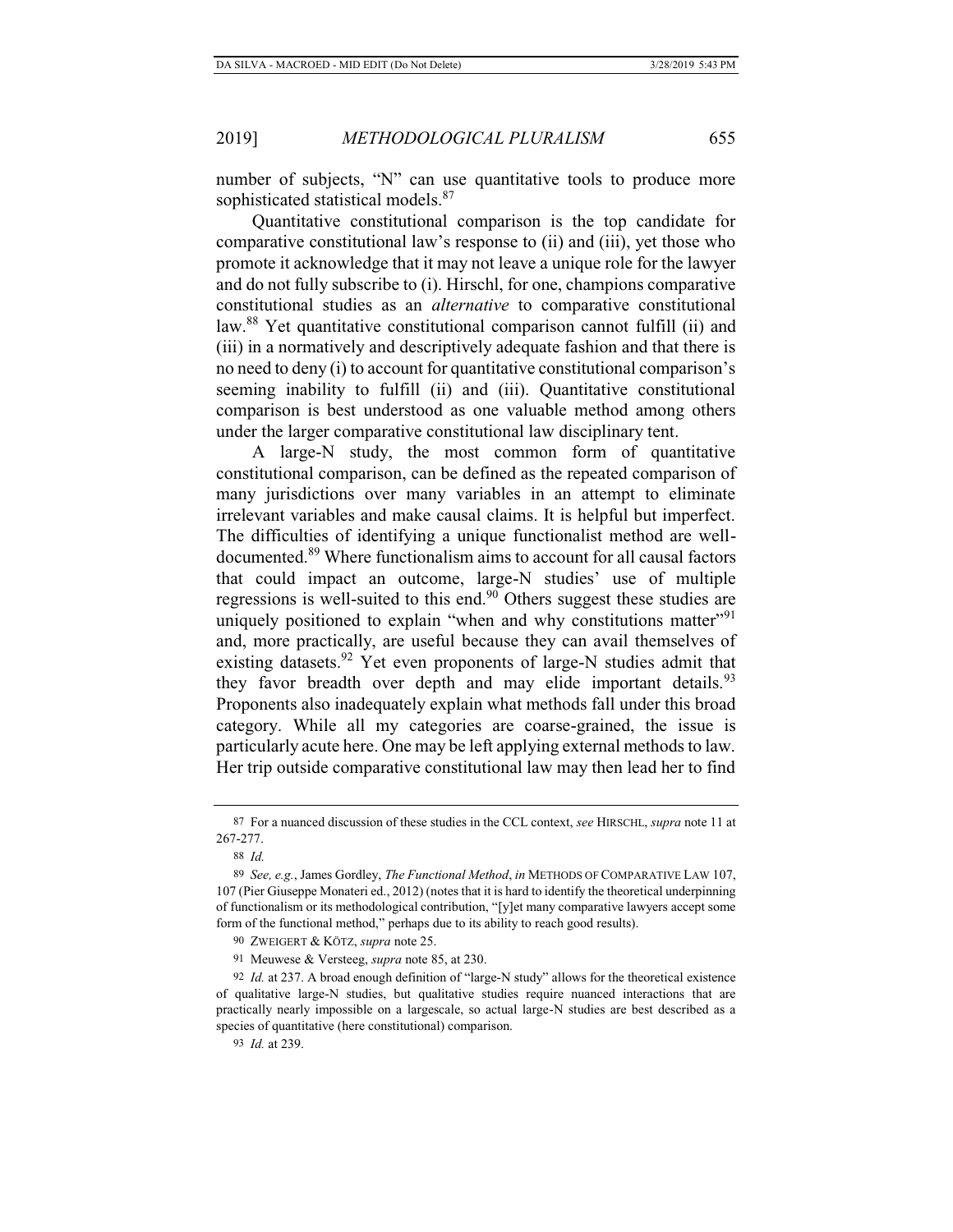simplifications. The scientific literature recognizes that the "N" number needed to make a certain claim varies based on one's objectives and a higher "N" may be needed for a strong causal claim. Yet most scientific methods can be used in small-N *and* large-N studies. Social scienceoriented comparative constitutional law scholars use "large-N studies" as a catchall for a variety of methods with a sufficiently large-number of subjects to make a statistically significant claim. More detail is needed on what would be "caught" before assessing their value. They could be a catchall for the rigorous and non-rigorous.

The statistical sciences provide a good starting point for identifying types of large-N studies, but also demonstrate that that large-N studies cannot fulfill all comparative constitutional law purposes. Scientists commonly use two method-types to collect evidence for causal claims.<sup>94</sup> First, there are interventional studies, analyses in which investigators introduce a variable (the intervention) into a state of affairs with the purpose of securing a certain outcome and testing the impact of that variable on the outcome.<sup>95</sup> These include randomized control studies (giving the intervention to a population and not to a "control group" population and seeing how the two populations fare with respect to an outcome).96 Second, there are observational studies, analyses of a set of subjects without the use of an intervention. $97$  These include crosssectional and cohort surveys (descriptive data collection from a representative sample of potentially affected entities or a specific subset of those entities) and case control studies (comparisons of a case group with a control group with respect to a given characteristic).<sup>98</sup> Again, the number of subjects, not the methods themselves, makes them "large-N." Methods can be combined in mixed methods studies that can minimize others' weaknesses, including the possibility of failing to account for a variable.

Although randomized control trials are specifically designed for the generation of causal claims, only observational studies are possible in comparative constitutional law. Randomized control studies in comparative constitutional law are unlikely. Comparative constitutional law scholars lack the power to make the requisite intervention. We cannot

98 *Id.*

<sup>94</sup> These types of studies are described in the methods sections of most scientific and social scientific textbooks. *See, e.g.*, BOWLING, *supra* note 70.

<sup>95</sup> *Id.*

<sup>96</sup> *Id.*

<sup>97</sup> *Id.*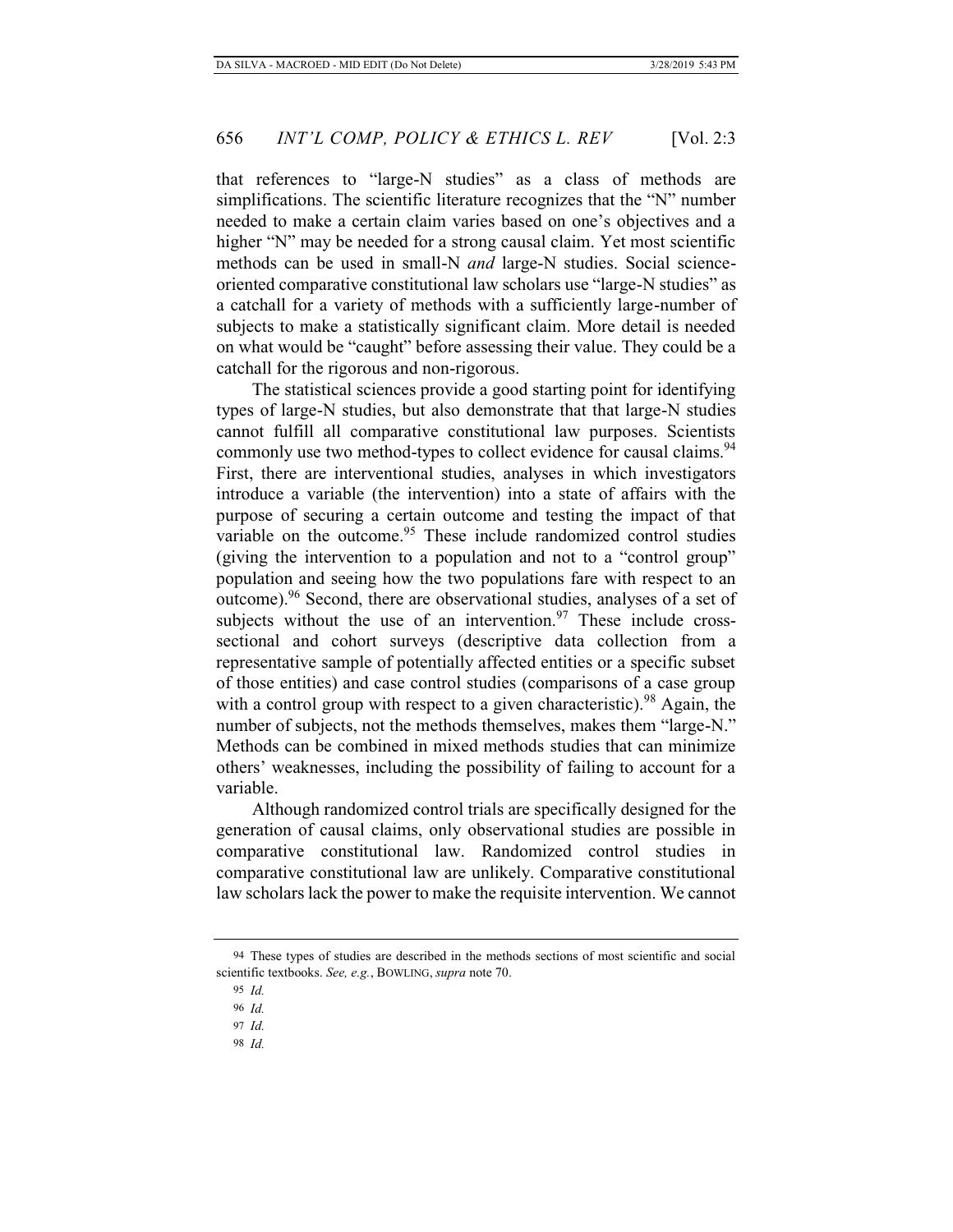change constitutions to test theories. It is unlikely that such a study would meet the standards of research ethics even if it was otherwise welldesigned. Radically altering the lives of existing persons for the sake of comparative constitutional law research alone will not reasonably balance the demands of individual rights and producing general knowledge for the greater good. Scientific literature suggests that making causal inferences from observational studies is difficult.<sup>99</sup> Multiple observational studies are likely needed before making causal claims.<sup>100</sup> This suggests that a single large-N study may not provide the causal information that its proponents promote. Yet even if large-N studies cannot provide this strict causality, they can provide strong, quantifiable evidence for inferences.<sup>101</sup>

Large-N studies produce highly probative support for causal stories, even if they cannot "prove" causation, but this does not support their use as *the* comparative constitutional law method. Other methods can also produce the evidence needed to make decisions in law and public policy. Just as one does not need a full randomized control trial to see that physicians washing their hands will improve patients' health outcomes, one may not need a large-N study to see that constitutional judicial review will, ceteris paribus, constrain executives and legislators.<sup>102</sup> Large-N studies provide more data for analysis and can thus sift out more potentially irrelevant factors. They may be able to better identify "causal links" between constitutional phenomena and outcomes, even if they cannot establish strict causation.<sup>103</sup> They are not a panacea. Quantitative methods may also be unable to capture all the relevant data in a comparative constitutional law analysis. Multiple tests could eliminate each variable and provide a reasonably complete set of causal factors that account for the nuances of a setting. Yet those nuances are more easily

101 Cochran & Chambers, *supra* note 99.

<sup>99</sup> W.G. Cochran & S. Paul Chambers, *The Planning of Observational Studies of Human Populations*, 128 J. ROYAL STAT. SOC'Y 234 (1965) (providing a classic statement of the issue but does not state that such causal claims are impossible).

<sup>100</sup> *See, e.g.*, Paul R. Rosenbaum, *From Association to Causation in Observational Studies: The Role of Tests of Strongly Ignorable Treatment Assignment*, 79 J. AM. STAT. ASS'N 41 (1984).

<sup>102</sup> John Worrall, *What Evidence in Evidence-Based Medicine?* 69 BRIT. J. PHIL. SCI. S316 (2002). The example provided in my note stems from an analogy provided by John Worrall's work. *See* John Worrall, *Why There's No Cause to Randomize*, 58 BRIT. J. PHIL. SCI. 451 (2007).

<sup>103</sup> John Worrall, *What Evidence in Evidence-Based Medicine?* 69 BRIT. J. PHIL. SCI. S316 (2002). The example provided in my note stems from an analogy provided by John Worrall's work. *See* John Worrall, *Why There's No Cause to Randomize*, 58 BRIT. J. PHIL. SCI. 451 (2007). Hirsch sometimes uses this more precise language of "causal links." *See, e.g.*, HIRSCHL s*upra* note 11, at 269.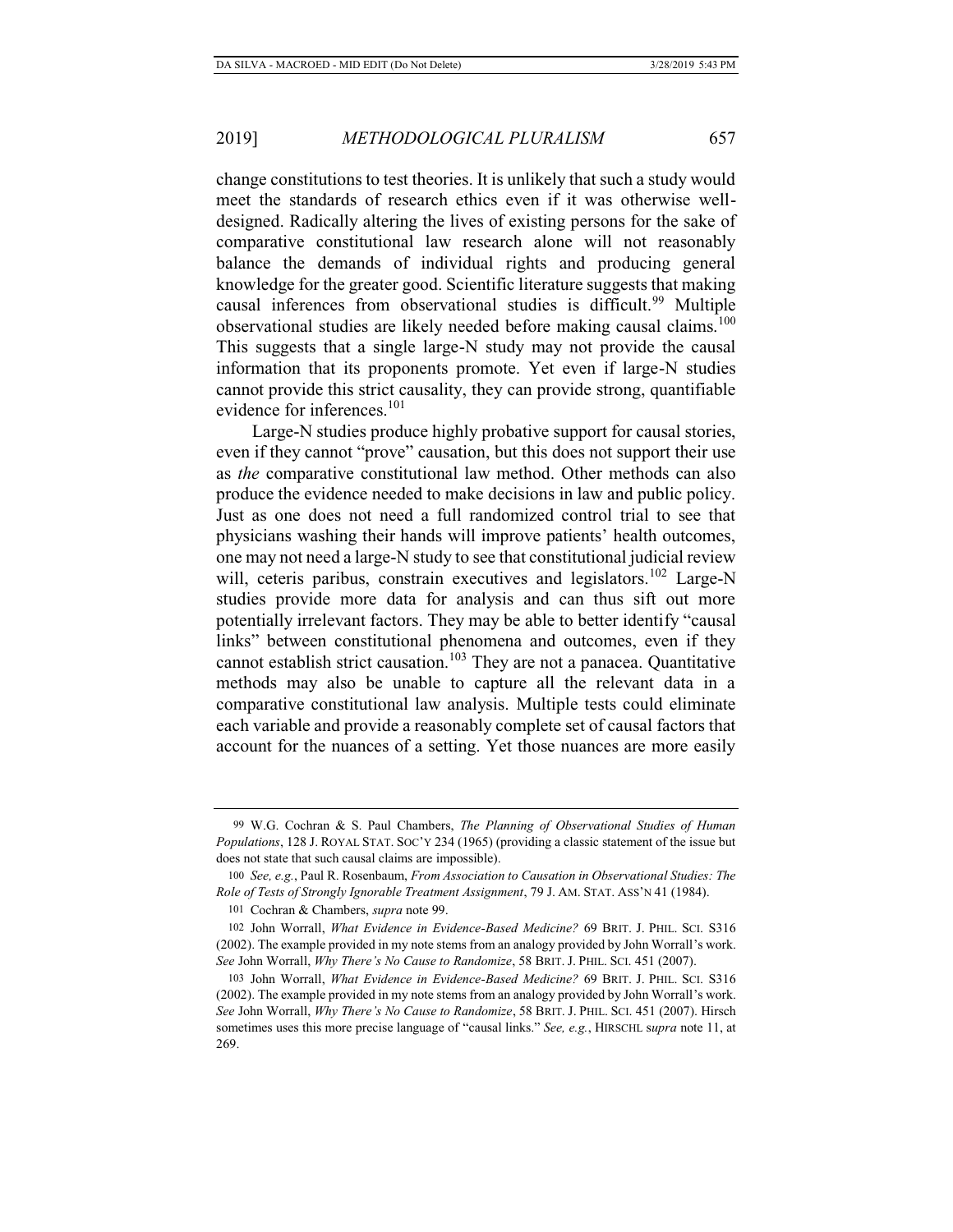captured by a simple case study. The case study is a more direct method and more manageable for collections of mortal scholars.

Claims that large-N studies are the best method for comparative constitutional law research, then, are overstated. While quantitative constitutional comparison can provide causal data that is necessary for functionalist ends, it may not be uniquely capable of doing so. Quantitative constitutional comparison is also valuable, but not uniquely so, for other purposes. Large-N studies, with their multiple regressions, are supposed to better account for easily modelled potential similarities and differences. Yet even large-N studies may need to choose representative states; so many large-N studies may not be able to tell complete stories either. Fortunately, less complete stories can help fulfill taxonomic purposes. Small-N quantitative studies may help taxonomic endeavors too: we can distinguish between a small number of cases to identify types of constitutional phenomena.<sup>104</sup> Quantitative constitutional comparison, then, can make contributions to comparative constitutional law even in small-N studies. But these contributions are not unique to quantitative constitutional comparison either. Indeed, Andrew Arato claims that social science-based studies may not give us anything "sophisticated practitioners" do not already know."105 Moreover, comparative constitutional law must be attentive to the difference between "de jure, written, codified, or formal constitutions ("large-c" constitutions), on the one hand, and de facto, unwritten, uncodified, or informal constitutions ("small-c" constitutions), on the other."106 Much of contemporary comparative constitutional law research focuses on law and society topics that are not easily quantified.

Quantitative constitutional comparison can only overcome the problem of commensurating between conceptual schemes by introducing new problems that limits its use. Large-N studies attempt to avoid the commensurability concern by using a common background as a basis for translation: all legal data is translated into quantifiable numbers.<sup>107</sup> But the worry that important distinctions will be missed in translation is acute there. Translating text into data, as required by all quantitative analyses,  $108$  on a largescale, as required by large-N studies, can be helpful.

<sup>104</sup> *See e.g.* GARDBAUM, *supra* note 40.

<sup>105</sup> ANDREW ARATO, POST SOVEREIGN CONSTITUTION MAKING: LEARNING AND LEGITIMACY 142-57 (2016).

<sup>106</sup> Law, *supra* note 62, at 377; *see also* Carlo Fusaro & Dawn Oliver, *Towards a Theory of Constitutional Change*, in HOW CONSTITUTIONS CHANGE: A COMPARATIVE STUDY 405, 405 (Dawn Oliver & Carlo Fusaro eds., 2011).

<sup>107</sup> Meuwese & Versteeg, *supra* note 85, at 255. 108 *Id.* at 241.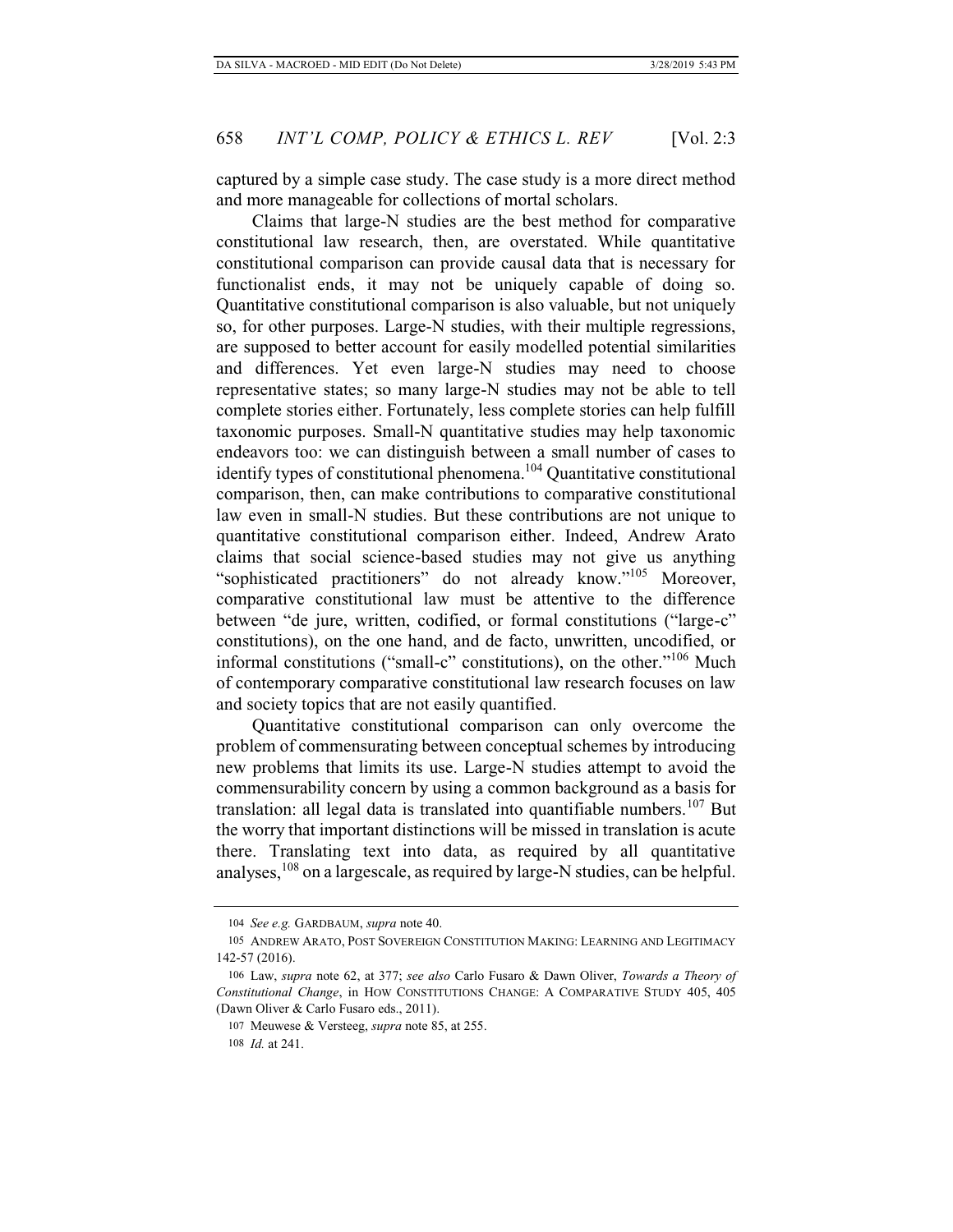Quantitative constitutional comparison is better placed to put all legal materials on a common scale than alternatives. Once the materials are on that common scale, it is less likely that the comparatist will fall victim to the temptation to treat dissimilar legal phenomena as equivalent. Yet this process also offers opportunities not only to elide details but to fundamentally misrepresent phenomena.

While large-N studies seem well-suited to identifying the effects of interventions, they may not be well-suited to understanding how those tools work in different jurisdictions and accordingly may not provide a complete list of reform options. Paradigmatic examples of quantitative constitutional comparison are thus ill-suited to comparative constitutional law purposes that require nuance. National norm identification purposes provide a particularly good example. It is difficult to understand the underlying norms of a nation from statistical data. Taxonomic and normative methods are better suited for that task. Any analysis of smallc constitutions also seems to require nuance that is difficult to attain quantitatively.<sup>109</sup>

Large-N studies, then, are useful but cannot fulfill all comparative constitutional law purposes and may not uniquely fulfill any of them.<sup>110</sup> Even if large-N studies were adopted as a primary, rather than exclusive, method for comparative constitutional law research, there are questions about which large-N study methods are most helpful for a given topic.<sup>111</sup> Emphasis on causality leads too many scholars to think that they alone should be the unique comparative constitutional law method that can fulfill (ii) and (iii).

Other quantitative methods present unique problems. Where quantitative constitutional analysis cannot fulfill all comparative constitutional law purposes, even its proponents suggest that exclusive use of this method would turn comparative constitutional law into another

<sup>109</sup> Bruce Ackerman, *The Rise of World Constitutionalism*, 83 VA. L. REV. 771, 775 (1997) (stating that applying statistical data to even large-C constitutions was impossible). The problem is more acute when dealing with small-C constitutions. There is little reason to omit small-C constitutional studies from comparative constitutional law just to make it easier to adopt a single method as uniquely suited to comparative constitutional law, particularly when that method also belongs to other disciplines.

<sup>110</sup> It is thus unsurprising that Jackson, *supra* note 10, at 63-64, promotes two other functionalist methodologies, but both arguably collapse into existing methods on closer examination.

<sup>111</sup> Quantitative analysis may even fail to fill the anti-luck condition on knowledge given replication problems in quantitative analyses in other disciplines, and the fact that any study of comparative constitutional law will likely be "noisy" (viz., subject to other confounding variables), reducing the causal data that can be found anyway. *See* Alexander A. Aarts et al., *Estimating the Reproducibility of Psychological Science,* 349 SCIENCE 943, 943 (2015). Quantitative methodologies are sufficiently reliable to produce knowledge despite these complications.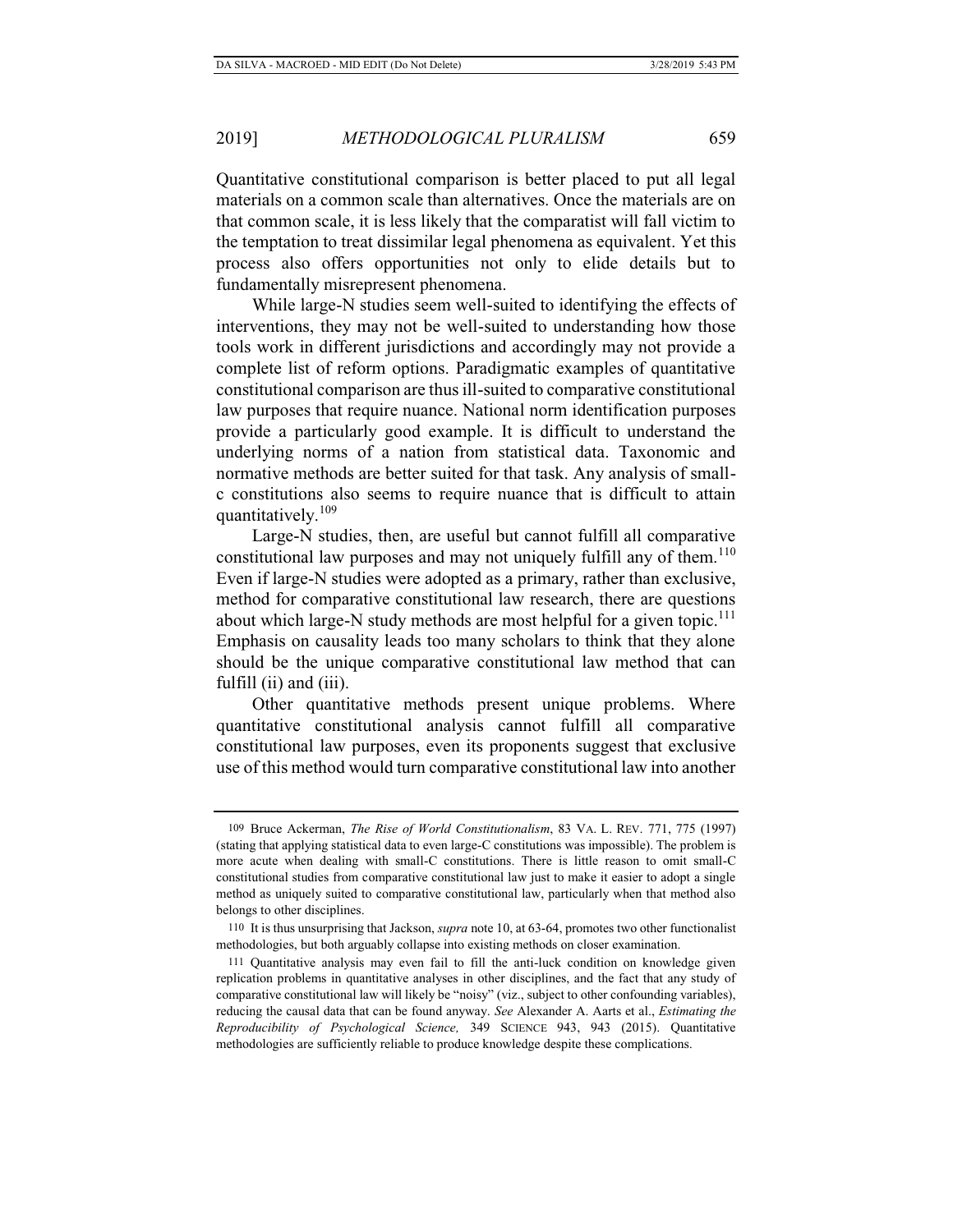discipline of comparative constitutional studies, and this method is used by persons in other disciplines, adopting quantitative constitutional analysis as *the* comparative constitutional law method will not allow comparative constitutional law to fulfill (ii) and/or (iii).

### *D. Legal Concept History*

Legal concept history is designed to map the history of ideas. Commonly called "legal families" research in comparative  $law$ ,  $112$  it is the process of studying the relationships between legal systems and their components to analyze how, when, and why concepts developed. This can be rule-based, idea-based, or process-based.<sup>113</sup> Legal concept history cannot tell us how a tool operates in given settings and whether it would work in a new one. It can map the history of ideas (and does so better than alternatives) and provide insight into other normative comparative constitutional law purposes.

Legal concept history avoids some pressing issues facing small-N and large-N research studies. Consider case selection. Scholars who believe that there must be some genealogical relationship between nations for them to serve as proper comparators (rather than mere analogies between them<sup>114</sup>), such as Alan Watson,<sup>115</sup> avoid the brunt of that concern.116 This may favor legal concept history, which is necessarily concerned with historical links between nations. These projects also help avoid the so-called "internalist challenge" that one cannot know another system without being immersed in it. Taking the challenge too seriously would limit many scholars' choices for comparison. Few have time to master multiple legal worlds, so few case studies will be possible on the internalist view. Legal concept history avoids this concern by focusing only on legal phenomena that clearly moved from one jurisdiction to another. It directly responds to the purpose of mapping the history of ideas and sets its own limit on which aspects of history are relevant.

But legal concept history faces its own problems. Comparative constitutional law as legal concept history misrepresents the state of comparative constitutional scholarship and cannot address all norm

<sup>112</sup> *See* WATSON, *supra* note 8.

<sup>113</sup> *See* Frankenberg, *supra* note 5, at 427 (referring to this as "comparative historical reconstruction"). Frankenberg adds that the method should find an ideal in history (and merges legal concept history and surveys). *See id.* 

<sup>114</sup> *See* SAMUEL, *supra* note 57, at 57-58.

<sup>115</sup> WATSON, *supra* note 8, at 7-9.

<sup>116</sup> Commonwealth courts appeal to such genealogical linkages in their legal reasoning. *See*  Annus, *supra* note 10, at 327.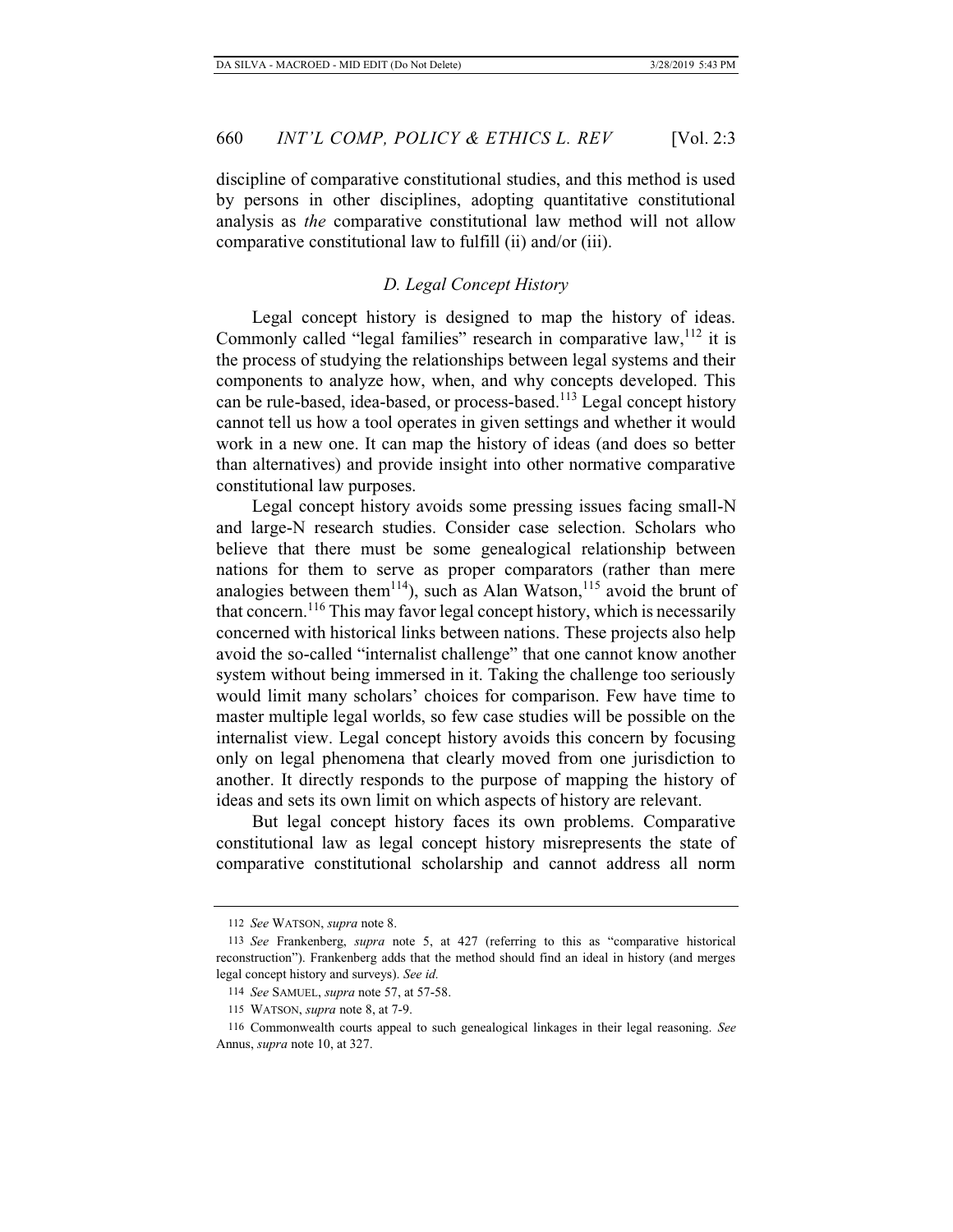identification purposes. Comparative constitutional law scholars do a lot more than trace the history of ideas and knowing how an idea developed in the past does not necessarily help us understand the norms that currently exist in a nation or provide a clear understanding of the nature of norms (except to show that their legal recognition in certain jurisdictions took place at given times). Further, legal concept history is not unique in its ability to respond to the internalist challenge. Legal concept history avoids the brunt of the challenge by focusing on phenomena that cut across jurisdictions, but comparative jurisprudence (below) does so more easily. Finally, legal concept history focused on actual historical relationships between jurisdictions may misrepresent the movement of ideas. Mark Tushnet's work on bricolage, "the assembly of something new from whatever materials" a drafter or interpreter had on hand, shows that legal concepts may move independently from other historical markers.<sup>117</sup> A genealogical approach to legal concept history assumes a history of movement that the wider empirical record does not support in the case of constitutional ideas. Adopting the genealogical approach solves a problem while creating another. $118$ 

Legal concept history is thus a useful, but imperfect, method for normative ends. It does not easily fulfill ends and creates its own problems. It thus cannot be the unique comparative constitutional law method.

#### *E. Comparative Jurisprudence*

Finally, William Ewald's comparative jurisprudence is "the comparative study of the intellectual conceptions that underlie the

<sup>117</sup> Tushnet, *supra* note 17.

<sup>118</sup> Legal concept history is further subject to the challenge that concepts change when they move. *See, e.g.*, Pierre Legrand, *The Impossibility of 'Legal Transplants'*, 4 MAASTRICHT J. EURO. & COMP. L. 111 (1997). This concern, which is also raised to discredit other methods, is overblown. Even if full "internalism" is not required for comparison, it is difficult to identify whether a legal phenomenon exists in another nation in either a legal or non-legal form. Comparative lawyers should worry that one may misapply labels from her own system to the other system and thereby distort the object of study. *See* Maurice Adams, *Controlled Comparison and the Language of Description*, *in* THE METHOD AND CULTURE OF COMPARATIVE LAW, *supra* note 8, at 87; Valcke & Grellette, *supra* note 8. Some concepts may be incommensurable. Even if a god could commensurate them, humans may always be tied to a perspective and consequently unable to understand how concepts exist in another perspective. Yet this concern ignores an important fact: translation of legal concepts takes place all the time. *See, e.g.*, James Q. Whitman, *The Neo-Romantic Turn*, *in* COMPARATIVE LEGAL STUDIES: TRADITIONS AND TRANSITIONS, *supra* note 25, at 312. The worry that a lack of shared background assumptions, including language, can lead to misunderstandings is apt, but misunderstandings happen all the time.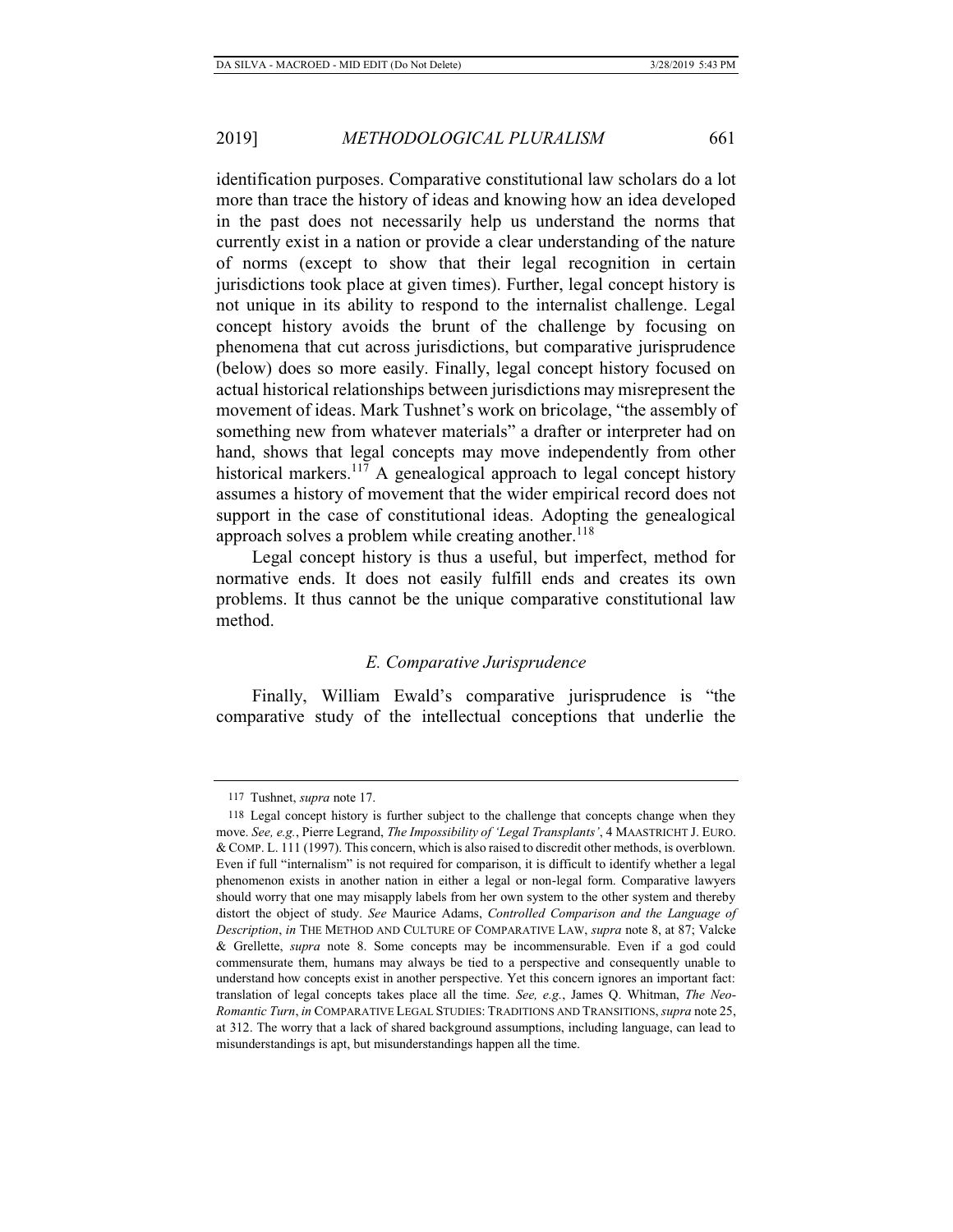principal institutions of one or more foreign legal systems."<sup>119</sup> It is concerned with mapping the history of ideas,<sup>120</sup> and is designed to fulfill normative comparative law purposes. It appears to be better at fulfilling them than alternatives.

Comparative jurisprudence was originally used to compare how legal actors in different systems view the philosophical underpinnings of their respective systems.121 Subsequent literature acknowledged that actors within the system can err in their identification of their underlying norms.<sup>122</sup> Comparative jurisprudence could be used by someone outside the system. S/he could study the intellectual history of different systems and identify their underlying philosophies. Since comparative jurisprudence is concerned with explaining and comparing philosophical presuppositions, it (unlike legal concept history) can be used to compare nations with no genealogical history. For example, understanding the differing strains of legal positivism, a once-dominant philosophical position in Germany and Brazil, could help explain similarities and rifts in the structures and jurisdictions of the German and Brazilian Constitutional Courts that predate post-World War II overlap in German and Brazilian academia. While it allows some analysis by external actors, comparative jurisprudence is designed to meet the internalist challenge and meets it head on by requiring an internal perspective. Successful use of the method should help various norm identification exercises. Norm identification is a necessary step in the completion of this method. Comparative jurisprudence thus produces more normative information than legal concept history and is the best method for normative comparative constitutional law purposes along some axes.

Yet comparative jurisprudence cannot fulfill (ii) and (iii) in a descriptively or normatively adequate fashion. It resembles work by philosophers and historians of ideas and says very little about what legal tools exist in given jurisdictions, how they work, and whether we should adopt them if we want to fulfill functional, rather than normative, ends.

<sup>119</sup> Ewald, *supra* note 13, at 2114; *see also* Valcke, *supra* note 8.

<sup>120</sup> Idea-based legal concept history is partially explanatory of comparative jurisprudence, but comparative jurisprudence not only traces the movement of ideas across nations but also examines differences between the native philosophical positions underlying countries' laws. I thus treat comparative jurisprudence as a standalone method, but the final two methods could be bundled like simple data collection. An Alan Watson-edited series examines the "spirit" of different legal systems. *See* Whitman, *supra* note 50, at 317-23. Each text is devoted to a country, but the series provides a source for comparative jurisprudence focused more on native philosophical positions than the movement of ideas.

<sup>121</sup> Ewald, *supra* note 13.

<sup>122</sup> Whitman, *supra* note 50, at 334-36.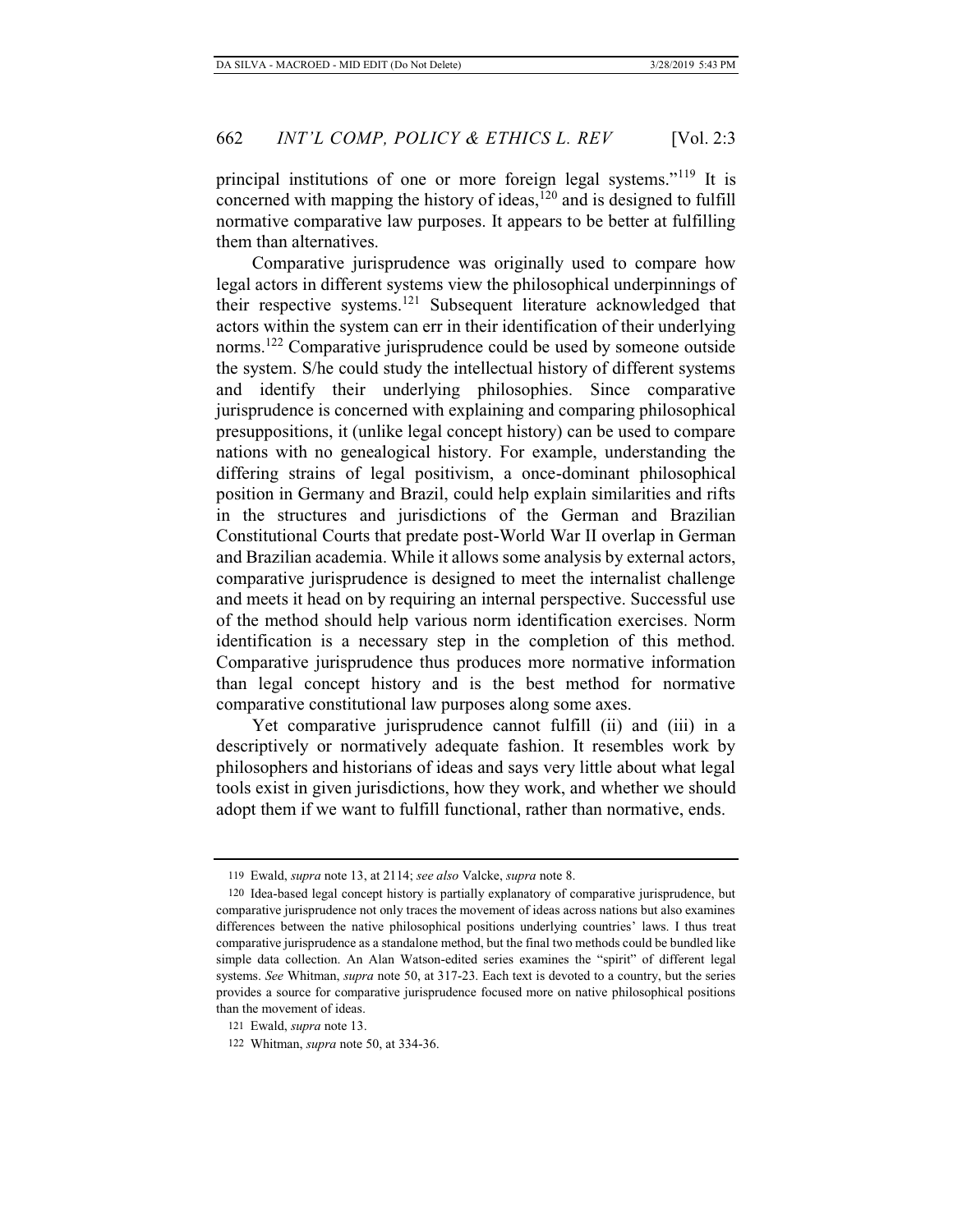#### V. (OTHER) REASONS TO ACCEPT METHODOLOGICAL PLURALISM

Methodological pluralism, then, accounts for comparative constitutional law practice while ensuring that comparative constitutional law fulfills its legitimate purposes.<sup>123</sup> There are at least six other reasons to recognize methodological pluralism as legitimate. First, the fact that all the methods face the same additional explanatory burdens suggests that there is something that they share. This commonality among comparative constitutional law methods provides further evidence that the methods are not an ad hoc collection but part of a genuine research regime that can and should be called an academic discipline. Correctly matching a method to a purpose is not enough to make a project worthwhile. To produce genuine knowledge, further conditions must be satisfied. One must fulfill the same conditions for any comparative constitutional law method, suggesting relationships between them. For example, all research projects need to determine which parts of the law to compare (rules, institutions, legal cultures, modes, forms of legal reasoning, etc.).124 Scholars must then determine *who* to compare. All small-N studies and any large-N study that do not include all cases must select cases using a relevant principle.<sup>125</sup> Finally, all projects must outline and defend the appropriate period of study. This demand is warranted since facts change over time. Each of the burden-producing questions here and multiple answers thereto have merits. A project must provide robust and justifiable answers to each to produce genuine knowledge. All comparative constitutional law research projects share these burdens. Insofar as the subjects of study for all of them are limited to the same parts of the law, at least one common burdens uniquely applies to legal studies. The further requirement of comparison means that all the methods share a commitment to the comparative study of the same small set of parts of law. These common burdens would not, on their own, ground a claim that the methods jointly provide tools for a standalone academic discipline. Scholars in other disciplines must answer these questions and some focus on the same parts of law. The fact that the

<sup>123</sup> Pluralism may be necessary to fulfill individual comparative constitutional law purposes too. *See, e.g.*, Law, *supra* note 62, at 390.

<sup>124</sup> *Compare* Ariel L. Bendor & Michael Sachs, *The Constitutional Status of Human Dignity in Germany and Israel*, 44 ISR. L. REV. 25 (2011), *with* HIRSCHL, *supra* note 11, *and* THE ENFORCEABILITY OF PROMISES IN EUROPEAN CONTRACT LAW, *supra* note 71, *and* COMPARATIVE CONSTITUTIONAL DESIGN (Tom Ginsburg ed., 2012), *and* Valcke, *supra* note 8.

<sup>125</sup> HIRSCHL, *supra* note 11, at 244, 267. These pages list five commonly used distinctions for small N studies. *See id.* Scholars commonly compare the "most similar," "most different," "most difficult," "prototypical," or "outlier" cases. *See id.* Large-N studies often focus on "representative" cases. *See id.* All these distinctions presuppose minimal taxonomic comparisons. *See id.*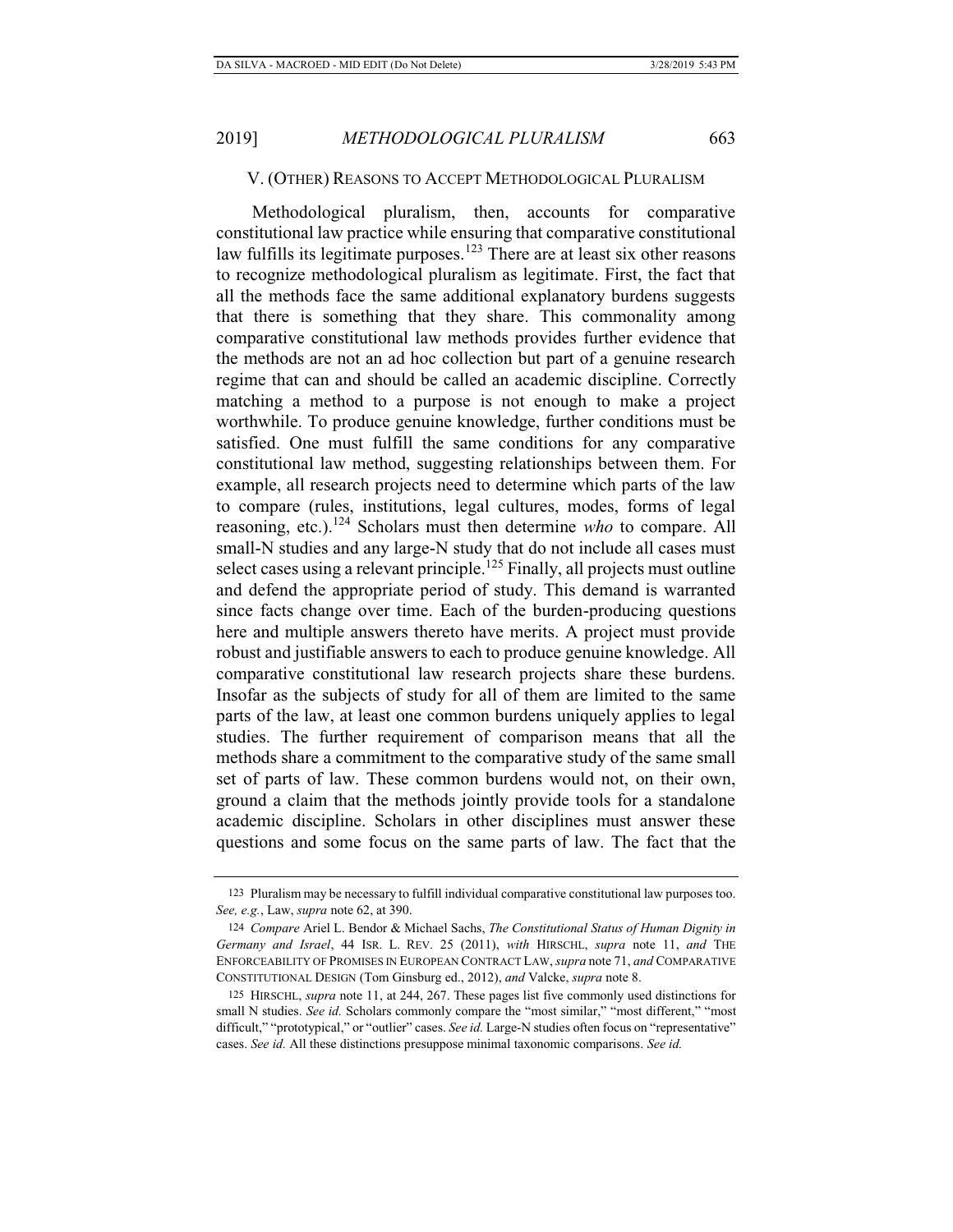methods are all, also, related in their ability to fulfill comparative constitutional law's purposes establishes comparative constitutional law's disciplinary status on its own. The further commonality of the shared burdens provide *further* evidence.<sup>126</sup>

Second, comparative constitutional law's methodological pluralism is consistent with pluralism elsewhere in our understanding of law and with value pluralism elsewhere in morality. Domestic and international laws are committed to multiple goods. Dignity, equality, civil and political rights and freedoms, social rights, and other prima facie incommensurable goods and values appear throughout domestic and international laws and different laws try to further differentiate normative ends (with some prioritizing the worse off in society and others trying to achieve complete equality).<sup>127</sup> The goods themselves are then often realized in law in a way that acknowledges that norms, like nondiscrimination, are themselves multi-faceted and pluralistic in their aims.128 In both cases, the law's recognition of a variety of goods is consistent with a common position in ethics. Many scholars believe that there are several important values/goods.<sup>129</sup> Some believe that not all values can be realized by any scheme, but each is independently valuable and worth pursuing. $130$  While that view is controversial, the fact that we commonly acknowledge pluralism in law and ethics provides some evidence for the view that the form of pluralism I adopt here, which is grounded in a pluralist view of the different types of valuable knowledge, is not necessarily problematic.

<sup>126</sup> The fact that different methodologies responds better to different parts of these burdens also counts in favor of methodological pluralism. For example, regarding the question of which parts of the law to compare, fact pattern solutions that only include legal responses and rule-based legal concept history only account for legal rules and case study analysis focused on rules or legal decisions faces similar problems. Insofar as these burdens raise any comparative constitutional law research project, fulfilling all the comparative constitutional law projects in a satisfactory way will again require pluralism.

<sup>127</sup> The international human rights law claim is clear from the text of canonical documents like G.A. Res. 217 (III) A, Universal Declaration of Human Rights (Dec. 10, 1948); International Covenant on Civil and Political Rights, Dec. 16, 1966, 999 U.N.T.S. 171; International Covenant on Economic, Social and Cultural Rights, Dec. 16, 1966, 993 U.N.T.S. 3. The widespread recognition of civil and political rights and freedoms in domestic constitutions requires no citation. The widespread recognition of social rights is established in, for example, Jung, Hirschl  $\&$ Rosevear, *supra* note 51.

<sup>128</sup> *See, e.g.*, Sophia R. Moreau, *The Wrongs of Unequal Treatment*, 54 *U. TORONTO L.J.* 291 (2004).

<sup>129</sup> *See, e.g.*, Elinor Mason, *Value Pluralism*, STAN. ENCYCLOPEDIA OF PHIL**.** (2018), https://plato.stanford.edu/entries/value-pluralism.

<sup>130</sup> I thereby commit to the kind of value pluralism discussed by Mason, *id.* and championed by ROSS, *supra* note 15, among many others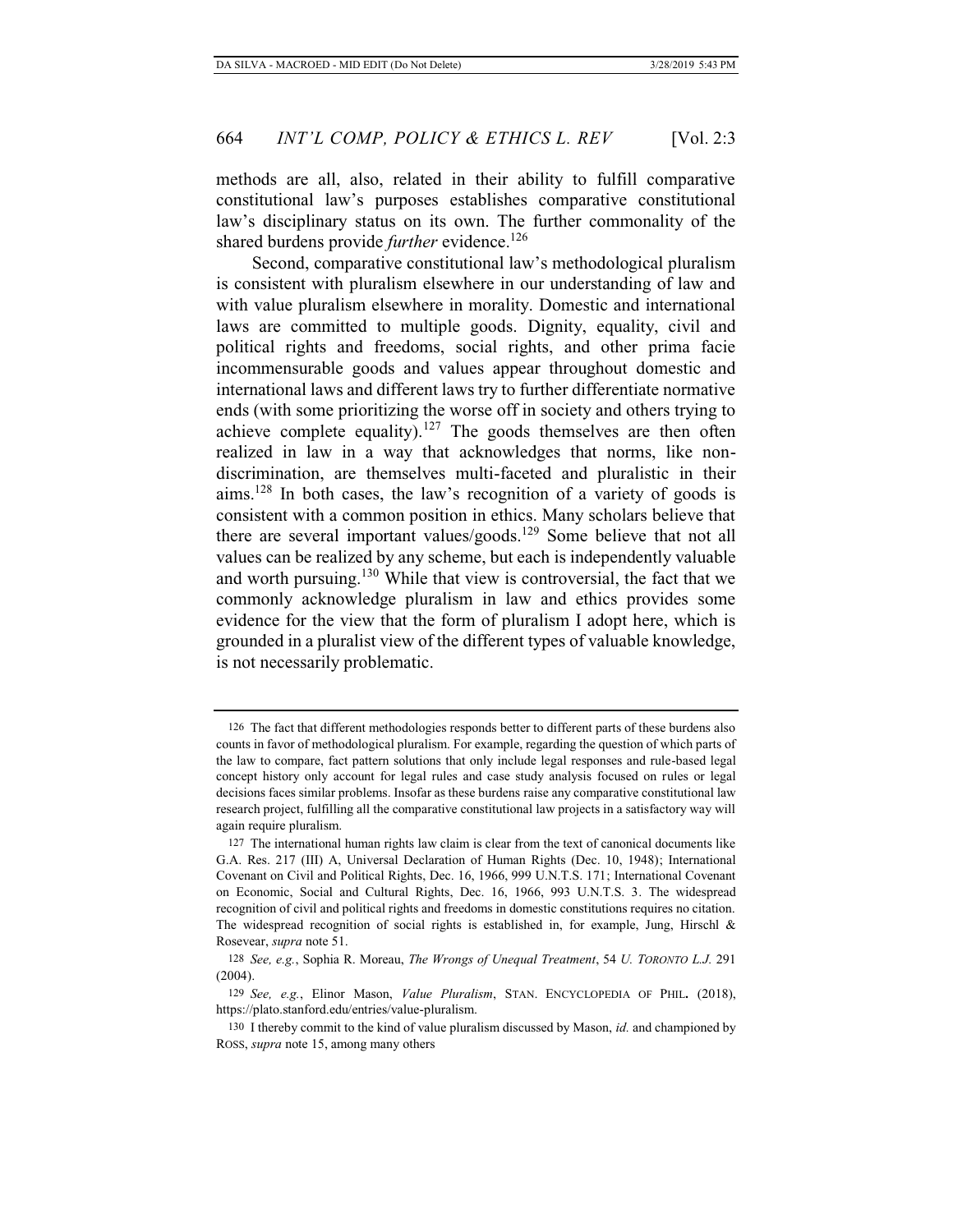Third, pluralism is not only explanatory of comparative constitutional law practice, but of excellence in comparative constitutional law research. Different great works of comparative constitutional law scholarship use different methods. This is not a problem if methodological pluralism is acceptable. Gardbaum and Jacobsohn primarily use case studies.<sup>131</sup> Sujit Choudhry's classic work on the migration of constitutional ideas largely employs legal concept history.<sup>132</sup> Gardbaum, Jacobsohn, and Choudhry are all acknowledged examples of excellence in comparative constitutional law. Pluralism also has the benefit of explaining why many great individual works employ a variety of methods. Arato's recent book on constitutional ideas thus attempts to fulfill multiple kinds of purposes and uses a variety of methods to do so. The structure of his book demonstrated his acknowledgment that multiple methods were necessary to fulfill multiple purposes.133 Part 1 addresses historical and theoretical issues.134 Part 2 presents a series of case studies.135 Part 3 turns to the political stakes of differing "paradigms of constitutional change," adopting multiple methods in a single section.<sup>136</sup>

The pluralist account explains contemporary comparative constitutional law research, general intuitions about what counts as comparative constitutional law research, *and* intuitions about what constitutes excellence in the field. An approach that can account for practice and considered intuitions about excellence therein is, all else being equal, preferable to one that cannot. This counts in favor of the pluralist account. Where singular works have multiple purposes, each purpose may require multiple methods to be solved, and great works employ multiple methods to fulfill those purposes, methodological pluralism may be necessary for the discipline to sustain its current pace of output and status as a self-sustaining academic discipline capable of producing genuine knowledge.

A critic could charge that the use of a variety of methods in single works does not count in favor of pluralism. A critical analysis of the methods should not assume that existing works are methodologically sound. Appealing to existing methods to explain risks begging the question of whether existing works meet proper standards of rigor.

<sup>131</sup> *See* JACOBSOHN, *supra* note 17; GARDBAUM, *supra* note 40; JACOBSOHN, *supra* note 43.

<sup>132</sup> *See* THE MIGRATION OF CONSTITUTIONAL IDEAS, *supra* note 34.

<sup>133</sup> ARATO, *supra* note 105.

<sup>134</sup> *Id.*

<sup>135</sup> *Id.*

<sup>136</sup> *Id.*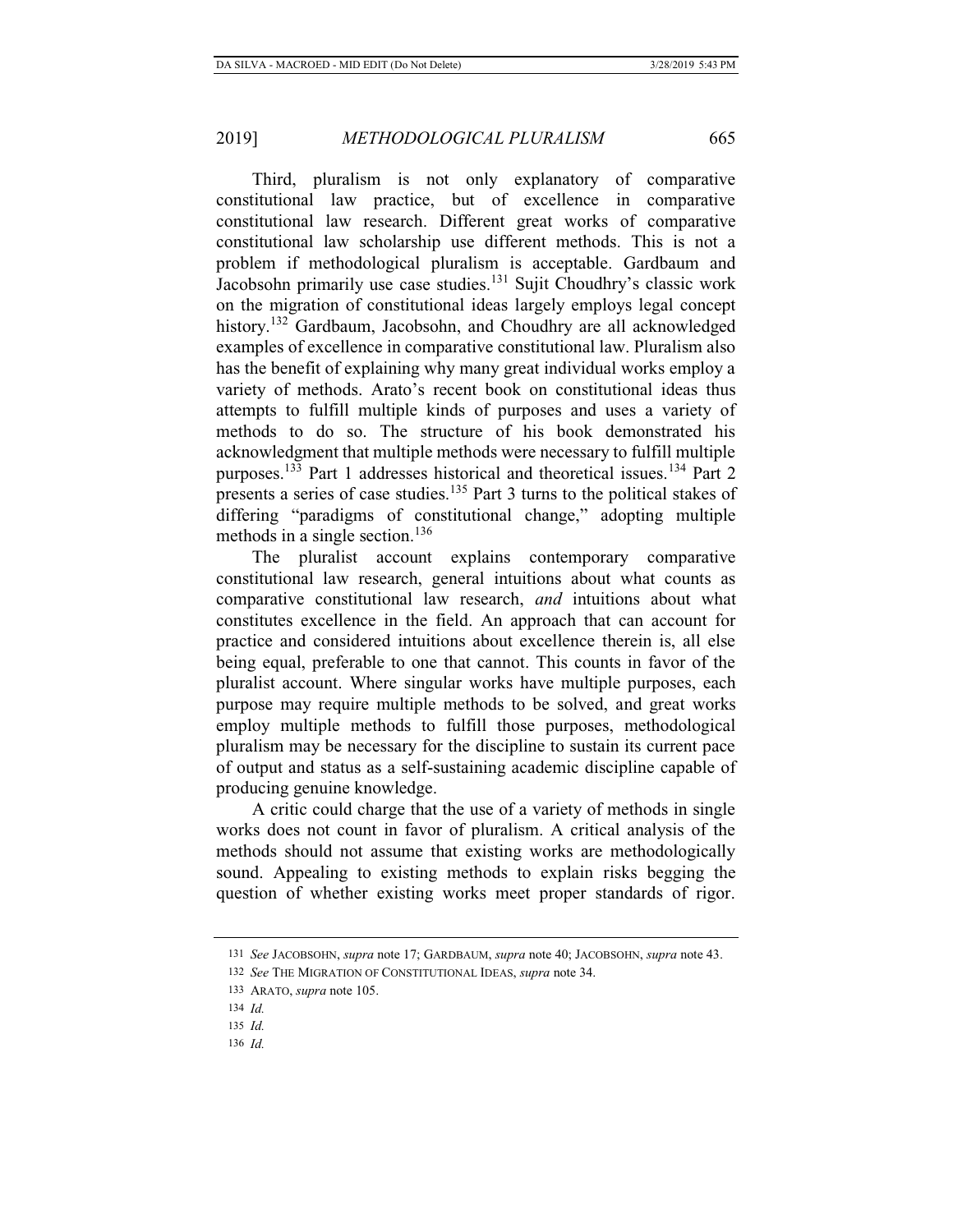Relatedly, one may argue, existing works misuse existing methods. One may argue that existing works use a variety of methods, but do not do so with sufficient rigor and/or draw unwarranted conclusions from that variety, mixing together methods to draw conclusions greater than their parts in an epistemically illicit manner. I doubt that anyone would allege that classic works in the field are advertent works of trickery, but they could constitute bricolage and bricolage fails the anti-luck condition on knowledge.

These charges do not undermine my view. Saying that a theory's ability to explain current practice counts in its favor does not beg the question of whether that practice is desirable. Saying that the theory also explains intuitions about why certain works are valuable does not beg the question of whether the works are valuable. It explains why intelligent people working in the field value them. Further, even if existing works do not meet all the demands for quality research, that fact does not mean that the works are epistemically worthless. Assuming good faith on the part of existing comparative constitutional law researchers is warranted absent contrary evidence. Their work may not achieve everything that they profess that it achieves, but this does not mean that their outputs lack *any* evidential value. All else being equal, a theory that can explain why we thought those works were good is preferable to one that cannot explain them. The pluralist approach explains why we thought those works were valuable. It can also explain why some of the evidence retains its value and why others do not meet modern standards for success.

Full analyses of each work would be necessary to determine whether the theories explain intuitions about the value of inferences in a classic. It suffices for now to note that pluralists can explain why certain inferences are valid and remain compelling while others no longer seem relevant: some inferences accurately pair methods and purposes while others do not. Relatedly, the preceding criticism relies on an implausibly ahistorical approach to reading comparative constitutional law. Even if past works were insufficiently rigorous by modern standards, we should not wholly discount the good ones simply because they fail to meet standards that did not exist at their time of creation. Explaining the value of these works remains useful where we recognize that they may suffer from defects that were not apparent under the terms of then-dominant approaches to research.

Methodological pluralism should also be accepted because, fourth, it is consistent with increased emphasis on the interdisciplinary study of law. Interdisciplinarity is widely recognized as important and epistemically and sociologically valuable insofar as it promotes collaboration that fill knowledge gaps. It is practically valuable insofar as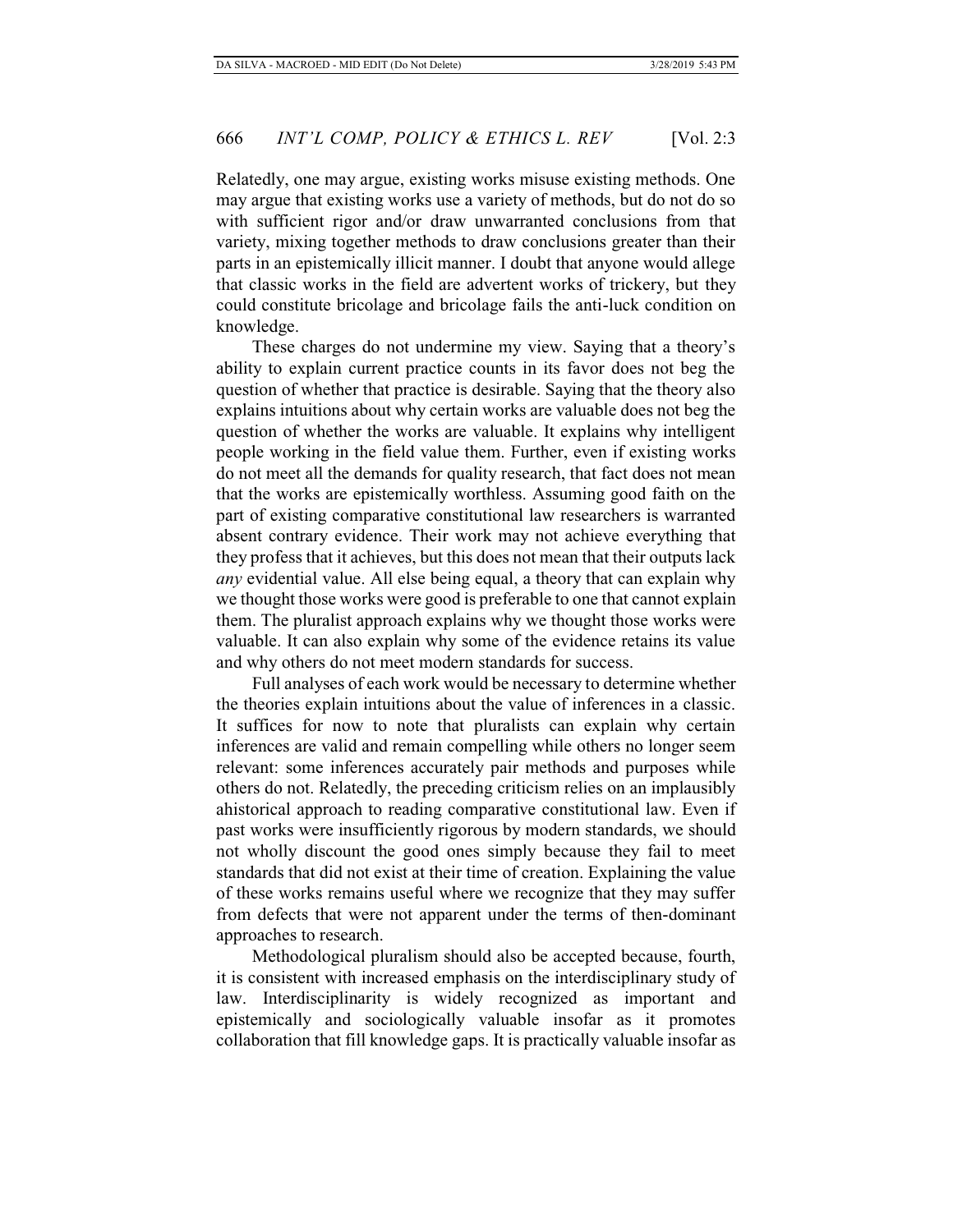it lessens the cost of research. Allowing lawyers to adopt a variety of methods makes it easier for them to engage in interdisciplinary work. Law schools thus commonly partner with other faculties to provide joint degrees and hire cross-appointed faculty. One may argue that pluralism is a barrier to interdisciplinary research as (ii) and (iii) would leave lawyers unable to provide a *unique* contribution to interdisciplinary work. But lawyers would retain and contribute unique subject matter knowledge in any well-constituted interdisciplinary team. The development of law and economics and legal theory as standalone academic disciplines housed in law schools did not render lawyers superfluous in the study of law's economic or philosophical components and implications.

Fifth, methodological pluralism makes sense of and helps support American and Canadian legal education and the value of double majoring in other countries. If there is no unique method for comparative constitutional law, it is legitimate to question why comparative constitutional law should be a standalone discipline. This issue is particularly acute if there is no unique set of scholars who are trained to apply those methods. This issue may not arise for judicial practice. Judges are uniquely trained to decide cases and can be trained to apply these methods in a way that accounts for the specific role they play in deciding cases and the mix of formal legal methods and comparative constitutional law methods therein is unique. Trying to account for academic practice, by contrast, requires acknowledging the contributions of, for example, political scientists to comparative constitutional law. Political scientists, including some without legal training, conduct excellent comparative constitutional law research.<sup>137</sup> If the methods of comparative constitutional law already belong to political science and political scientists produce great works that fulfill comparative constitutional law purposes, political science could make comparative constitutional law redundant: Why do this work in a law school? Is it just subject matter expertise? Does one need training in another discipline's methods to contribute?

One could avoid these questions by suggesting that certain purposes that can only be performed by certain methods are not part of comparative constitutional law proper. Saying that my work should not account for the work of political scientists in comparative constitutional law would more easily avoid this concern than recognizing that at least lawyers need to learn about political science methods. However, this would radically alter our understanding of what counts as comparative constitutional law or

<sup>137</sup> While Hirschl is legally trained, consider Jacobsohn. Historians (like Arato), philosophers (like Ewald), and others.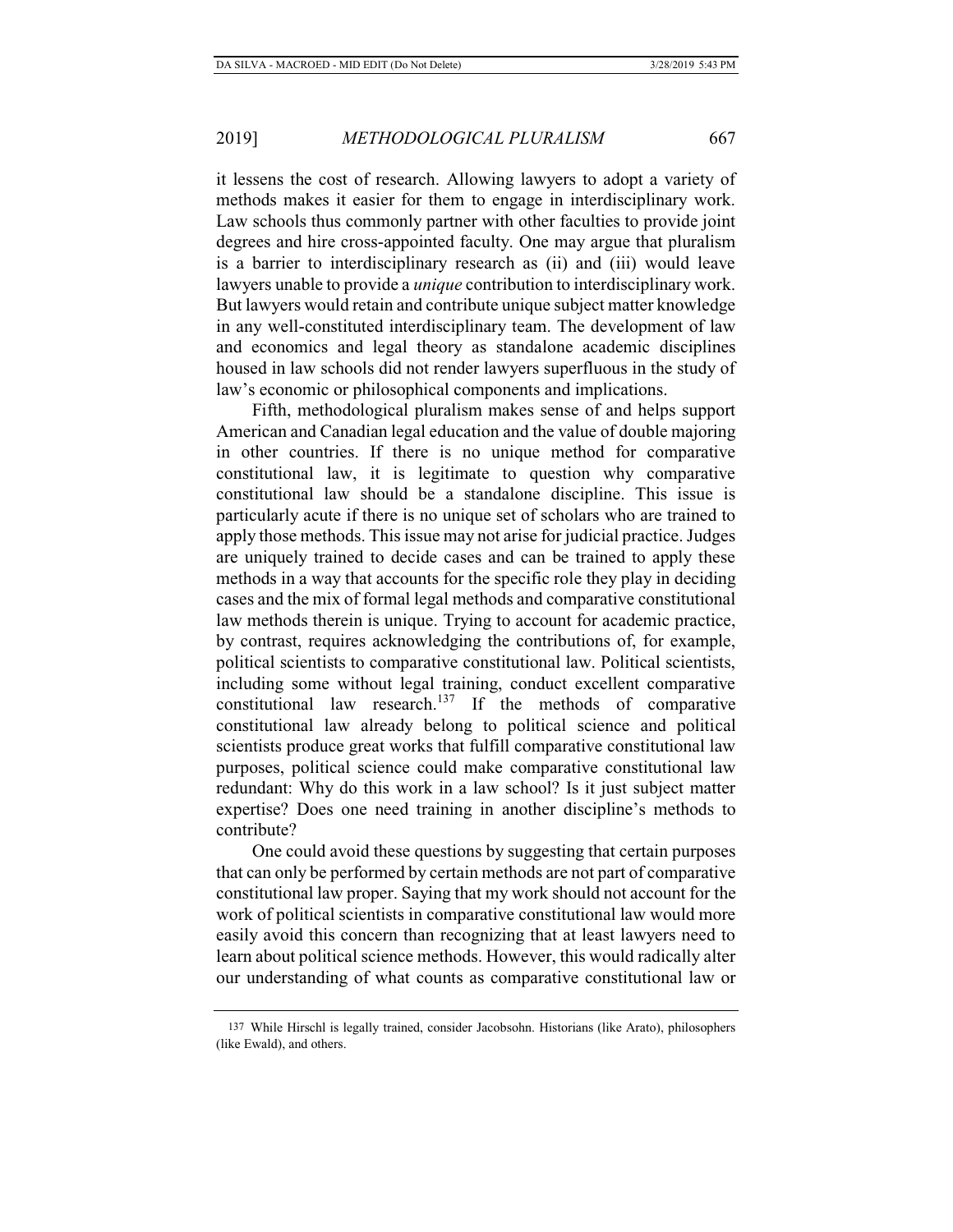excellence therein. I prefer to alter legal education if necessary. But any purportedly necessary changes in legal education here support the North American approach to legal education in which one must develop a unique set of skills before beginning one's legal studies. Existing schools elsewhere that allow and preferably support double majoring would not need drastic changes either. Where political scientists are not the only people who use methods that can be fruitfully applied in law, many different pre-law school majors and/or concurrent double majors would be valuable.

It can be difficult to explain why comparative constitutional law should be a standalone discipline in a law school once one acknowledges that some comparative constitutional law methods require formal training that is usually provided by other departments and scholars in those departments produce some of the best work under the comparative constitutional law label. It may be particularly difficult to convince grant evaluators that a comparative lawyer is best suited to address a question if the lawyer lacks training in a discipline uniquely suited to the purpose at hand, particularly where lawyers may not have the skillsets necessary to apply some of these methods and non-lawyers may lack the legal knowledge to properly understand these distinctions. This could make recruiting to the law school difficult, which would undermine comparative constitutional law's self-sustenance. If recognizing various methods makes the continued existence of comparative constitutional law as a standalone discipline infeasible, this would be problematic. Even (i) would be unfulfilled.

This concern can be better avoided by paying attention to the unique expertise of legal educators and consequent unique subject matter training of lawyers. Lawyers' analytical training makes them well-suited to adopt methods which take law as their subject. Their knowledge of specific details of law may then make them less likely to commit some methodological errors. For example, a lawyer's knowledge of the details of social rights jurisprudence may help her more easily notice the functional difference between aspirational and entrenched social rights and not treat them as equivalent. Lawyers may need to learn methods from outside law to conduct comparative legal research. This will not unduly shrink the pool of comparative constitutionalists. One need not master a set of methods for it to produce functionally valuable information.138 Graduate education may not be necessary for competence:139 indeed, Meuwese and Versteeg suggest that comparative

<sup>138</sup> Meuwese & Versteeg, *supra* note 85, at 231-32.

<sup>139</sup> *Id.*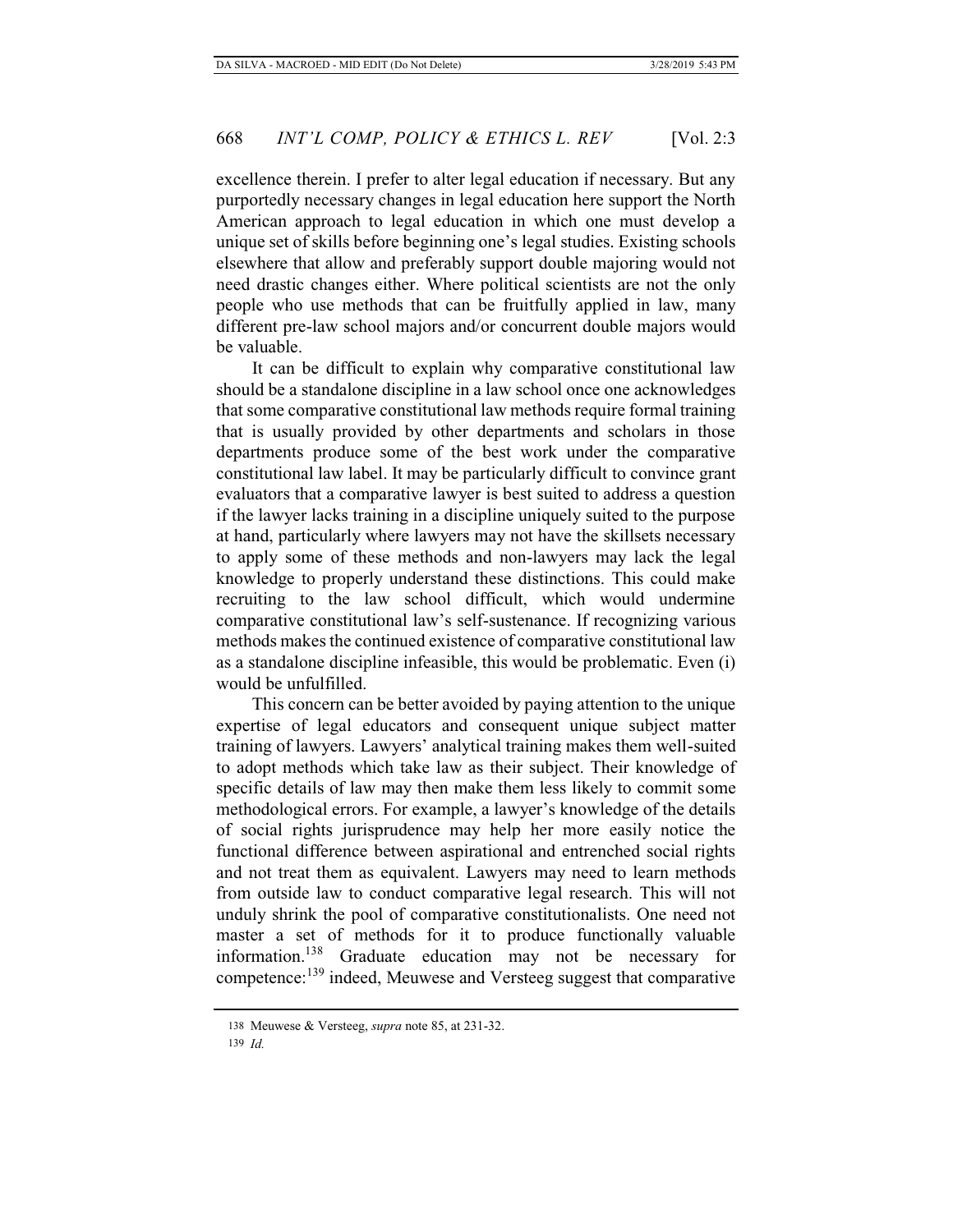lawyers merely need to take statistics to improve their work.<sup>140</sup> This is a piece of wise advice for any scholar. If greater mastery is needed, this could support the North American legal education model. Comparative lawyers there can develop skills before law schools. Law schools could then provide the knowledge of legal content necessary to apply her methodological skills. Great works of comparative constitutional law can be completed without formal legal training. Yet the unique expertise of legal educators makes the law school the best place for comparative constitutional law researchers to learn the basic legal subject matter that all comparative constitutional law researchers need to study. This may provide reason for schools that do not teach comparative constitutional law alone to begin doing so.<sup>141</sup> At minimum, it supports learning law *and* another discipline. Where law is an undergraduate discipline, it supports increased access to double majors, method courses, and/or standalone comparative constitutional law courses.

Finally, methodological pluralism should be accepted because it can retain a unique place for comparative constitutional law scholars in the academy. Methodological pluralism allows comparative constitutional law to have the benefits above without eliminating the lawyer's unique contribution to law. On the model offered here, lawyers still play a central role in comparative constitutional law research, which helps explain why comparative constitutional law is not only a unique academic discipline, but one that is often conducted in faculties of law. In short, comparative constitutional law remains a primarily legal discipline because (A) lawyers retain their unique knowledge of the subject matter and (B) doctrinal analysis, a central method of legal scholarship, still plays a central role.

# VI. OBJECTIONS/REPLIES

The most forceful lingering objections do not undermine my case for methodological pluralism in comparative constitutional law and comparative constitutional law's status as an academic discipline. First,

<sup>140</sup> *Id.*

<sup>141</sup> For example, few Latin American law schools have standalone comparative constitutional law courses. Where comparative constitutional law is open to pluralism, comparative law is not, and comparative constitutional law has purposes that do not perfectly overlap with comparative law purposes, a standalone course in comparative constitutional law may be better tailored to exploiting students' substantive knowledge of comparative constitutional law than a general comparative law course. Some institutions already attempt to exploit this substantive legal knowledge with their courses. The Centre for Comparative Constitutional Studies is a hub for such research. Participants in the Centre for Transnational Legal Studies also teach comparative constitutional law on its own.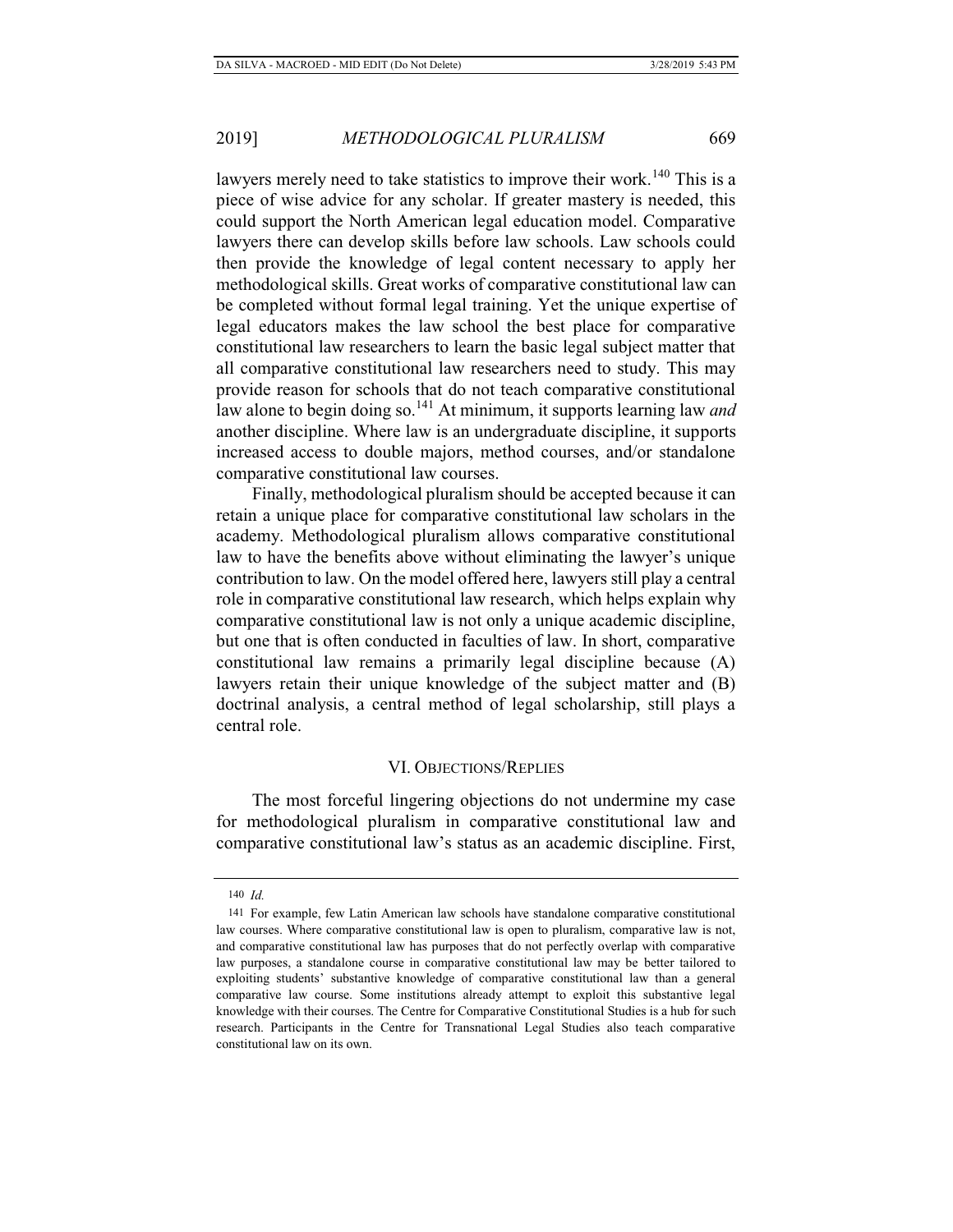one may argue that (ii) and (iii) are true, so the forgoing simply proved that comparative constitutional law is not a real academic discipline. This critique fails and does not undermine my project. I did not depend on the falsity of (ii) or (iii) to establish my claims above. I gave ample reasons to question them. Many academic disciplines, including paradigm cases like philosophy, do not fulfill (ii) and (iii).<sup>142</sup> (ii) and (iii) thus not only fail to explain the fact that comparative constitutional law continues to thrive without fulfilling its demands, but also fails to explain why we accept other fields as genuine disciplines. Further, I demonstrated that accepting (ii) and (iii) in the comparative constitutional law context makes the pursuit of many valuable pieces of knowledge (and understanding) seemingly impossible for legal scholars. I demonstrated that multiple methods do produce knowledge that is linked in important ways. If that is not enough to constitute an academic discipline, I am not sure what the value of the phrase "academic discipline" is and would be happy to jettison it. It would not undermine the value of comparative constitutional law as a pluralist enterprise. These are just three of the several *reasons* I gave above to reject (ii) and (iii) as conditions for comparative constitutional law's status as an academic discipline. Choosing between (i) and (ii) or (iii) is thus not just a matter of choosing one's favorite interpretation of the data.

Second, one may argue that some methods above do not uniquely fulfill a purpose, and this raises issues about their value from a strictly normative perspective. If something produces knowledge, but it is not the only way of producing that knowledge and other ways produce knowledge better, this provides reason to question why one should use it. I could give up on a method above if it can be shown that it only produces knowledge that is also produced by others and is not appreciably better than others at doing so. It is presently better to recognize that they all produce knowledge and acknowledging them as legitimate parts of comparative constitutional law is more explanatory than alternative accounts, avoiding accusing scholars of subpar work.

Third, this account could make it difficult to determine "counts" as comparative constitutional law research. If comparative constitutional law lacks a unique method or set thereof, it is hard to distinguish it from other disciplines that use the same methods and take law as their object. What makes comparative work on law from a sociologist different from the same study by a comparative constitutional law scholar? Practically, this distinction partly depends on self-identity. Past training and institutional commitments will distinguish works. Part of it will depend

<sup>142</sup> *See* D'Oro & Overgaard, *supra* note 14, at 1.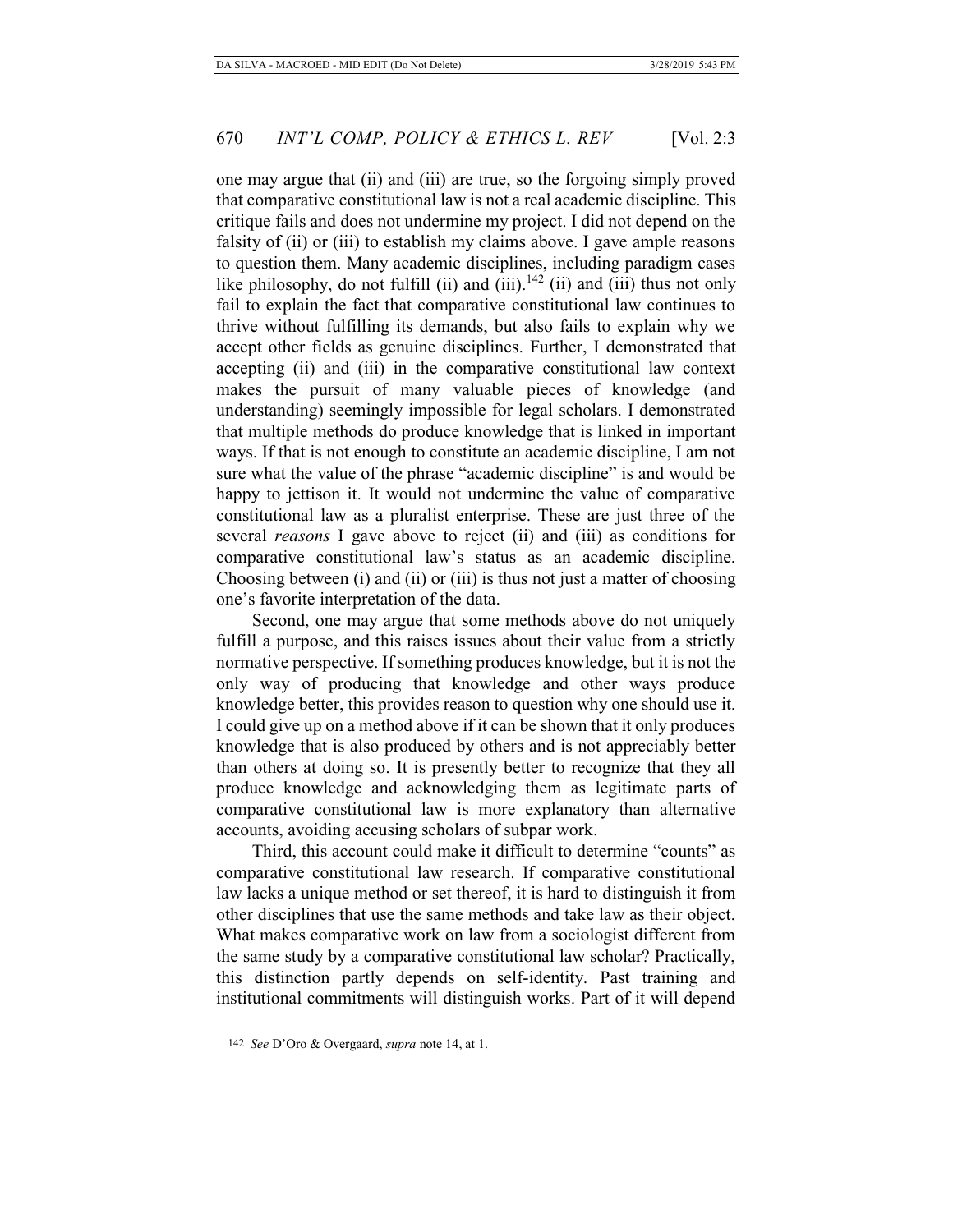on how it is viewed by others. Conference attendance helps set borders. In each case, part of the distinction will be sociological. I grant this much. Another distinction focuses on my above description of lawyers' unique contribution. A comparative constitutional law project will often include legal insights distinctive of legal training. However, the key to responding to this concern is to note that some blurring between disciplines is permissible. No area of law has perfect boundaries with other disciplines.<sup>143</sup> Likewise, the borders between philosophy and history blur in history of philosophy or philosophy of history. Sticklers argue over what constitutes "real history" or "real philosophy." No one thinks porous borders undermines either discipline's independent existence.

Finally, one may argue that my commitment to explaining practice stacks the deck against methodological monism. My recognition of a variety of comparative constitutional law purposes that are unlikely to be fulfilled by a single method raises the challenge that I will *necessarily* fail to identify a unique comparative constitutional law method. Yet while I see the appeal of (iii) and it is tempting to argue for one method's supremacy, the project of identifying the best method(s) in comparative constitutional law can take several forms and searching for a unique best method is likely quixotic.<sup>144</sup> The way that shrinking the number of appropriate purposes for comparative constitutional law research and thus one can identify a single method appropriate to them all will result in removal of fruitful research projects from the discipline. A "one-sizefits-all" approach to comparative constitutional law fails to account for contemporary practice and the relative strengths and weaknesses of methods for set tasks. Adopting (iii), then, is independently problematic. This provides reason to accept pluralism.

<sup>143</sup> Even doctrinal legal analysis, a possibly uniquely legal approach, is still committed to logical truths.

<sup>144</sup> *See e.g.*, Maurice Adams & Dirk Heirbaut, *Preface*, in Adams & Heirbaut, *supra* note 8, at v; Glenn, *supra* note 26; Jaap Hage, *Comparative Law as Method and the Method of Comparative Law*, in Adams & Heirbaut, *supra* note 8 at 44, 50-51. Less strongly, Hirschl promotes large-N studies as the appropriate method for comparative constitutional law but states that the search for an "official" method for the field is unwise. *See* HIRSCHL, *supra* note 11*,* at 18. Even Pier Giuseppe Monateri promotes legal formants as the best approach to comparative law. *See* Pier Giuseppe Monateri, *Methods in Comparative Law: An Intellectual Overview*, *in METHODS OF COMPARATIVE LAW 7, 7* (Pier Giuseppe Monateri, ed., 2012). He recognizes that "the renovation of Comparative Law [as "an autonomous discipline"] feeds upon the pliable, fluid and multidimensional nature of the voices that embody it" and this requires attending to the variety of methods practiced under the banner. *Id.* at 1. But recall, for just one of several examples above. *See* Reitz, *supra* note 8, at 621.